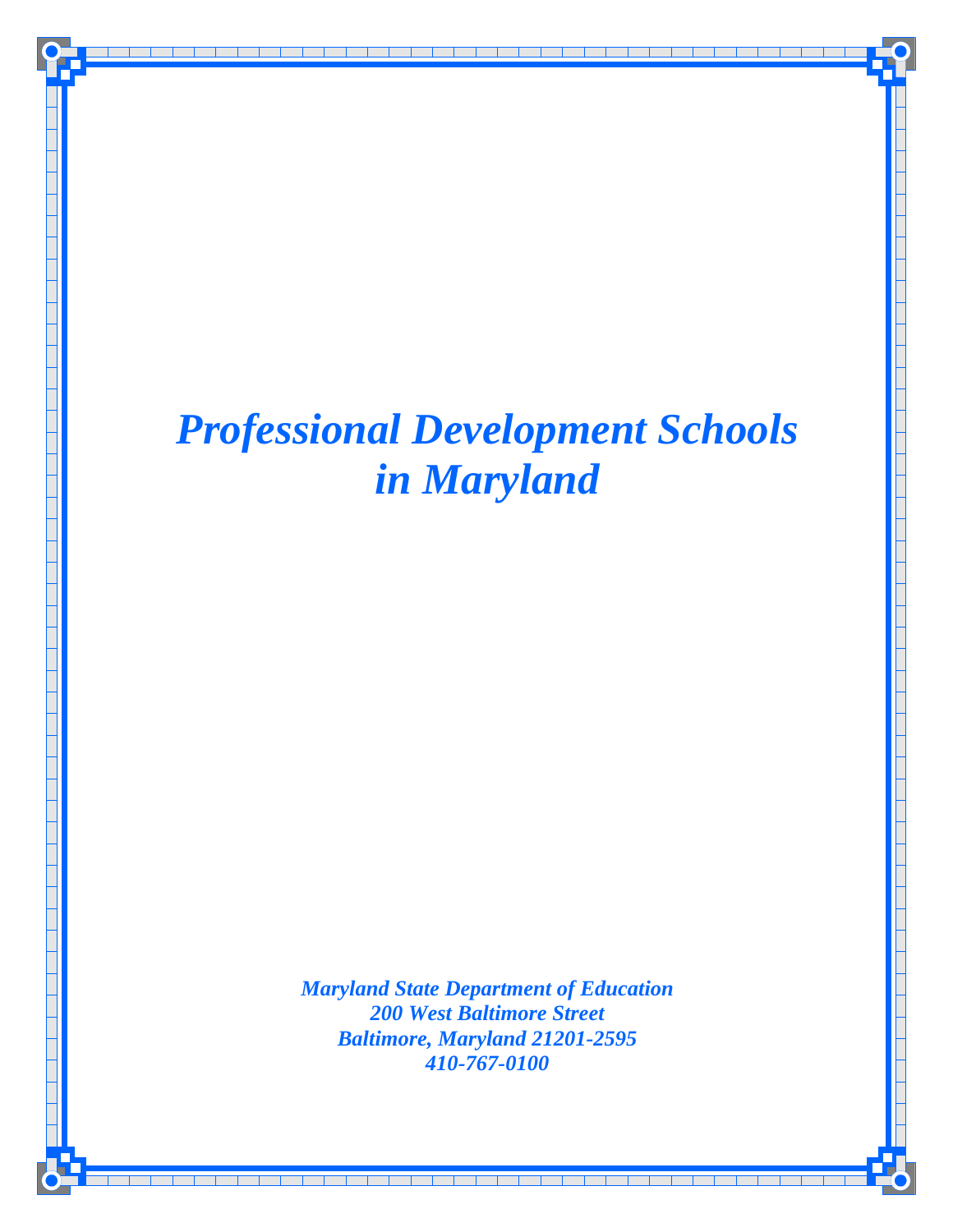## **Maryland State Board of Education**

**Dr. Edward L. Root** 

*President* 

**Dr. Nancy S. Grasmick**  *Secretary-Treasurer of the Board State Superintendent of Schools* 

**Dr. John E. Smeallie**  *Assistant State Superintendent Division of Certification and Accreditation* 

**Dr. Virginia H. Pilato**  *Director of Certification and Accreditation* 

**Robert L. Ehrlich, Jr.** 

*Governor* 

## **Maryland State Department of Education 200 West Baltimore Street Baltimore, MD 21201-2595 (410) 767-0100 Website: www.marylandpublicschools.org**

The Maryland State Department of Education does not discriminate on the basis of race, color, sex, age, national origin, religion, or disability in matters affecting employment or in providing access to programs. For inquiries related to departmental policy, please contact:

## *Equity Assurance & Compliance Branch*

**Maryland State Department of Education 200 West Baltimore Street Baltimore, MD 21201-2595 (410) 767-2228--Voice (410) 333-6442--TTY/TDD (410) 333-2226—Fax** 

*November 2004*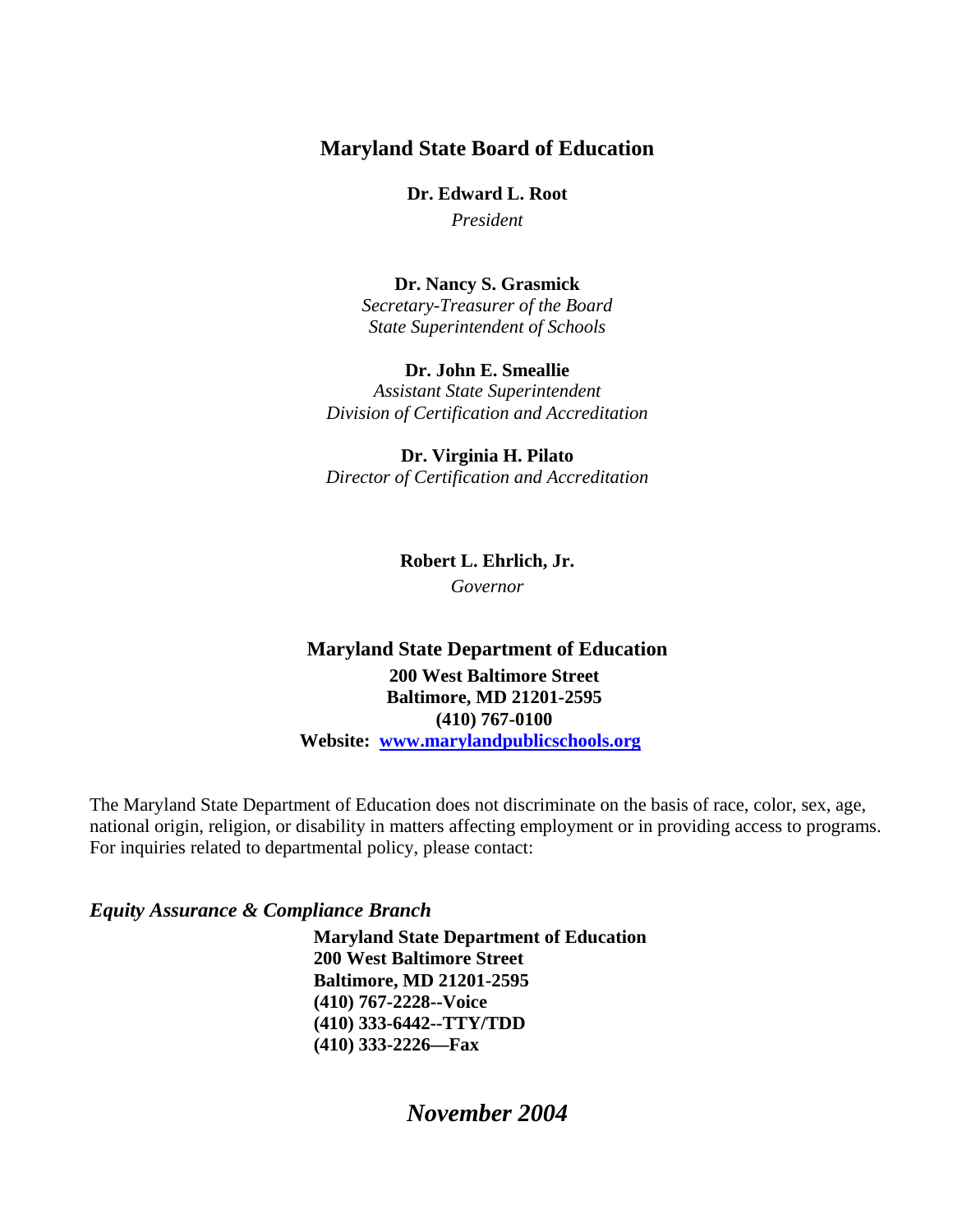# **Table of Contents**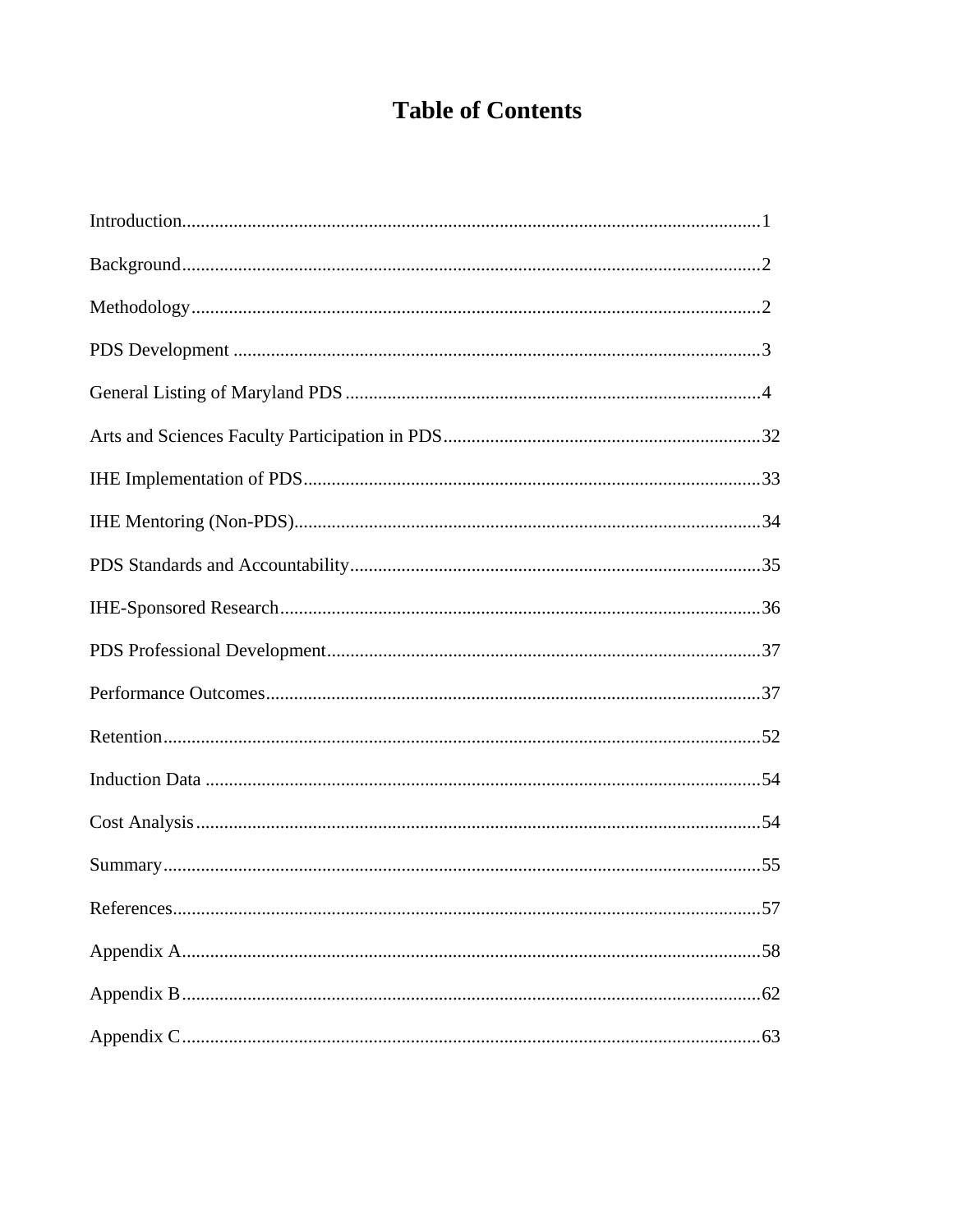## **Introduction**

In December 2003, Dr. Nancy Grasmick, the Maryland State Superintendent of Schools, and Dr. John Sabatini, Jr., then-Acting Secretary of the Higher Education Commission, committed their agencies to producing comprehensive state reports on Professional Development Schools (PDS) and Teacher Education Capacity. The Maryland State Department of Education (MSDE) took the lead on the former report and the Maryland Higher Education Commission (MHEC) the latter.

In 1999, MSDE, acting in concert with MHEC and the Maryland Partnership for Learning K-16, was awarded a \$6 million United States Department of Education Title II Teacher Quality Enhancement (TQE) grant for the express purpose of fully implementing the *Redesign of Teaching Education in Maryland.* MSDE's Program Approval and Assessment Branch of the Division of Certification and Accreditation managed the activities of the TQE grant between 1999 and 2003. Annually-collected data required for Federal TQE grant reporting provided the basis for this report.

Much work has been done in Maryland to promote the expansion of PDS across the state. The result of that work is a level of outstanding cooperation and collaboration among Institutions of Higher Education, Departments of Education and Local Education Agencies (LEA) across the State of Maryland with MSDE as a facilitating partner.

MSDE acknowledges with gratitude the contributions of the following to this effort:

Dr. Lee Teitel, (University of Massachusetts in Boston), nationally recognized authority on professional development schools and frequent author concerned with PDS work and resultant data, for survey design and other consulting to Maryland for the past four years;

Dr. George J. Funaro, former Deputy Secretary of the Maryland Higher Education Commission, a designer of the *Redesign of Teacher Education in Maryland*, frequent consultant to the Program Approval and Assessment Branch of MSDE, and primary evaluator on a current MSDE Transition to Teaching Federal grant, for consulting on the design of the survey;

Towson University and the Towson Institute for Professional Development School Studies, Baltimore County Public Schools, and Prince George's County Public Schools for their willingness to share unpublished data with MSDE for this report;

The State Teacher Education Council for its thoughtful deliberations and sound advice;

Norma Allen and Tracy Irish, Program Approval Specialists, for their assistance;

Finally, MSDE acknowledges college and university deans, department chairs, faculty members, supervisors, PDS liaisons, school-system and school PDS partners, mentor teachers, other inservice teachers developing professionally, and the K-12 children with whom they all work. All have contributed greatly to the implementation of the *Redesign* as it comes to fruition in PDS.

This report was prepared (survey development, study coordination, data analysis, document writing and editing) by Michelle Dunkle, Teacher Quality Coordinator and Grants Manager, with the assistance of Kimberly Fleming, MSDE Consultant, under the direction of Dr. Virginia H. Pilato, Director of Certification and Accreditation, at MSDE.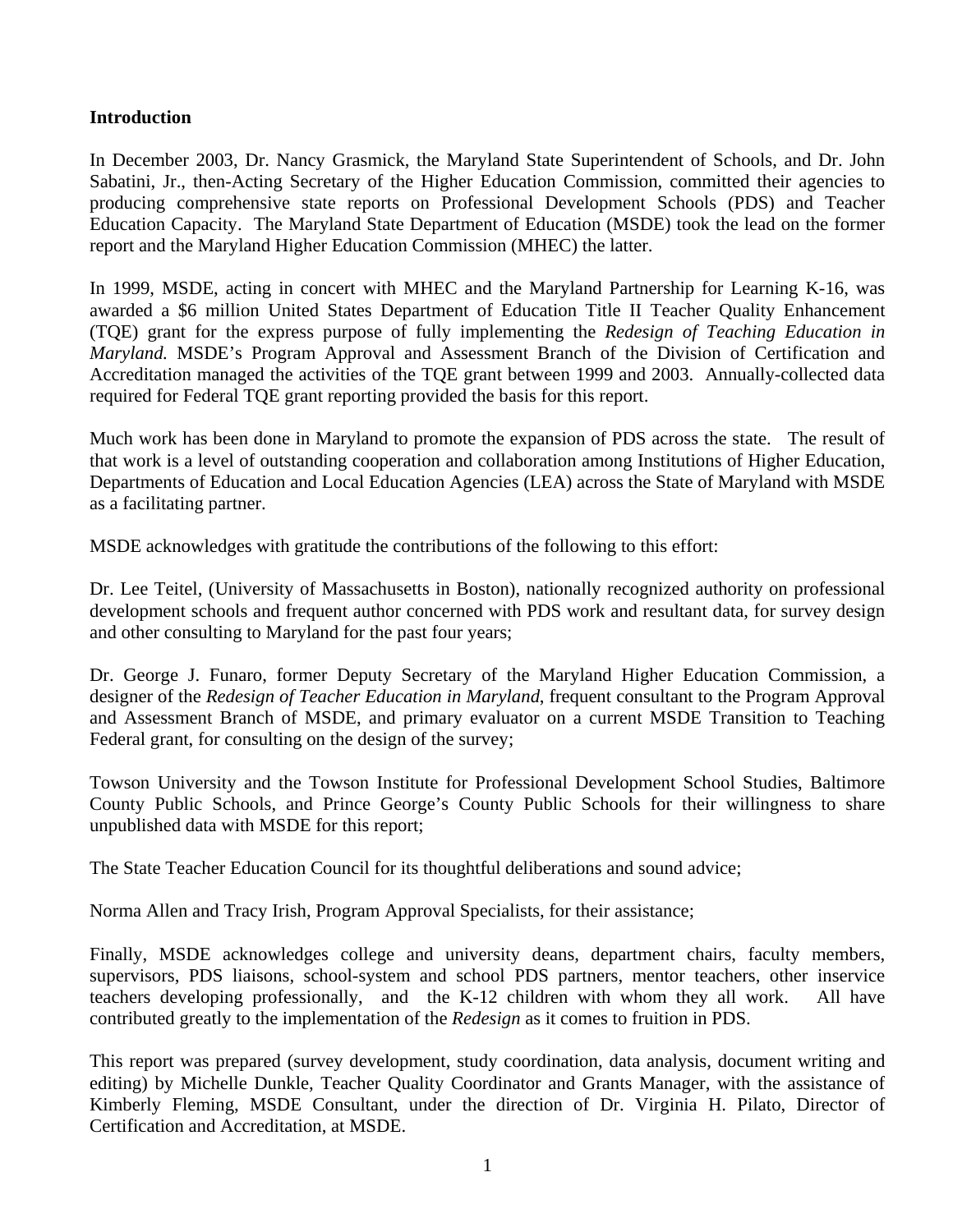### **1. Background**

Since its adoption as state policy in 1995, the *Teacher Education Task Force Report* (commonly known as the *Redesign of Teacher Education in Maryland* or simply *the Redesign*) has guided reform efforts in Maryland's Institutions of Higher Education (IHE). The Maryland State Department of Education, with the full support of the Maryland Partnership for Teaching and Learning K-16, has been deeply committed to the full implementation of the *Redesign*. Central to this endeavor was urging and supporting IHEs in Maryland to develop and maintain Professional Development Schools (PDS) for the training of teacher candidates and to provide continuing professional development for inservice teachers rooted in the needs of an individual school's improvement efforts. Under the umbrella of the K-16 Partnership, MSDE published *Maryland Professional Development Schools: An Implementation Manual* in 2001, and printed a revised second edition of the manual in Spring 2003.

Using funds from the Partnership-sponsored USDOE Teacher Quality Enhancement (TQE) Grant acquired in 1999, and with the active support of the Maryland Higher Education Commission, MSDE was also able to provide funding to colleges and universities across the state to develop and maintain Professional Development Schools in accord with the tenets of the *Redesign.* Further, a three-year series of leadership academies and multiple collaborative committee undertakings produced the Maryland Standards for Professional Development Schools. These standards are closely aligned with the PDS Standards of the National Council for the Accreditation of Teacher Educators (NCATE). The Standards were adopted in their final form in 2002, and IHEs were at that point responsible for PDS development and implementation according to standards' requirements. In 2003, MSDE published the *Maryland Professional Development Schools Assessment Framework*, which now guides IHEs in preparing for their Maryland Program Approval and/or NCATE accreditation visits. The close relationship between Maryland and NCATE has provided a strong environment for the combined state/national visit dynamic, and that same relationship provides the backdrop for the use of these standards in that visit environment. As a result, an IHE must now document as a part of those approval/accreditation visits that it operates standards-driven PDSs.

That same TQE grant funding provided the means for MSDE to facilitate a number of activities on behalf of the *Redesign* between 1999 and 2003. Specifically, MSDE, in collaboration with IHE stakeholders, developed annual reporting documents required by both Federal Title II legislation and the State, outlining in detail each IHE's progress in meeting both Title II and *Redesign* requirements. The major document is called the Teacher Preparation Improvement Plan (TPIP), and through it each IHE reports yearly on its current status, its acknowledged and data-supported challenges, and its current-year plans for meeting those challenges. In many ways, the TPIP mirrors the School Improvement Plans required by school systems.

#### **2. Methodology**

Due to the commitment to produce a comprehensive state report on PDS, the 2004 TPIP was modified to focus exclusively on PDS and is referred to as the TPIP/Professional Development Schools Questionnaire (TPIP/PDSQ). The TPIP/PDSQ surveyed all Maryland IHEs with teacher preparation programs asking questions about PDS development over the past four years.

 MSDE disseminated the TPIP/PDSQ to Maryland IHEs with departments of education in March 2004 with a required return date of May 2004. The TPIP is collected each spring and reflects data from the previous school year in alignment with the most recent available Praxis scores each IHE reports to the Federal government. This timeline was originally established to allow timely federal reporting and to facilitate comparison between IHE TPIP data and the annual Teacher Staffing Report. IHE PDS data,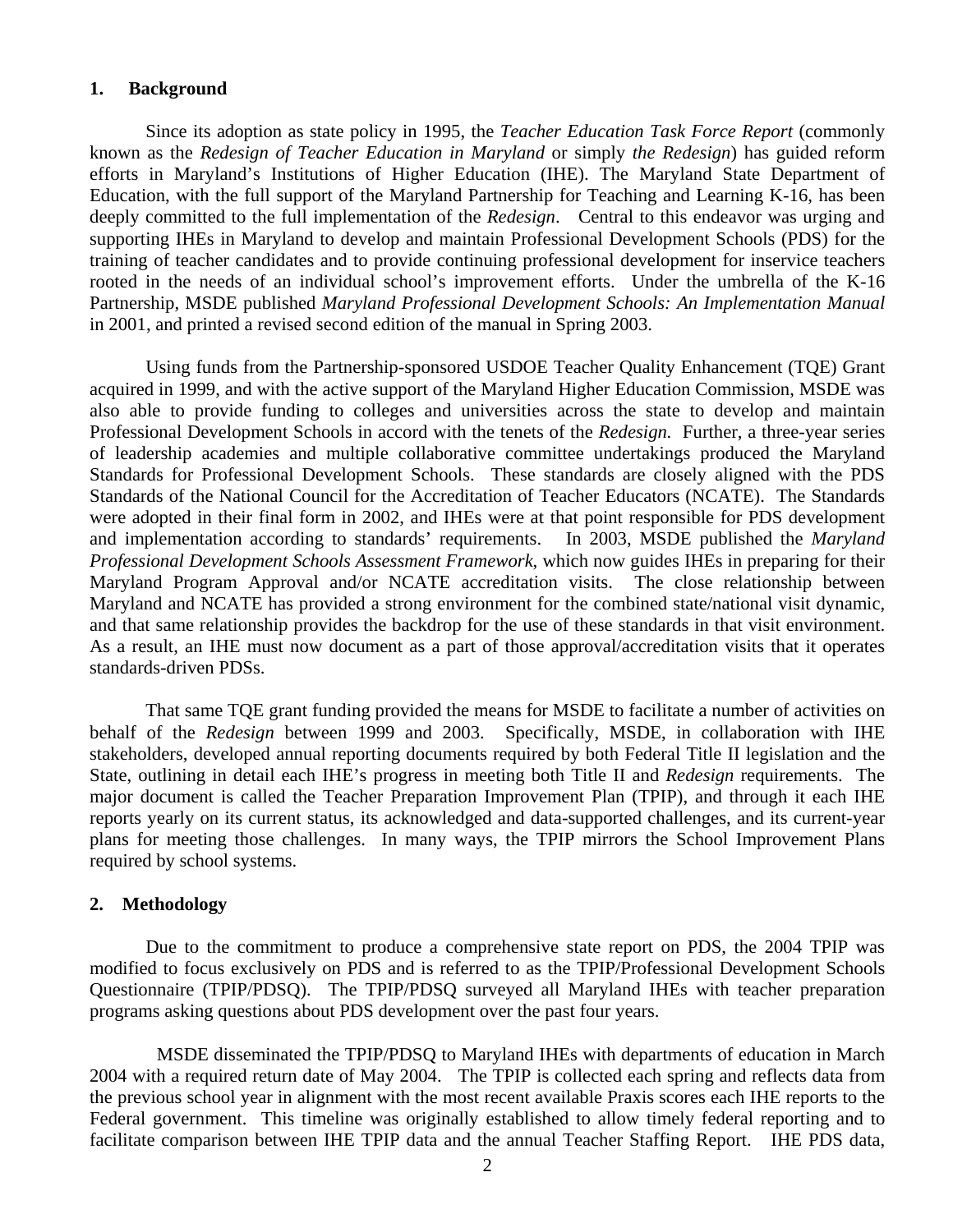however, always reflect the most current figures. The report that follows, the TPIP/PDSQ reflects 2003- 2004 status (number of PDS, number of students in PDS, etc.).

 Individual IHE data were entered into a master database from which calculations were made to provide state averages for each data field. Following preliminary MSDE analysis of the institutional reports, some data appeared inconsistent. MSDE subsequently asked several IHEs to review data to ensure that the most current compliance expectations were utilized in developing their reporting criteria. (Note: MSDE strongly encourages IHEs to place all teacher candidates in PDS. In the future, IHEs will be required to move toward this goal even for certification areas such as special education, music, art, physical education, etc. Additionally, some Masters of Arts in Teaching (MAT) program candidates are also teachers of record in LEAs. For this report, MSDE did not require PDS placement for these areas. This becomes an important check in a series of checks and balances. By comparing numbers reported by an IHE as those trained in a PDS, those not trained in PDS, and those not currently required to be in a PDS with numbers supplied through the data collection of the Teacher Staffing Report, MSDE can validate reporting accuracy.)

 MSDE also asked several IHEs to review PDS funding data to ensure that reported costs were exclusive to PDS (as compared with traditional student teaching models).

 Reports are not collected from the Peabody Institute nor the Maryland Institute College of Art since the numbers of program completers from those IHEs is very small. Some years there are no program completers for these IHEs. The University of Maryland University College (UMUC) will begin to report annually beginning in 2005. (UMUC was given initial program approval in 2001.)

 MSDE staff entered all original and revised data into a comprehensive database from which calculations were made. The enclosed report represents more than 2,000 pages of data submitted by IHEs. Compilation, calculations, and report writing were completed by MSDE staff and a consultant. The consultant provided an independent review of the final report, as well.

### **3. PDS Development**

The summary data from the TPIP/PDSQ reveal the progress of PDS development between 1997 and 2003, the number of candidates trained in PDS, and the percentage of PDS-trained teachers per IHE in the State. A complete listing of PDS arranged by IHE follows. The chart identifies the level of each PDS site and each site's designation as either a single- (one school with one IHE) or multiple-site (more than one school with one or more IHE) PDS.

 $\triangleright$  The chart columns reflect the distribution of PDS by (1) IHE (2) LEA (3) Name of school (4) Single-site PDS (5) Multiple-site PDS (6) Early Childhood Center 7) Special Center (8) Elementary school (9) Middle school (10) High school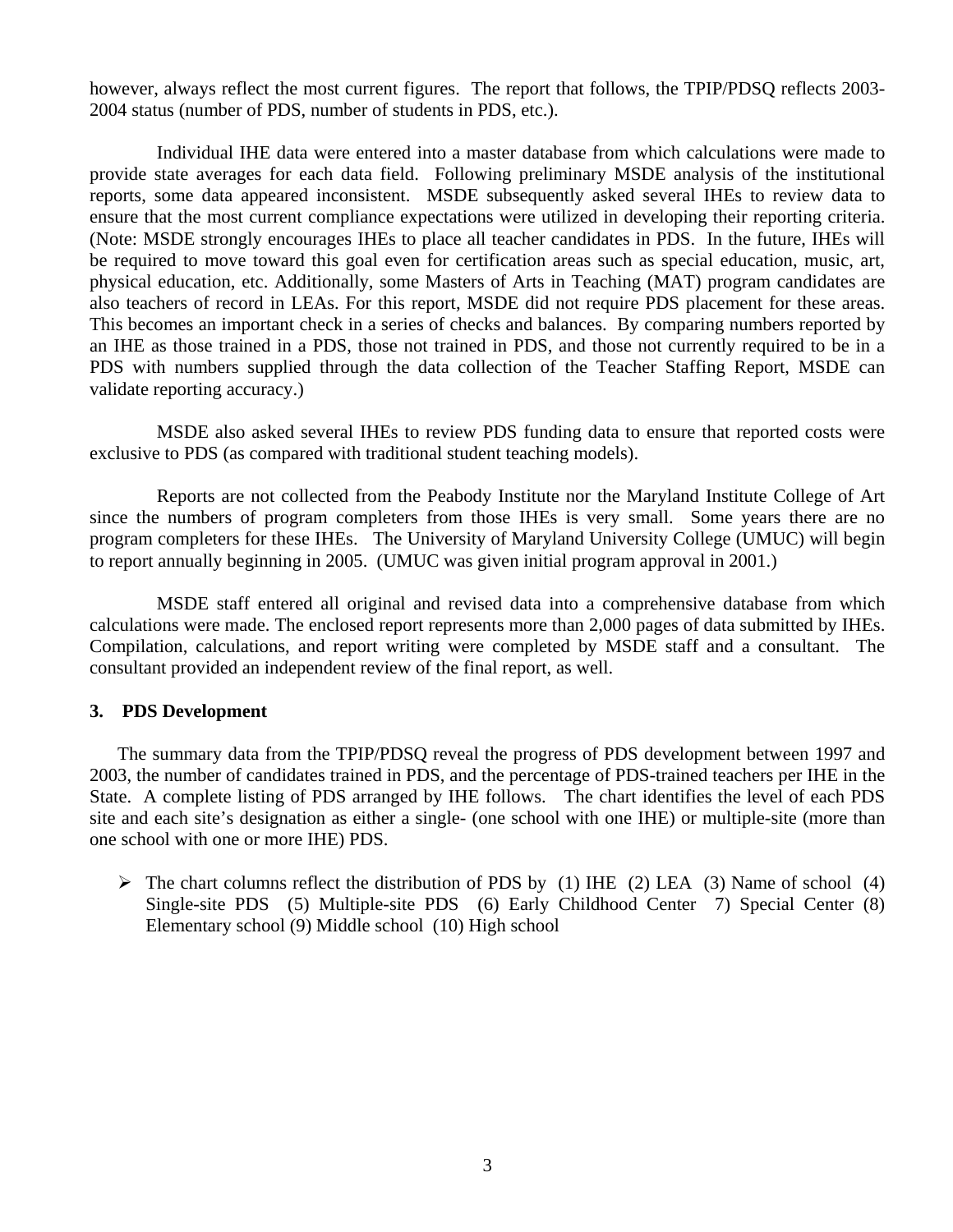# **3.A General Listing of Maryland PDS**

| <b>IHE</b>         |                  | School(s)            | <b>Single-site</b> | <b>Multi-site</b> | EarlyCC     | Spec.Cn     | Elem.          | <b>Middle</b>    | <b>High</b>               |
|--------------------|------------------|----------------------|--------------------|-------------------|-------------|-------------|----------------|------------------|---------------------------|
| <b>Bowie State</b> | Prince           | C. Elizabeth         |                    |                   |             | $\mathbf X$ |                |                  |                           |
|                    |                  |                      |                    |                   |             |             |                |                  |                           |
| University         | George's         | Reig                 |                    |                   |             |             |                |                  |                           |
| <b>Bowie State</b> | Prince           | <b>Chapel Forge</b>  |                    |                   | $\mathbf X$ |             |                |                  |                           |
| University         | George's         |                      |                    |                   |             |             |                |                  |                           |
| <b>Bowie State</b> | Prince           | <b>High Bridge</b>   |                    |                   |             |             | $\mathbf X$    |                  |                           |
| University         | George's         |                      |                    |                   |             |             |                |                  |                           |
| <b>Bowie State</b> | Prince           | Oaklands             |                    |                   |             |             | $\overline{X}$ |                  |                           |
| University         | George's         |                      |                    |                   |             |             |                |                  |                           |
| <b>Bowie State</b> | Prince           | Samuel Ogle          |                    |                   |             |             | $\mathbf X$    |                  |                           |
| University         | George's         |                      |                    |                   |             |             |                |                  |                           |
| <b>Bowie State</b> | Prince           | Scotchtown           |                    |                   |             |             | $\mathbf X$    |                  |                           |
| University         | George's         |                      |                    |                   |             |             |                |                  |                           |
| <b>Bowie State</b> | Prince           | <b>Tulip Grove</b>   |                    |                   |             |             | $\mathbf X$    |                  |                           |
| University         | George's         |                      |                    |                   |             |             |                |                  |                           |
| <b>Bowie State</b> | Prince           | Kettering            |                    |                   |             |             |                | $\boldsymbol{X}$ |                           |
| University         | George's         |                      |                    |                   |             |             |                |                  |                           |
| <b>Bowie State</b> | Prince           | <b>Bowie State</b>   |                    |                   |             |             |                |                  | $\boldsymbol{\mathrm{X}}$ |
| University         | George's         | University           |                    |                   |             |             |                |                  |                           |
| College of         | Anne             | Arnold               |                    |                   |             |             | $\overline{X}$ |                  |                           |
| Notre Dame         | Arundel          |                      |                    |                   |             |             |                |                  |                           |
| College of         | Anne             | Belvedere            |                    |                   |             |             | $\mathbf X$    |                  |                           |
| Notre Dame         | Arundel          |                      |                    |                   |             |             |                |                  |                           |
| College of         | Anne             | Cape St. Clair       |                    |                   |             |             | $\mathbf X$    |                  |                           |
| Notre Dame         | Arundel          |                      |                    |                   |             |             |                |                  |                           |
| College of         | Anne             | <b>Magothy River</b> |                    |                   |             |             |                | $\mathbf X$      |                           |
| Notre Dame         | Arundel          |                      |                    |                   |             |             |                |                  |                           |
| College of         | Anne             | Severn River         |                    |                   |             |             |                | $\boldsymbol{X}$ |                           |
| Notre Dame         | Arundel          |                      |                    |                   |             |             |                |                  |                           |
| College of         | Anne             | <b>Broadneck</b>     |                    |                   |             |             |                |                  | $\boldsymbol{\mathrm{X}}$ |
| Notre Dame         | Arundel          |                      |                    |                   |             |             |                |                  |                           |
| College of         | <b>Baltimore</b> | Medfield             |                    |                   |             |             | $\mathbf X$    |                  |                           |
| Notre Dame         | City             | Heights*             |                    |                   |             |             |                |                  |                           |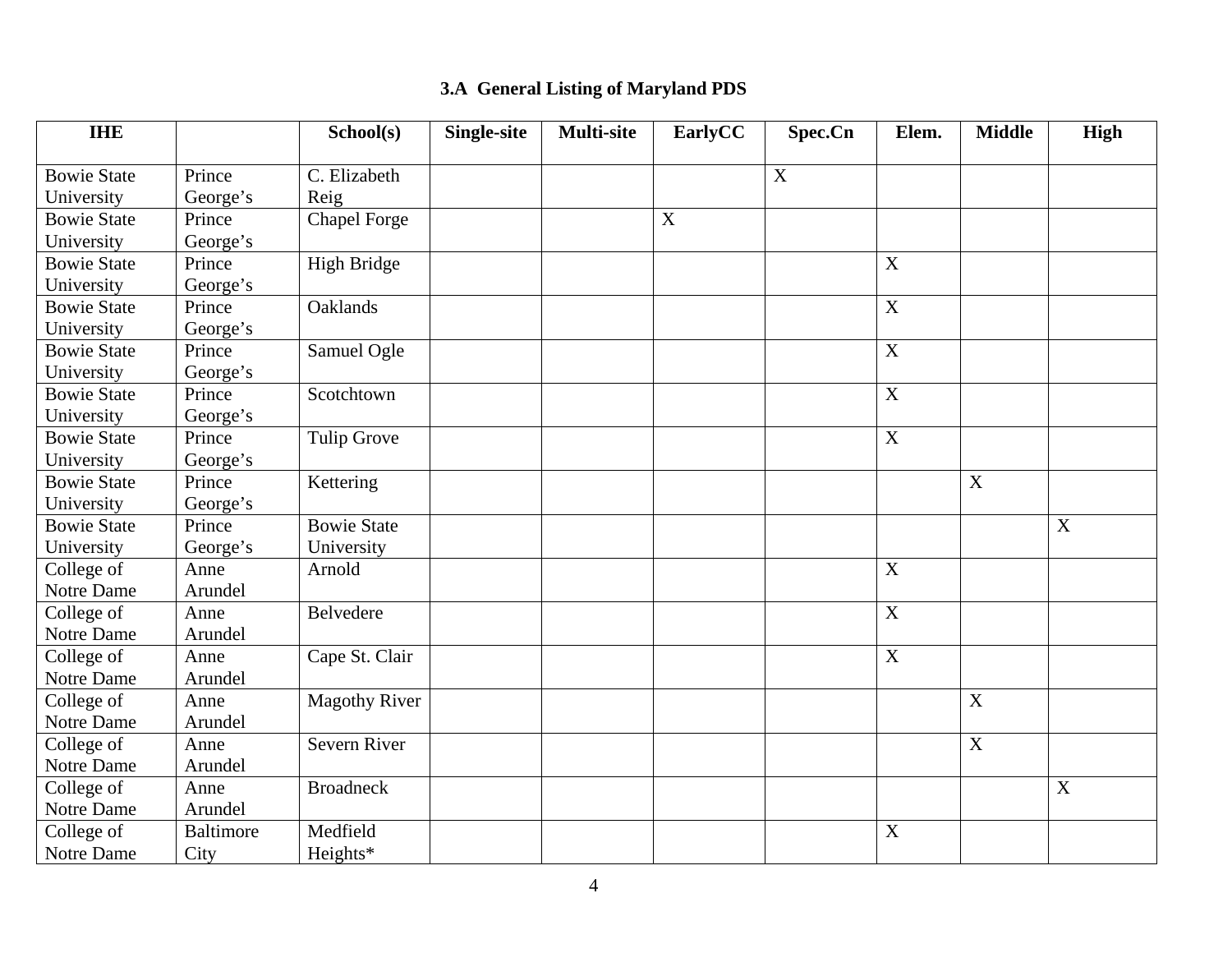| <b>IHE</b> |                  | School(s)           | <b>Single-site</b> | <b>Multi-site</b> | EarlyCC | Spec.Cn | Elem.            | <b>Middle</b> | <b>High</b>               |
|------------|------------------|---------------------|--------------------|-------------------|---------|---------|------------------|---------------|---------------------------|
| College of | <b>Baltimore</b> | Furley*             |                    |                   |         |         | $\mathbf X$      |               |                           |
| Notre Dame | City             |                     |                    |                   |         |         |                  |               |                           |
| College of | <b>Baltimore</b> | Woodhome*           |                    |                   |         |         | $\mathbf X$      | $\mathbf X$   |                           |
| Notre Dame | City             |                     |                    |                   |         |         |                  |               |                           |
| College of | <b>Baltimore</b> | Baltimore           |                    |                   |         |         | $\mathbf X$      |               |                           |
| Notre Dame | County           | Highlands*          |                    |                   |         |         |                  |               |                           |
| College of | <b>Baltimore</b> | Hillcrest*          |                    |                   |         |         | $\mathbf X$      |               |                           |
| Notre Dame | County           |                     |                    |                   |         |         |                  |               |                           |
| College of | <b>Baltimore</b> | Sandy Plains*       |                    |                   |         |         | $\mathbf X$      |               |                           |
| Notre Dame | County           |                     |                    |                   |         |         |                  |               |                           |
| College of | <b>Baltimore</b> | Kenwood             |                    |                   |         |         |                  |               | X                         |
| Notre Dame | County           |                     |                    |                   |         |         |                  |               |                           |
| College of | Harford          | Churchville         |                    |                   |         |         | $\boldsymbol{X}$ |               |                           |
| Notre Dame |                  |                     |                    |                   |         |         |                  |               |                           |
| College of | Harford          | <b>Church Creek</b> |                    |                   |         |         | $\mathbf X$      |               |                           |
| Notre Dame |                  |                     |                    |                   |         |         |                  |               |                           |
| College of | Harford          | George D.           |                    |                   |         |         | $\mathbf X$      |               |                           |
| Notre Dame |                  | Lisby at            |                    |                   |         |         |                  |               |                           |
|            |                  | Hillsdale           |                    |                   |         |         |                  |               |                           |
| College of | Harford          | <b>Bakerfield</b>   |                    |                   |         |         | $\mathbf X$      |               |                           |
| Notre Dame |                  |                     |                    |                   |         |         |                  |               |                           |
| College of | Harford          | Joppatowne          |                    |                   |         |         | $\overline{X}$   |               |                           |
| Notre Dame |                  |                     |                    |                   |         |         |                  |               |                           |
| College of | Harford          | Roye Williams       |                    |                   |         |         | $\mathbf X$      |               |                           |
| Notre Dame |                  |                     |                    |                   |         |         |                  |               |                           |
| College of | Harford          | <b>Forest Lakes</b> |                    |                   |         |         | $\mathbf X$      |               |                           |
| Notre Dame |                  |                     |                    |                   |         |         |                  |               |                           |
| College of | Harford          | Aberdeen            |                    |                   |         |         |                  |               | $\boldsymbol{\mathrm{X}}$ |
| Notre Dame |                  |                     |                    |                   |         |         |                  |               |                           |
| College of | Howard           | Northfield          |                    |                   |         |         | $\mathbf X$      |               |                           |
| Notre Dame |                  |                     |                    |                   |         |         |                  |               |                           |
| College of | Howard           | Longfellow          |                    |                   |         |         | $\overline{X}$   |               |                           |
| Notre Dame |                  |                     |                    |                   |         |         |                  |               |                           |
| Columbia   | Montgomery       | Rolling             |                    |                   |         |         | $\mathbf X$      |               |                           |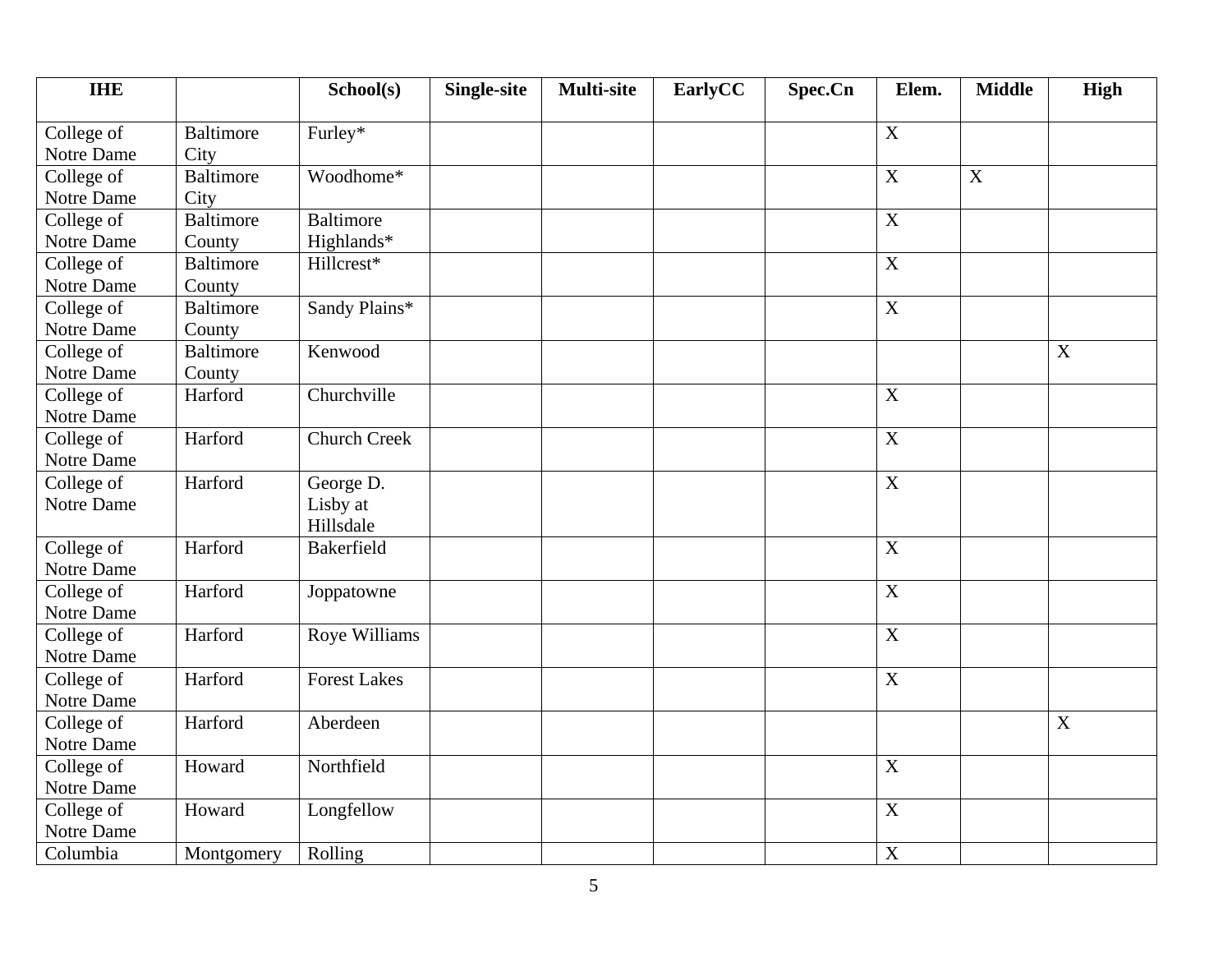| <b>IHE</b>                                |                          | School(s)                     | <b>Single-site</b> | <b>Multi-site</b> | EarlyCC | Spec.Cn | Elem.                     | <b>Middle</b>    | <b>High</b>               |
|-------------------------------------------|--------------------------|-------------------------------|--------------------|-------------------|---------|---------|---------------------------|------------------|---------------------------|
| <b>Union College</b><br>Union             |                          | Terrace                       |                    |                   |         |         |                           |                  |                           |
| Columbia<br><b>Union College</b><br>Union | Montgomery               | John Kennedy                  |                    |                   |         |         |                           |                  | X                         |
| Columbia<br><b>Union College</b><br>Union | Montgomery<br>Private    | <b>John Nivins</b><br>Andrews |                    |                   |         |         | $\mathbf X$               | $\mathbf X$      |                           |
| Columbia<br><b>Union College</b><br>Union | Montgomery<br>Private    | Sligo School                  |                    |                   |         |         | $\boldsymbol{\mathrm{X}}$ | $\boldsymbol{X}$ |                           |
| Columbia<br><b>Union College</b><br>Union | Montgomery<br>Private    | Takoma<br>Academy             |                    |                   |         |         |                           |                  | $\boldsymbol{\mathrm{X}}$ |
| Coppin State<br>University                | <b>Baltimore</b><br>City | <b>Gwynns Falls</b>           |                    |                   |         |         | X                         |                  |                           |
| Coppin State<br>University                | <b>Baltimore</b><br>City | John E.<br>Howard             |                    |                   |         |         | $\mathbf X$               |                  |                           |
| Coppin State<br>University                | <b>Baltimore</b><br>City | Rosemont                      |                    |                   |         |         | $\mathbf X$               |                  |                           |
| Coppin State<br>University                | Baltimore<br>City        | Wellwood<br>International     |                    |                   |         |         | $\mathbf X$               |                  |                           |
| Coppin State<br>University                | <b>Baltimore</b><br>City | Lemmel                        |                    |                   |         |         |                           | X                |                           |
| <b>Frostburg State</b><br>University      | Allegany                 | Beall                         |                    |                   |         |         | $\mathbf X$               |                  |                           |
| <b>Frostburg State</b><br>University      | Allegany                 | <b>Bel Air</b>                |                    |                   |         |         | $\mathbf X$               |                  |                           |
| Frostburg State<br>University             | Allegany                 | Cash Valley                   |                    |                   |         |         | $\mathbf X$               |                  |                           |
| <b>Frostburg State</b><br>University      | Allegany                 | Cresaptown                    |                    |                   |         |         | $\mathbf X$               |                  |                           |
| <b>Frostburg State</b><br>University      | Allegany                 | Flintstone                    |                    |                   |         |         | $\mathbf X$               |                  |                           |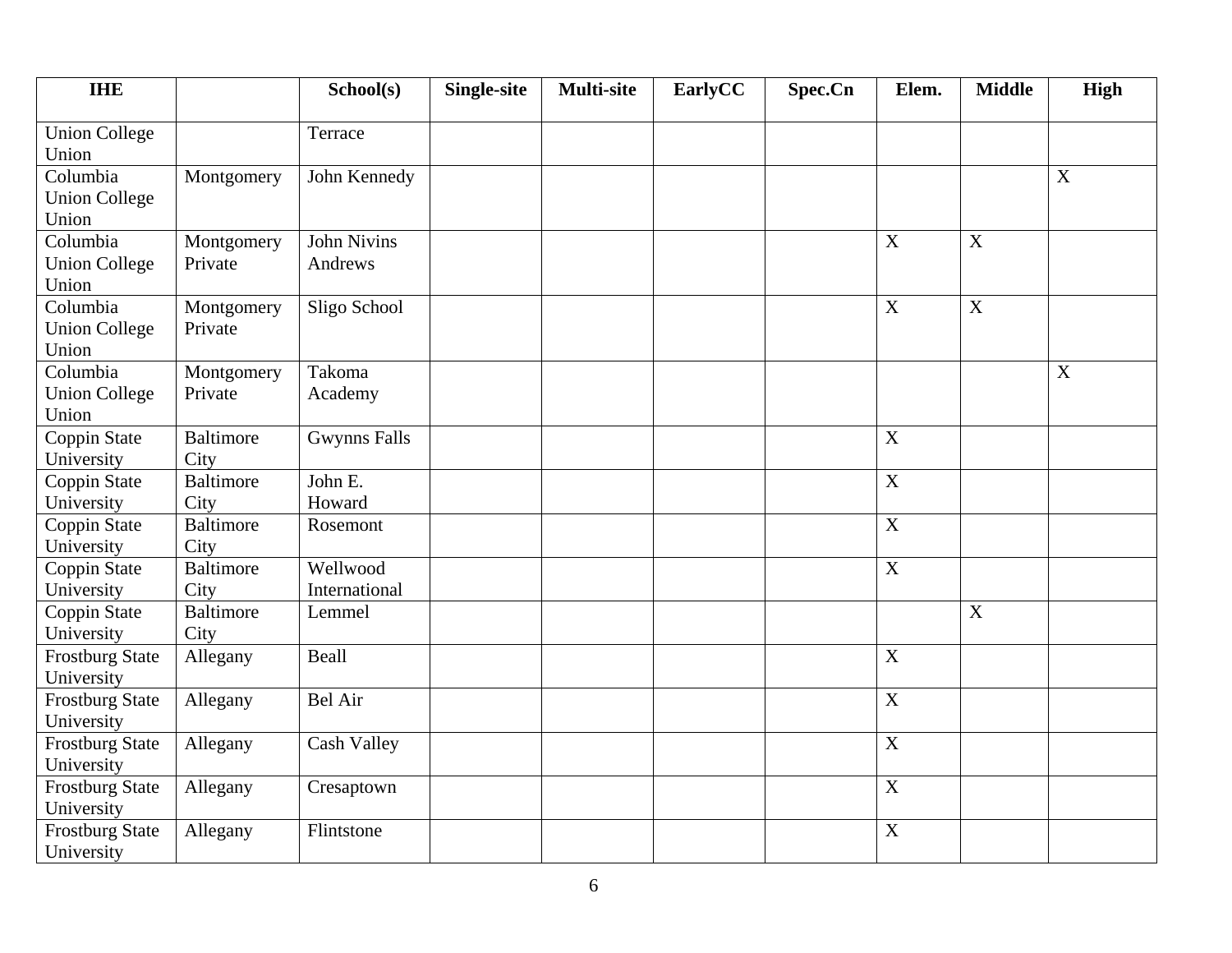| <b>IHE</b>                           |           | School(s)         | <b>Single-site</b> | <b>Multi-site</b> | EarlyCC | Spec.Cn | Elem.          | <b>Middle</b>  | <b>High</b> |
|--------------------------------------|-----------|-------------------|--------------------|-------------------|---------|---------|----------------|----------------|-------------|
| Frostburg State<br>University        | Allegany  | Frost             |                    |                   |         |         | $\mathbf X$    |                |             |
| <b>Frostburg State</b><br>University | Allegany  | George's<br>Creek |                    |                   |         |         | $\mathbf X$    |                |             |
| <b>Frostburg State</b><br>University | Allegany  | John Humbird      |                    |                   |         |         | $\mathbf X$    |                |             |
| <b>Frostburg State</b><br>University | Allegany  | Northeast         |                    |                   |         |         | $\mathbf X$    |                |             |
| <b>Frostburg State</b><br>University | Allegany  | Parkside          |                    |                   |         |         | $\overline{X}$ |                |             |
| <b>Frostburg State</b><br>University | Allegany  | South Penn        |                    |                   |         |         | $\mathbf X$    |                |             |
| <b>Frostburg State</b><br>University | Allegany  | Westernport       |                    |                   |         |         | $\mathbf X$    |                |             |
| <b>Frostburg State</b><br>University | Allegany  | <b>West Side</b>  |                    |                   |         |         | $\mathbf X$    |                |             |
| Frostburg State<br>University        | Allegany  | Mt. Savage        |                    |                   |         |         | $\mathbf X$    | X              |             |
| Frostburg State<br>University        | Allegany  | Washington        |                    |                   |         |         |                | $\overline{X}$ |             |
| <b>Frostburg State</b><br>University | Frederick | Middletown        |                    |                   |         |         | $\mathbf X$    |                |             |
| <b>Frostburg State</b><br>University | Frederick | Wolfsville        |                    |                   |         |         | $\mathbf X$    |                |             |
| <b>Frostburg State</b><br>University | Frederick | Middletown        |                    |                   |         |         |                | $X^*$          |             |
| <b>Frostburg State</b><br>University | Garrett   | Accident          |                    |                   |         |         | $\mathbf X$    |                |             |
| <b>Frostburg State</b><br>University | Garrett   | Friendsville      |                    |                   |         |         | X              |                |             |
| Frostburg State<br>University        | Garrett   | Grantsville       |                    |                   |         |         | $\mathbf X$    |                |             |
| <b>Frostburg State</b><br>University | Garrett   | Route 40          |                    |                   |         |         | $\mathbf X$    |                |             |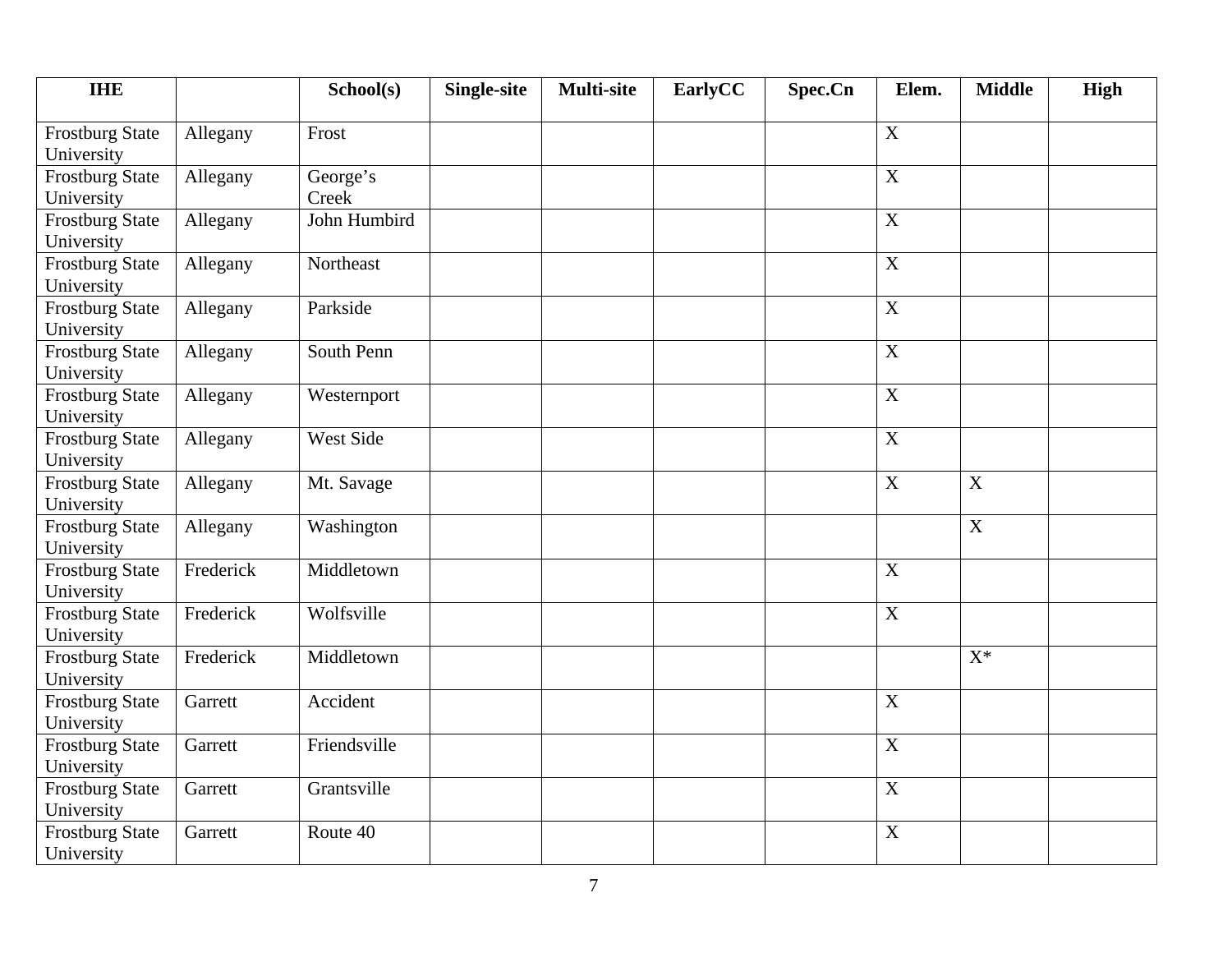| <b>IHE</b>                           |                            | School(s)            | <b>Single-site</b> | <b>Multi-site</b> | EarlyCC | Spec.Cn | Elem.                     | <b>Middle</b> | High        |
|--------------------------------------|----------------------------|----------------------|--------------------|-------------------|---------|---------|---------------------------|---------------|-------------|
| Frostburg State<br>University        | Washington                 | Hancock              |                    |                   |         |         | $\mathbf X$               |               |             |
| <b>Frostburg State</b><br>University | Washington                 | Lincolnshire         |                    |                   |         |         | X                         |               |             |
| <b>Frostburg State</b><br>University | Washington                 | Salem Avenue         |                    |                   |         |         | X                         |               |             |
| Goucher<br>College                   | Anne<br>Arundel            | <b>Brooklyn Park</b> |                    |                   |         |         | $\boldsymbol{X}$          |               |             |
| Goucher<br>College                   | Anne<br>Arundel            | Overlook             |                    |                   |         |         | $\overline{X}$            |               |             |
| Goucher<br>College                   | Anne<br>Arundel            | Odenton              |                    |                   |         |         | $\overline{X}$            |               |             |
| Goucher<br>College                   | Anne<br>Arundel            | Marley Glen          |                    |                   |         |         | $\mathbf X$               |               |             |
| Goucher<br>College                   | Anne<br>Arundel            | Linthicum            |                    |                   |         |         | $\mathbf X$               |               |             |
| Goucher<br>College                   | Anne<br>Arundel            | Corkran              |                    |                   |         |         |                           | $\mathbf X$   |             |
| Goucher<br>College                   | Anne<br>Arundel            | Glen Burnie          |                    |                   |         |         |                           |               | $\mathbf X$ |
| Goucher<br>College                   | <b>Baltimore</b><br>City   | <b>Roland Park</b>   |                    |                   |         |         | $\overline{X}$            | $\mathbf X$   |             |
| Goucher<br>College                   | <b>Baltimore</b><br>County | <b>Scotts Branch</b> |                    |                   |         |         | $\boldsymbol{X}$          |               |             |
| Goucher<br>College                   | <b>Baltimore</b><br>County | Winand               |                    |                   |         |         | $\boldsymbol{X}$          |               |             |
| Goucher<br>College                   | <b>Baltimore</b><br>County | New Town             |                    |                   |         |         | $\overline{X}$            |               |             |
| <b>Hood College</b>                  | Frederick                  | Urbana               |                    |                   |         |         | $\boldsymbol{\mathrm{X}}$ |               |             |
| <b>Hood College</b>                  | Frederick                  | <b>Green Valley</b>  |                    |                   |         |         | $\overline{X}$            |               |             |
| <b>Hood College</b>                  | Frederick                  | Kemptown             |                    |                   |         |         | $\overline{X}$            |               |             |
| <b>Hood College</b>                  | Frederick                  | Glade                |                    |                   |         |         | $\overline{X}$            |               |             |
| <b>Hood College</b>                  | Frederick                  | North                |                    |                   |         |         | $\overline{X}$            |               |             |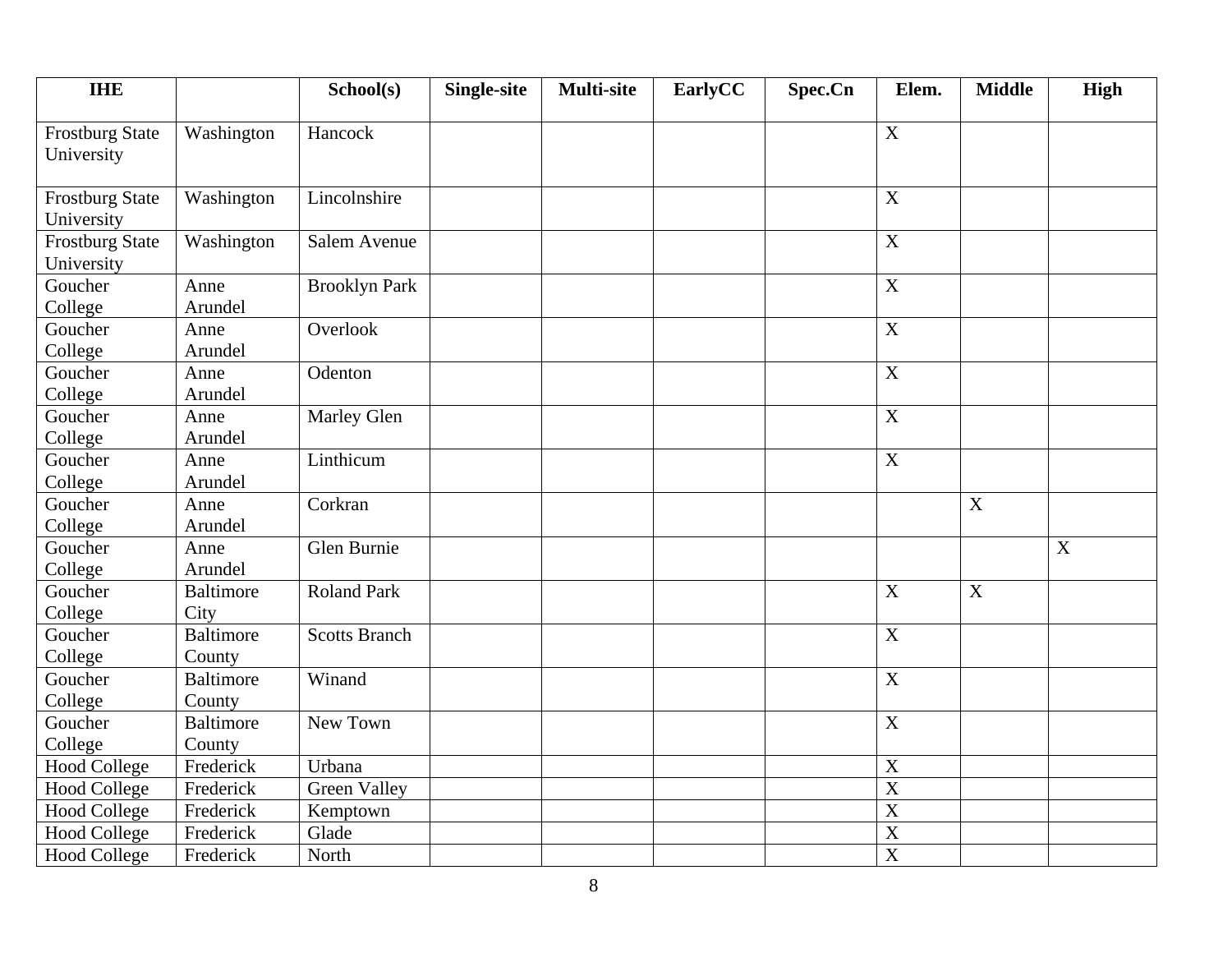| <b>IHE</b>                                |                          | School(s)                             | <b>Single-site</b> | Multi-site | EarlyCC | Spec.Cn | Elem.                     | <b>Middle</b>    | High                      |
|-------------------------------------------|--------------------------|---------------------------------------|--------------------|------------|---------|---------|---------------------------|------------------|---------------------------|
|                                           |                          | Frederick                             |                    |            |         |         |                           |                  |                           |
| <b>Hood College</b>                       | Frederick                | Spring Ridge                          |                    |            |         |         | $\mathbf X$               |                  |                           |
| <b>Hood College</b>                       | Frederick                | Windsor<br>Knolls                     |                    |            |         |         |                           | $\mathbf X$      |                           |
| <b>Hood College</b>                       | Frederick                | Walkersville                          |                    |            |         |         |                           | X                |                           |
| <b>Hood College</b>                       | Frederick                | Urbana                                |                    |            |         |         |                           |                  | $\boldsymbol{\mathrm{X}}$ |
| <b>Hood College</b>                       | Frederick                | Walkersville                          |                    |            |         |         |                           |                  | $\overline{X}$            |
| <b>Hood College</b>                       | Frederick                | Governor<br>Thomas<br>Johnson         |                    |            |         |         |                           |                  | $\mathbf X$               |
| <b>Hood College</b>                       | Montgomery               | <b>Martin Luther</b><br>King          |                    |            |         |         |                           | $\mathbf X$      |                           |
| <b>Hood College</b>                       | Montgomery               | McAuliffe                             |                    |            |         |         | $\mathbf X$               |                  |                           |
| Johns Hopkins                             | <b>Baltimore</b>         | Marie Garnett                         |                    |            |         |         | $\overline{X}$            |                  |                           |
| University                                | City                     | Farring                               |                    |            |         |         |                           |                  |                           |
| Johns Hopkins<br>University               | <b>Baltimore</b><br>City | Paul Lawrence<br>Dunbar               |                    |            |         |         |                           |                  | $\mathbf X$               |
| Johns Hopkins                             | <b>Baltimore</b>         | Deer Park                             |                    |            |         |         |                           | $\mathbf X$      |                           |
| University<br>Johns Hopkins<br>University | County<br>Howard         | Pointers Run                          |                    |            |         |         | $\boldsymbol{X}$          |                  |                           |
| Johns Hopkins<br>University               | Montgomery               | <b>Silver Spring</b><br>International |                    |            |         |         |                           | $\mathbf X$      |                           |
| Johns Hopkins<br>University               | Montgomery               | Sligo                                 |                    |            |         |         |                           | $\boldsymbol{X}$ |                           |
| Johns Hopkins<br>University               | Montgomery               | Paint Branch                          |                    |            |         |         |                           |                  | $\mathbf X$               |
| Johns Hopkins<br>University               | Montgomery               | Einstein                              |                    |            |         |         |                           |                  | X                         |
| Loyola College<br>of Maryland             | Anne<br>Arundel          | Solley                                |                    |            |         |         | $\boldsymbol{\mathrm{X}}$ |                  |                           |
| Loyola College<br>of Maryland             | Anne<br>Arundel          | Northeast                             |                    |            |         |         |                           |                  | $\boldsymbol{\mathrm{X}}$ |
| Loyola College                            | <b>Baltimore</b>         | The Barclay                           |                    |            |         | X       |                           |                  |                           |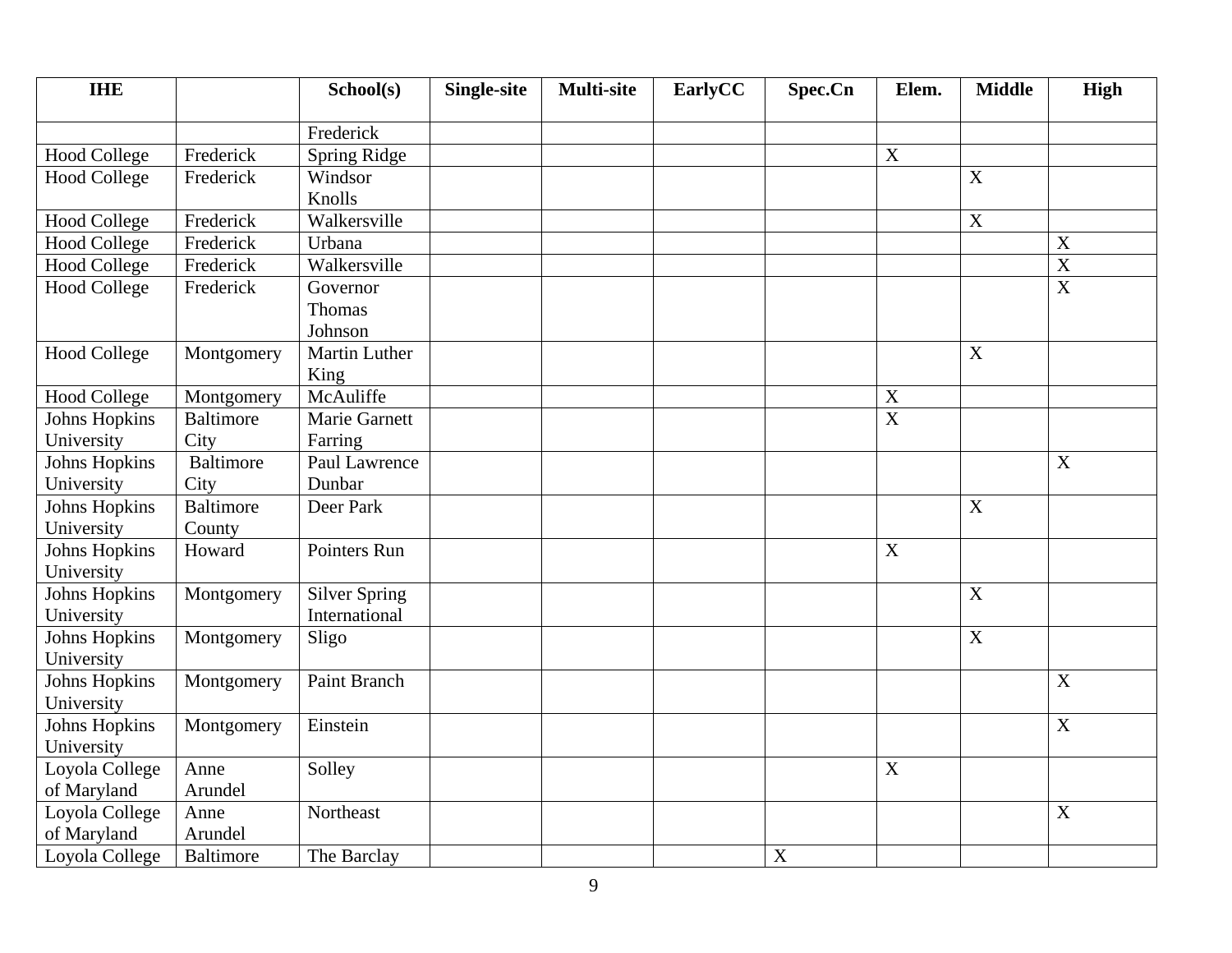| <b>IHE</b>     |                  | School(s)              | <b>Single-site</b> | <b>Multi-site</b> | EarlyCC | Spec.Cn | Elem.          | <b>Middle</b>           | High             |
|----------------|------------------|------------------------|--------------------|-------------------|---------|---------|----------------|-------------------------|------------------|
| of Maryland    | City             | School                 |                    |                   |         |         |                |                         |                  |
| Loyola College | <b>Baltimore</b> | Western                |                    |                   |         |         |                |                         | X                |
| of Maryland    | City             |                        |                    |                   |         |         |                |                         |                  |
| Loyola College | <b>Baltimore</b> | Chadwick               |                    |                   |         |         | $\mathbf X$    |                         |                  |
| of Maryland    | County           |                        |                    |                   |         |         |                |                         |                  |
| Loyola College | <b>Baltimore</b> | Elmwood                |                    |                   |         |         | $\mathbf X$    |                         |                  |
| of Maryland    | County           |                        |                    |                   |         |         |                |                         |                  |
| Loyola College | <b>Baltimore</b> | McCormick              |                    |                   |         |         | $\mathbf X$    |                         |                  |
| of Maryland    | County           |                        |                    |                   |         |         |                |                         |                  |
| Loyola College | <b>Baltimore</b> | Pine Grove             |                    |                   |         |         | $\mathbf X$    |                         |                  |
| of Maryland    | County           |                        |                    |                   |         |         |                |                         |                  |
| Loyola College | <b>Baltimore</b> | <b>Pleasant Plains</b> |                    |                   |         |         | $\mathbf X$    |                         |                  |
| of Maryland    | County           |                        |                    |                   |         |         |                |                         |                  |
| Loyola College | <b>Baltimore</b> | Franklin               |                    |                   |         |         |                | $\mathbf X$             |                  |
| of Maryland    | County           |                        |                    |                   |         |         |                |                         |                  |
| Loyola College | <b>Baltimore</b> | Lansdowne              |                    |                   |         |         |                | $\overline{X}$          |                  |
| of Maryland    | County           |                        |                    |                   |         |         |                |                         |                  |
| Loyola College | <b>Baltimore</b> | <b>Loch Raven</b>      |                    |                   |         |         |                |                         | X                |
| of Maryland    | County           |                        |                    |                   |         |         |                |                         |                  |
| Loyola College | <b>Baltimore</b> | Overlea                |                    |                   |         |         |                |                         | $\boldsymbol{X}$ |
| of Maryland    | County           |                        |                    |                   |         |         |                |                         |                  |
| Loyola College | <b>Baltimore</b> | Our Lady of            |                    |                   |         |         | $\overline{X}$ | $\overline{\mathbf{X}}$ | X                |
| of Maryland    | County           | Mt. Carmel             |                    |                   |         |         |                |                         |                  |
|                | Private          |                        |                    |                   |         |         |                |                         |                  |
| Loyola College | Howard           | Rockburn               |                    |                   |         |         | $\mathbf X$    |                         |                  |
| of Maryland    |                  |                        |                    |                   |         |         |                |                         |                  |
| McDaniel       | Baltimore        | Franklin               |                    |                   |         |         | $\mathbf X$    |                         |                  |
| College        | County           |                        |                    |                   |         |         |                |                         |                  |
| McDaniel       | <b>Baltimore</b> | Franklin               |                    |                   |         |         |                |                         | $\boldsymbol{X}$ |
| College        | County           |                        |                    |                   |         |         |                |                         |                  |
| McDaniel       | Carroll          | Cranberry              |                    |                   |         |         | $\overline{X}$ |                         |                  |
| College        |                  | Station                |                    |                   |         |         |                |                         |                  |
| McDaniel       | Carroll          | Eldersburg             |                    |                   |         |         | $\mathbf X$    |                         |                  |
| College        |                  |                        |                    |                   |         |         |                |                         |                  |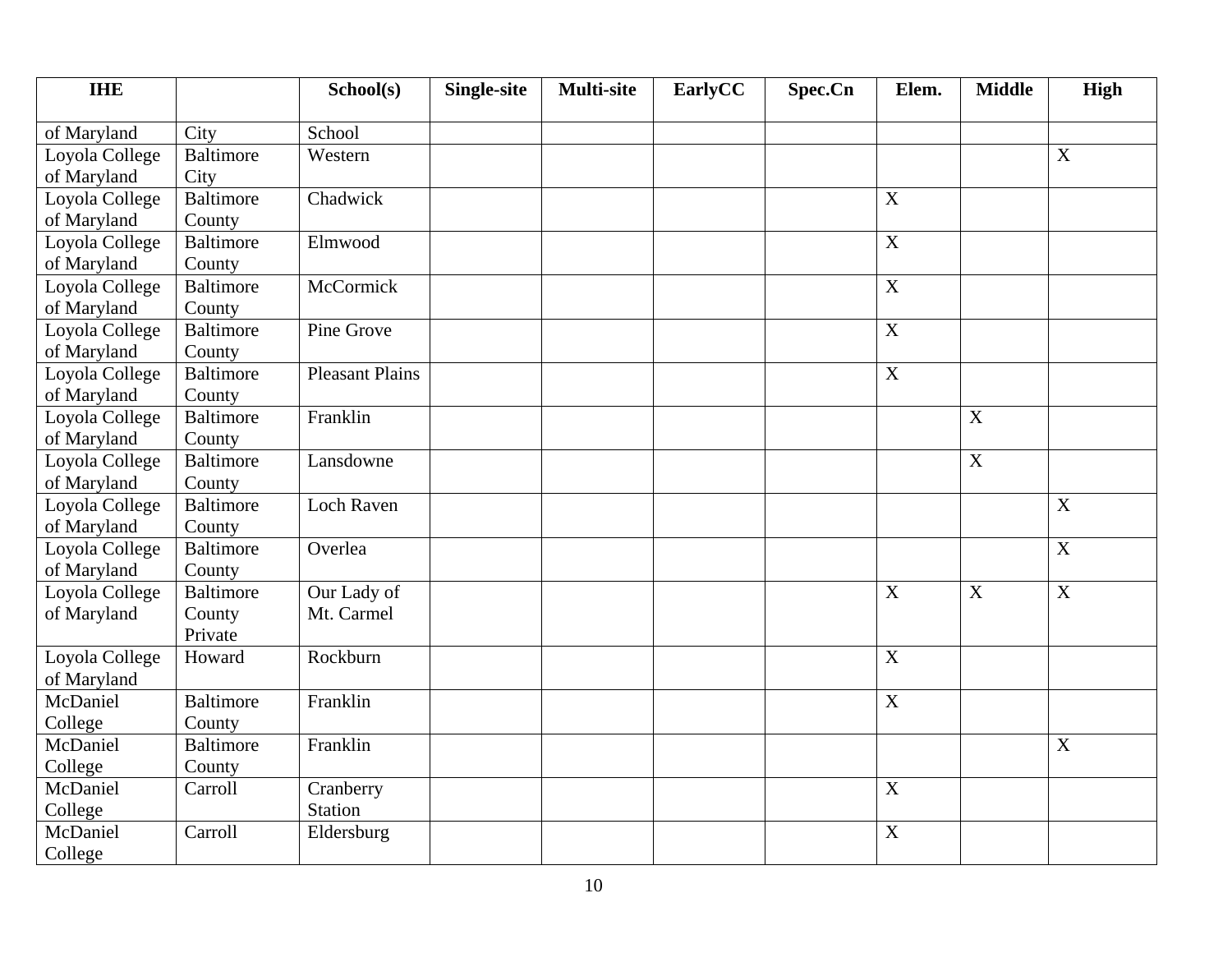| <b>IHE</b>                 |                          | School(s)                   | <b>Single-site</b> | <b>Multi-site</b> | EarlyCC | Spec.Cn | Elem.          | <b>Middle</b>    | <b>High</b>               |
|----------------------------|--------------------------|-----------------------------|--------------------|-------------------|---------|---------|----------------|------------------|---------------------------|
| McDaniel<br>College        | Carroll                  | Elmer Wolfe                 |                    |                   |         |         | $\mathbf X$    |                  |                           |
| McDaniel<br>College        | Carroll                  | <b>Linton Springs</b>       |                    |                   |         |         | $\overline{X}$ |                  |                           |
| McDaniel<br>College        | Carroll                  | Sandymount                  |                    |                   |         |         | $\mathbf X$    |                  |                           |
| McDaniel<br>College        | Carroll                  | Taneytown                   |                    |                   |         |         | $\mathbf X$    |                  |                           |
| McDaniel<br>College        | Carroll                  | William<br>Winchester       |                    |                   |         |         | $\overline{X}$ |                  |                           |
| McDaniel<br>College        | Carroll                  | Winfield                    |                    |                   |         |         | $\mathbf X$    |                  |                           |
| McDaniel<br>College        | Carroll                  | <b>Mount Airy</b>           |                    |                   |         |         |                | $\boldsymbol{X}$ |                           |
| McDaniel<br>College        | Carroll                  | New Windsor                 |                    |                   |         |         |                | $\mathbf X$      |                           |
| McDaniel<br>College        | Carroll                  | Northwest                   |                    |                   |         |         |                | $\mathbf X$      |                           |
| McDaniel<br>College        | Carroll                  | <b>Francis Scott</b><br>Key |                    |                   |         |         |                |                  | X                         |
| McDaniel<br>College        | Carroll                  | <b>South Carroll</b>        |                    |                   |         |         |                |                  | $\boldsymbol{\mathrm{X}}$ |
| Morgan State<br>University | <b>Baltimore</b><br>City | Thomas<br>Johnson           |                    |                   |         |         | $\mathbf X$    |                  |                           |
| Morgan State<br>University | Baltimore<br>City        | Arlington                   |                    |                   |         |         | $\mathbf X$    |                  |                           |
| Morgan State<br>University | <b>Baltimore</b><br>City | Northwood                   |                    |                   |         |         |                |                  |                           |
| Morgan State<br>University | Baltimore<br>City        | Winston                     |                    |                   |         |         |                | X                |                           |
| Morgan State<br>University | <b>Baltimore</b><br>City | Merganthaler                |                    |                   |         |         |                |                  | X                         |
| Morgan State<br>University | <b>Baltimore</b><br>City | Northern                    |                    |                   |         |         |                |                  | $\overline{X}$            |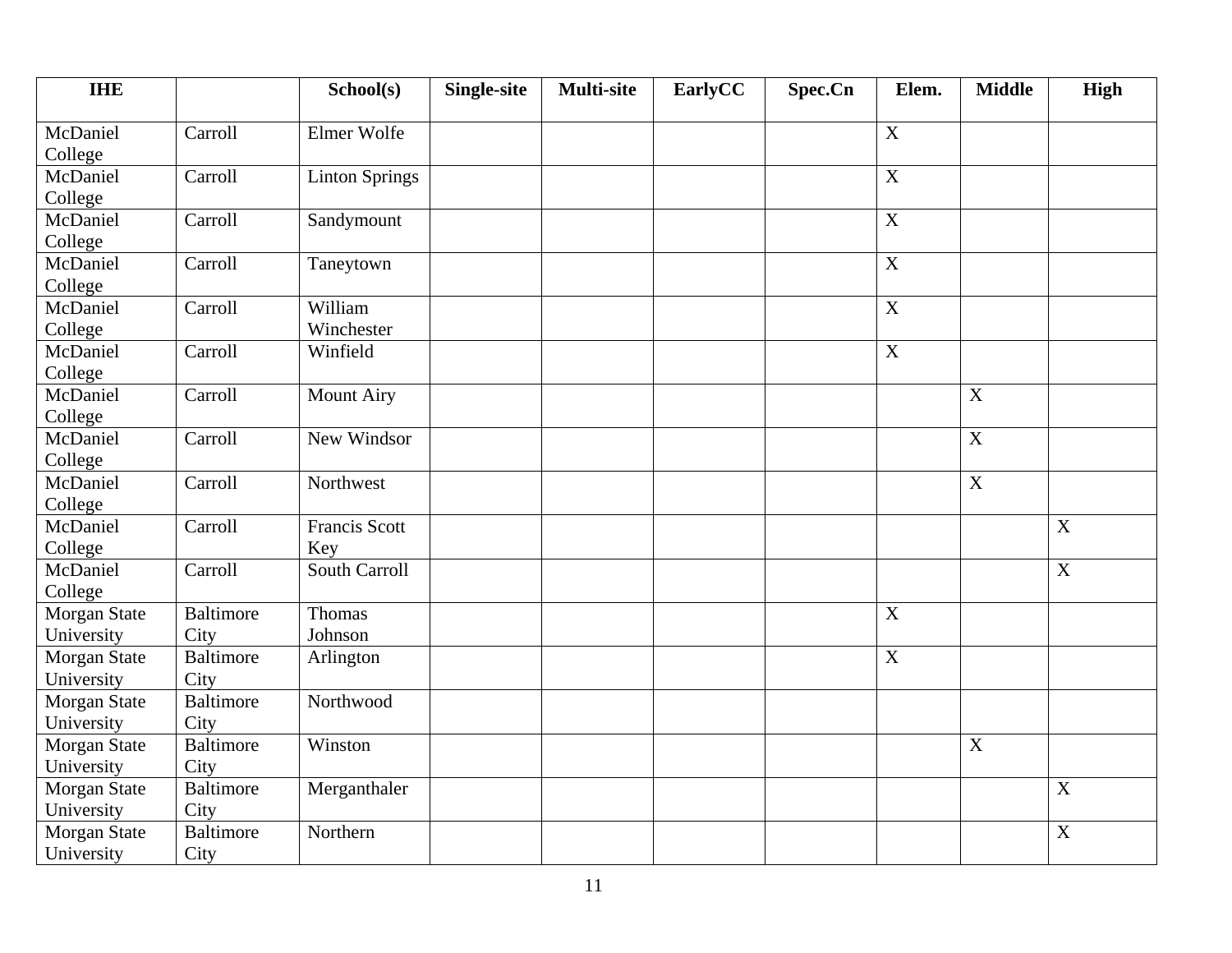| <b>IHE</b>     |                  | School(s)            | <b>Single-site</b> | <b>Multi-site</b> | EarlyCC | Spec.Cn | Elem.            | <b>Middle</b> | <b>High</b>               |
|----------------|------------------|----------------------|--------------------|-------------------|---------|---------|------------------|---------------|---------------------------|
| Morgan State   | <b>Baltimore</b> | Paul Lawrence        |                    |                   |         |         |                  |               | $\boldsymbol{\mathrm{X}}$ |
| University     | City             | Dunbar               |                    |                   |         |         |                  |               |                           |
| Morgan State   | Howard           | Hammond              |                    | $\mathbf X$       |         |         | $\mathbf X$      |               |                           |
| University     | County           |                      |                    |                   |         |         |                  |               |                           |
| Morgan State   | <b>Baltimore</b> | <b>Church Lane</b>   |                    |                   |         |         | $\mathbf X$      |               |                           |
| University     | County           |                      |                    |                   |         |         |                  |               |                           |
| Mt. St. Mary's | Frederick        | Ballenger            |                    |                   |         |         | $\mathbf X$      |               |                           |
| University     |                  | Creek                |                    |                   |         |         |                  |               |                           |
| Mt. St. Mary's | Frederick        | <b>Carroll Manor</b> |                    |                   |         |         | $\overline{X}$   |               |                           |
| University     |                  |                      |                    |                   |         |         |                  |               |                           |
| Mt. St. Mary's | Frederick        | Emmitsburg           |                    |                   |         |         | $\mathbf X$      |               |                           |
| University     |                  |                      |                    |                   |         |         |                  |               |                           |
| Mt. St. Mary's | Frederick        | Hillcrest            |                    |                   |         |         | $\mathbf X$      |               |                           |
| University     |                  |                      |                    |                   |         |         |                  |               |                           |
| Mt. St. Mary's | Frederick        | Lewistown            |                    |                   |         |         | $\mathbf X$      |               |                           |
| University     |                  |                      |                    |                   |         |         |                  |               |                           |
| Mt. St. Mary's | Frederick        | <b>Orchard Grove</b> |                    |                   |         |         | $\mathbf X$      |               |                           |
| University     |                  |                      |                    |                   |         |         |                  |               |                           |
| Mt. St. Mary's | Frederick        | Parkway              |                    |                   |         |         | $\mathbf X$      |               |                           |
| University     |                  |                      |                    |                   |         |         |                  |               |                           |
| Mt. St. Mary's | Frederick        | Sabillasville        |                    |                   |         |         | $\overline{X}$   |               |                           |
| University     |                  |                      |                    |                   |         |         |                  |               |                           |
| Mt. St. Mary's | Frederick        | South                |                    |                   |         |         | $\mathbf X$      |               |                           |
| University     |                  | Frederick            |                    |                   |         |         |                  |               |                           |
| Mt. St. Mary's | Frederick        | Thurmont             |                    |                   |         |         | $\boldsymbol{X}$ |               |                           |
| University     |                  |                      |                    |                   |         |         |                  |               |                           |
| Mt. St. Mary's | Frederick        | Thurmont             |                    |                   |         |         | X Pri            |               |                           |
| University     |                  |                      |                    |                   |         |         |                  |               |                           |
| Mt. St. Mary's | Frederick        | Waverley             |                    |                   |         |         | $\mathbf X$      |               |                           |
| University     |                  |                      |                    |                   |         |         |                  |               |                           |
| Mt. St. Mary's | Frederick        | Whittier             |                    |                   |         |         | $\mathbf X$      |               |                           |
| University     |                  |                      |                    |                   |         |         |                  |               |                           |
| Mt. St. Mary's | Frederick        | Ballenger            |                    |                   |         |         |                  | X             |                           |
| University     |                  | Creek                |                    |                   |         |         |                  |               |                           |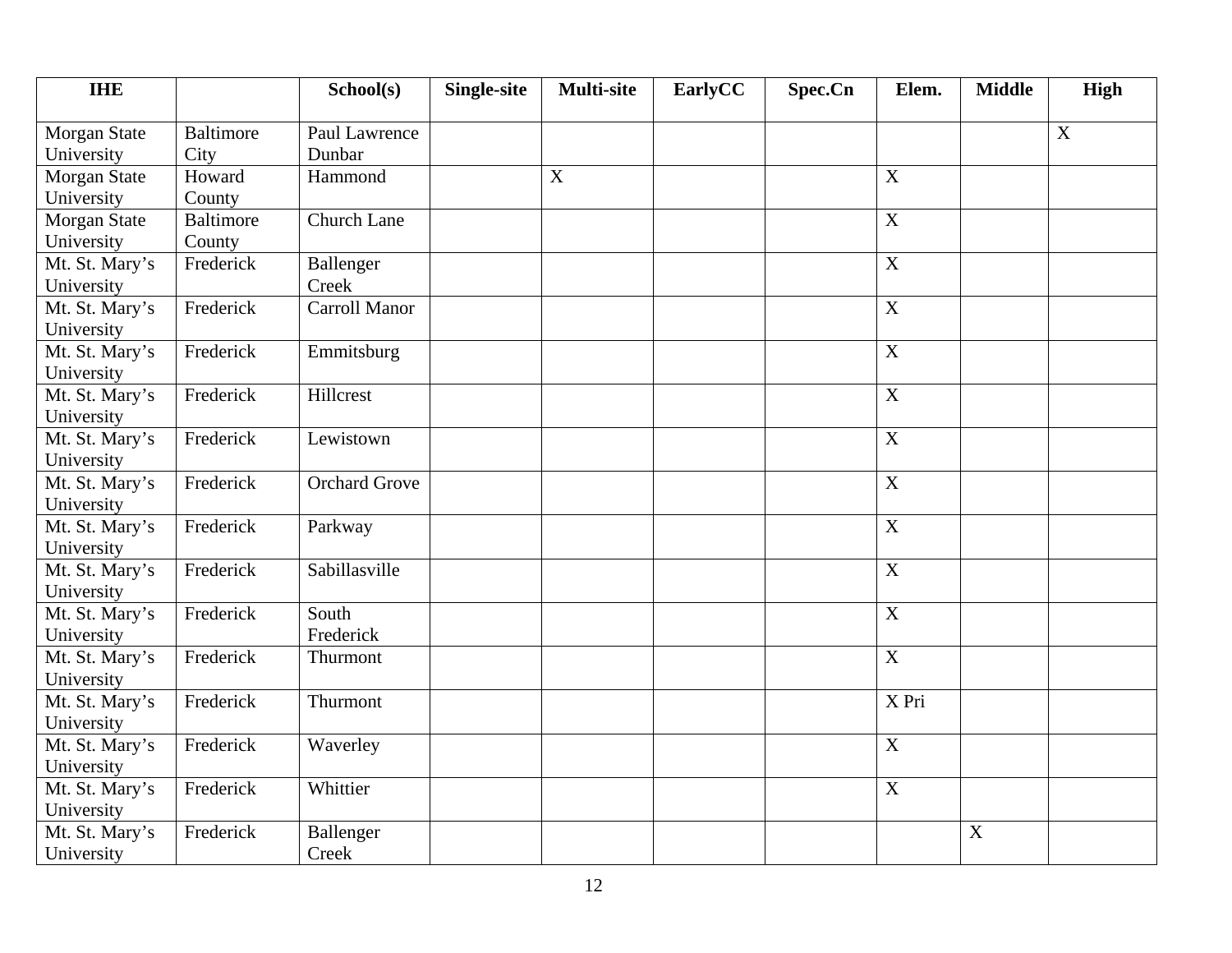| <b>IHE</b>                   |           | School(s)             | <b>Single-site</b> | <b>Multi-site</b> | EarlyCC | Spec.Cn | Elem.              | <b>Middle</b> | High                      |
|------------------------------|-----------|-----------------------|--------------------|-------------------|---------|---------|--------------------|---------------|---------------------------|
| Mt. St. Mary's<br>University | Frederick | Thurmont              |                    |                   |         |         |                    | $\mathbf X$   |                           |
| Mt. St. Mary's<br>University | Frederick | West<br>Frederick     |                    |                   |         |         |                    | $\mathbf X$   |                           |
| Mt. St. Mary's<br>University | Frederick | Catoctin              |                    |                   |         |         |                    |               | X                         |
| Mt. St. Mary's<br>University | Frederick | Frederick             |                    |                   |         |         |                    |               | $\mathbf X$               |
| Mt. St. Mary's<br>University | Frederick | Tuscarora             |                    |                   |         |         |                    |               | $\boldsymbol{\mathrm{X}}$ |
| Salisbury<br>University      | Somerset  | Princess Anne         |                    |                   |         |         | X Pri              |               |                           |
| Salisbury<br>University      | Somerset  | Westover              |                    |                   |         |         | $\mathbf X$        |               |                           |
| Salisbury<br>University      | Somerset  | Greenwood             |                    |                   |         |         |                    | X             |                           |
| Salisbury<br>University      | Somerset  | Washington            |                    |                   |         |         |                    |               | $\boldsymbol{\mathrm{X}}$ |
| Salisbury<br>University      | Wicomico  | <b>Beaver Run</b>     |                    |                   |         |         | $\overline{X}$     |               |                           |
| Salisbury<br>University      | Wicomico  | East Salisbury        |                    |                   |         |         | $\overline{X}$ Pri |               |                           |
| Salisbury<br>University      | Wicomico  | Charles H.<br>Chipman |                    |                   |         |         | X Pri              |               |                           |
| Salisbury<br>University      | Wicomico  | Glen Avenue           |                    |                   |         |         | X Int              |               |                           |
| Salisbury<br>University      | Wicomico  | Delmar                |                    |                   |         |         | $\mathbf X$        |               |                           |
| Salisbury<br>University      | Wicomico  | North<br>Salisbury    |                    |                   |         |         | $\overline{X}$     |               |                           |
| Salisbury<br>University      | Wicomico  | Pinehurst             |                    |                   |         |         | $\mathbf X$        |               |                           |
| Salisbury<br>University      | Wicomico  | Pittsville            |                    |                   |         |         | $\overline{X}$     |               |                           |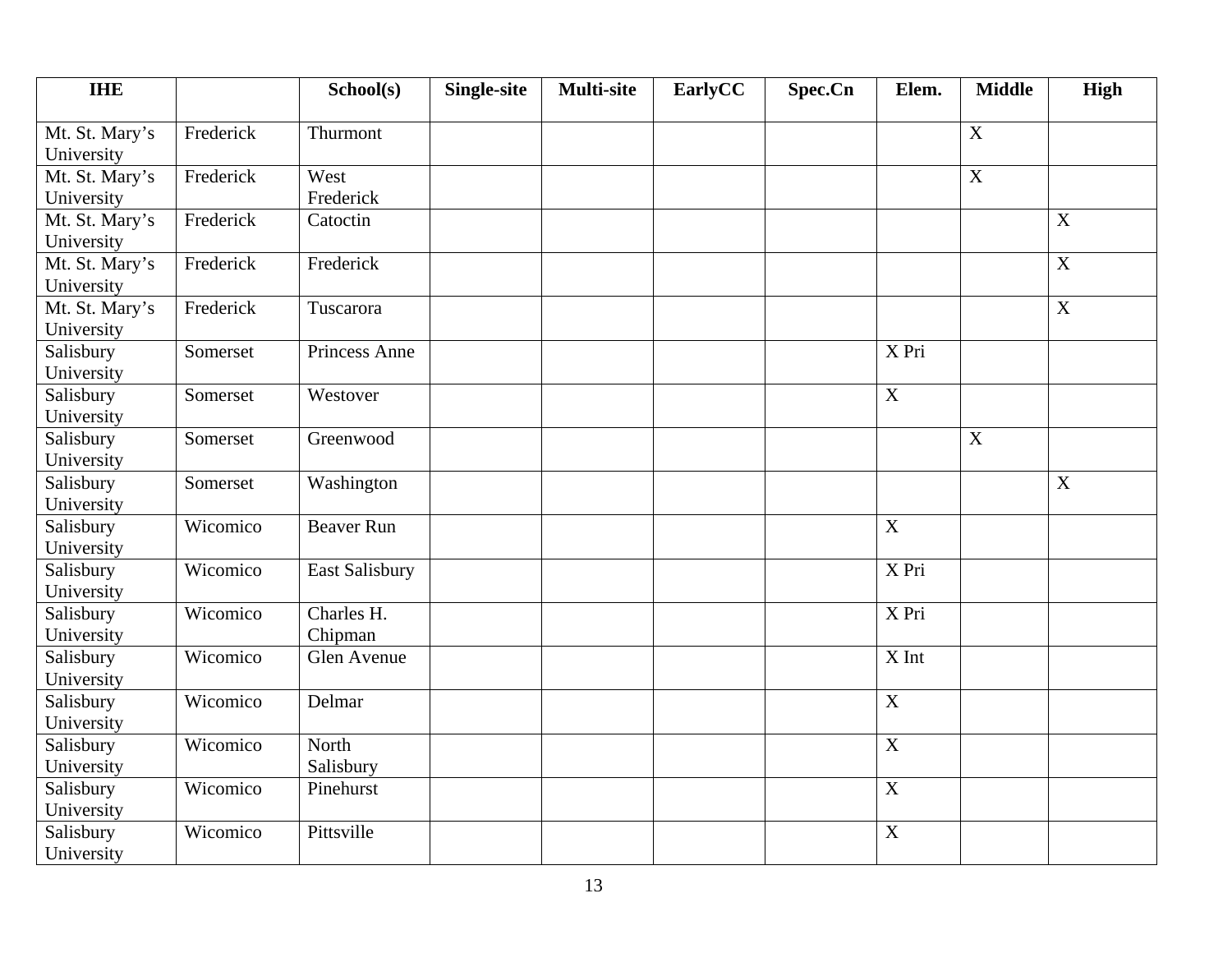| <b>IHE</b>                           |            | School(s)                  | <b>Single-site</b> | <b>Multi-site</b> | EarlyCC | Spec.Cn | Elem.            | <b>Middle</b>    | High                      |
|--------------------------------------|------------|----------------------------|--------------------|-------------------|---------|---------|------------------|------------------|---------------------------|
| Salisbury<br>University              | Wicomico   | Willards                   |                    |                   |         |         | X Pri            |                  |                           |
| Salisbury<br>University              | Wicomico   | <b>Prince Street</b>       |                    |                   |         |         | $\overline{X}$   |                  |                           |
| Salisbury<br>University              | Wicomico   | Wicomico                   |                    |                   |         |         |                  | X                |                           |
| Salisbury<br>University              | Wicomico   | James M.<br>Bennett        |                    |                   |         |         |                  | $\boldsymbol{X}$ |                           |
| Salisbury<br>University              | Wicomico   | Salisbury                  |                    |                   |         |         |                  | $\boldsymbol{X}$ |                           |
| Salisbury<br>University              | Wicomico   | Wicomico                   |                    |                   |         |         |                  |                  | X                         |
| Salisbury<br>University              | Wicomico   | James M.<br><b>Bennett</b> |                    |                   |         |         |                  |                  | $\mathbf X$               |
| Salisbury<br>University              | Wicomico   | Parkside                   |                    |                   |         |         |                  |                  | $\mathbf X$               |
| Salisbury<br>University              | Wicomico   | Mardela                    |                    |                   |         |         |                  | X                | $\boldsymbol{\mathrm{X}}$ |
| Salisbury<br>University              | Worcester  | Showell                    |                    |                   |         |         | $\overline{X}$   |                  |                           |
| Salisbury<br>University              | Worcester  | Berlin                     |                    |                   |         |         | X Int            |                  |                           |
| Salisbury<br>University              | Worcester  | <b>Snow Hill</b>           |                    |                   |         |         | $\mathbf X$      |                  |                           |
| Salisbury<br>University              | Worcester  | Stephen<br>Decatur         |                    |                   |         |         |                  | $\mathbf X$      |                           |
| Salisbury<br>University              | Worcester  | Pocomoke                   |                    |                   |         |         |                  | $\mathbf X$      |                           |
| Salisbury<br>University              | Worcester  | Stephen<br>Decatur         |                    |                   |         |         |                  |                  | X                         |
| St. Mary's<br>College of<br>Maryland | St. Mary's | Leonardtown                |                    |                   |         |         | $\boldsymbol{X}$ |                  |                           |
|                                      |            |                            |                    |                   |         |         |                  |                  |                           |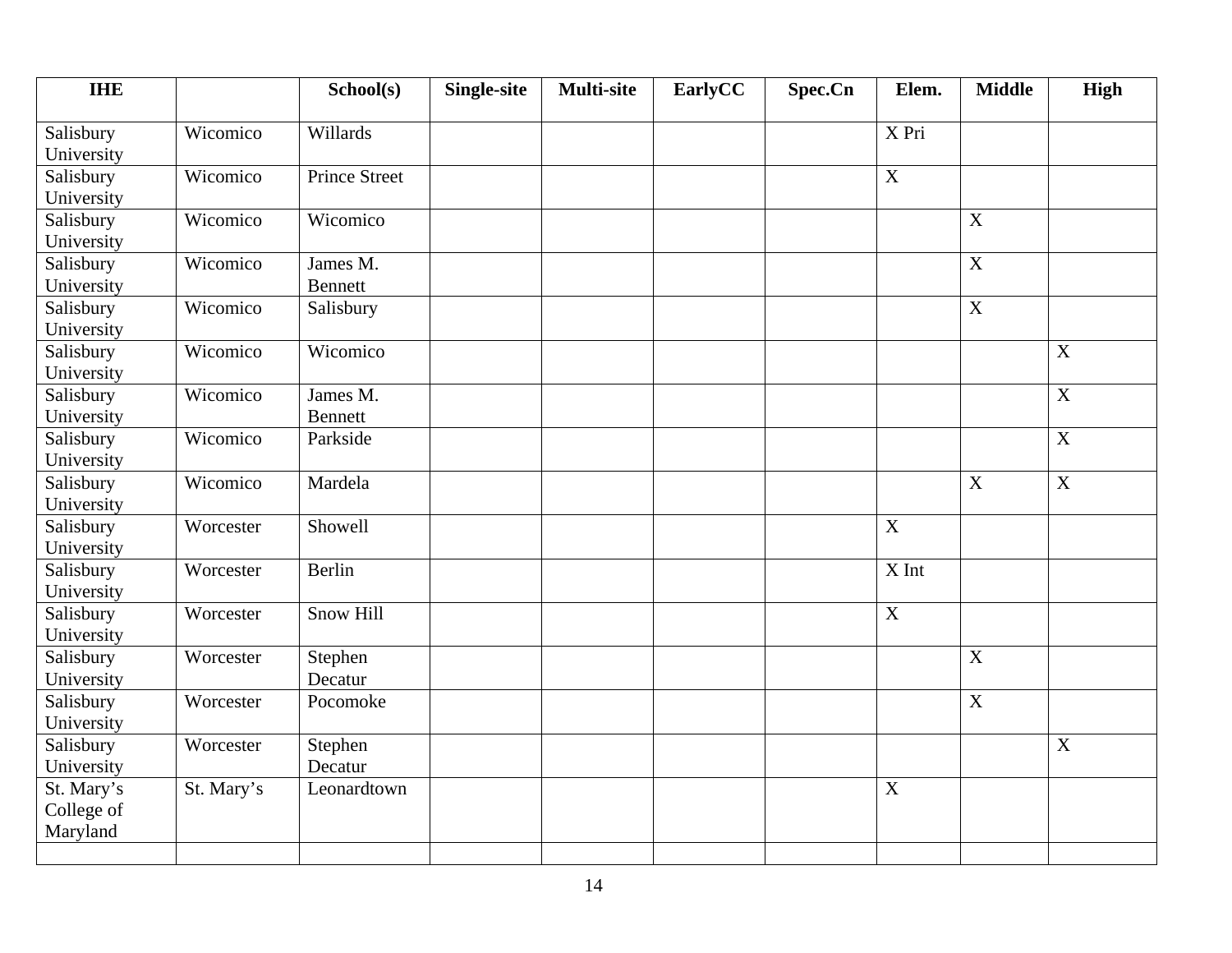| <b>IHE</b> |                  | School(s)          | <b>Single-site</b> | <b>Multi-site</b> | EarlyCC | Spec.Cn | Elem.          | <b>Middle</b>    | <b>High</b> |
|------------|------------------|--------------------|--------------------|-------------------|---------|---------|----------------|------------------|-------------|
| St. Mary's | St. Mary's       | Green Holly        |                    |                   |         |         | $\mathbf X$    |                  |             |
| College of |                  |                    |                    |                   |         |         |                |                  |             |
| Maryland   |                  |                    |                    |                   |         |         |                |                  |             |
| St. Mary's | St. Mary's       | Hollywood          |                    |                   |         |         | $\overline{X}$ |                  |             |
| College of |                  |                    |                    |                   |         |         |                |                  |             |
| Maryland   |                  |                    |                    |                   |         |         |                |                  |             |
| St. Mary's | St. Mary's       | Spring Ridge       |                    |                   |         |         |                | $\boldsymbol{X}$ |             |
| College of |                  |                    |                    |                   |         |         |                |                  |             |
| Maryland   |                  |                    |                    |                   |         |         |                |                  |             |
| St. Mary's | St. Mary's       | <b>Great Mills</b> |                    |                   |         |         |                |                  | X           |
| College of |                  |                    |                    |                   |         |         |                |                  |             |
| Maryland   |                  |                    |                    |                   |         |         |                |                  |             |
| Towson     | Anne             | <b>Belle Grove</b> |                    |                   |         |         | $\mathbf X$    |                  |             |
| University | Arundel          |                    |                    |                   |         |         |                |                  |             |
| Towson     | Anne             | Highpoint          |                    |                   |         |         | $\mathbf X$    |                  |             |
| University | Arundel          |                    |                    |                   |         |         |                |                  |             |
| Towson     | Anne             | Jessup             |                    |                   |         |         | $\mathbf X$    |                  |             |
| University | Arundel          |                    |                    |                   |         |         |                |                  |             |
| Towson     | Anne             | Maryland City      |                    |                   |         |         | $\mathbf X$    |                  |             |
| University | Arundel          |                    |                    |                   |         |         |                |                  |             |
| Towson     | Anne             | Meade Heights      |                    |                   |         |         | $\overline{X}$ |                  |             |
| University | Arundel          |                    |                    |                   |         |         |                |                  |             |
| Towson     | Anne             | North Glen         |                    |                   |         |         |                |                  |             |
| University | Arundel          |                    |                    |                   |         |         |                |                  |             |
| Towson     | Anne             | Park               |                    |                   |         |         | $\mathbf X$    |                  |             |
| University | Arundel          |                    |                    |                   |         |         |                |                  |             |
| Towson     | Anne             | Sunset             |                    |                   |         |         | $\mathbf X$    |                  |             |
| University | Arundel          |                    |                    |                   |         |         |                |                  |             |
| Towson     | Anne             | George T.          |                    |                   |         |         | $\mathbf X$    |                  |             |
| University | Arundel          | Cromwell           |                    |                   |         |         |                |                  |             |
| Towson     | <b>Baltimore</b> | Calvin             |                    |                   |         |         | $\mathbf X$    |                  |             |
| University | City             | Rodwell            |                    |                   |         |         |                |                  |             |
| Towson     | <b>Baltimore</b> | <b>Grove Park</b>  |                    |                   |         |         | $\mathbf X$    |                  |             |
| University | City             |                    |                    |                   |         |         |                |                  |             |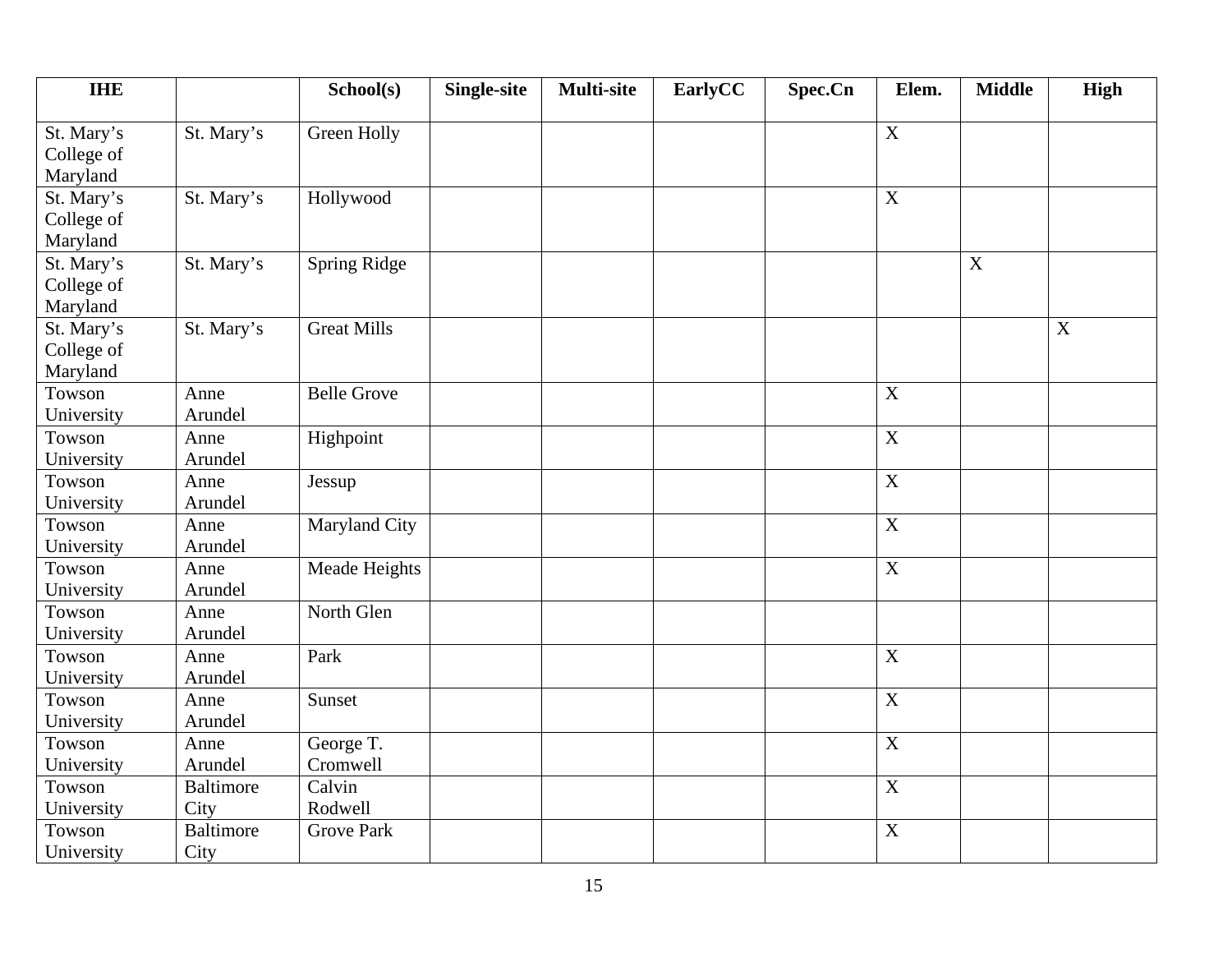| <b>IHE</b> |                  | School(s)           | Single-site | <b>Multi-site</b> | EarlyCC | Spec.Cn | Elem.                     | <b>Middle</b> | <b>High</b> |
|------------|------------------|---------------------|-------------|-------------------|---------|---------|---------------------------|---------------|-------------|
| Towson     | <b>Baltimore</b> | Hampstead           |             |                   |         |         | $\mathbf X$               |               |             |
| University | City             | Hill                |             |                   |         |         |                           |               |             |
| Towson     | <b>Baltimore</b> | Marie Garnett       |             |                   |         |         | $\mathbf X$               |               |             |
| University | City             | Farring             |             |                   |         |         |                           |               |             |
| Towson     | <b>Baltimore</b> | Midtown             |             |                   |         |         | $\overline{X}$            |               |             |
| University | City             | Academy             |             |                   |         |         |                           |               |             |
| Towson     | <b>Baltimore</b> | <b>Morrell Park</b> |             |                   |         |         | $\mathbf X$               |               |             |
| University | City             |                     |             |                   |         |         |                           |               |             |
| Towson     | Baltimore        | Sarah Roach         |             |                   |         |         | $\overline{X}$            |               |             |
| University | City             |                     |             |                   |         |         |                           |               |             |
| Towson     | <b>Baltimore</b> | Campfield           |             |                   | X       |         |                           |               |             |
| University | County           |                     |             |                   |         |         |                           |               |             |
| Towson     | <b>Baltimore</b> | Carney              |             |                   |         |         | $\mathbf X$               |               |             |
| University | County           |                     |             |                   |         |         |                           |               |             |
| Towson     | <b>Baltimore</b> | Featherbed          |             |                   |         |         | $\overline{X}$            |               |             |
| University | County           |                     |             |                   |         |         |                           |               |             |
| Towson     | <b>Baltimore</b> | Grange              |             |                   |         |         | $\boldsymbol{\mathrm{X}}$ |               |             |
| University | County           |                     |             |                   |         |         |                           |               |             |
| Towson     | <b>Baltimore</b> | Hawthorne           |             |                   |         |         | $\overline{X}$            |               |             |
| University | County           |                     |             |                   |         |         |                           |               |             |
| Towson     | <b>Baltimore</b> | Hebbville           |             |                   |         |         | $\overline{X}$            |               |             |
| University | County           |                     |             |                   |         |         |                           |               |             |
| Towson     | <b>Baltimore</b> | Hernwood            |             |                   |         |         | $\overline{X}$            |               |             |
| University | County           |                     |             |                   |         |         |                           |               |             |
| Towson     | <b>Baltimore</b> | Joppa View          |             |                   |         |         | $\mathbf X$               |               |             |
| University | County           |                     |             |                   |         |         |                           |               |             |
| Towson     | <b>Baltimore</b> | <b>Mars Estates</b> |             |                   |         |         | X                         |               |             |
| University | County           |                     |             |                   |         |         |                           |               |             |
| Towson     | <b>Baltimore</b> | Middlesex           |             |                   |         |         | $\overline{X}$            |               |             |
| University | County           |                     |             |                   |         |         |                           |               |             |
| Towson     | <b>Baltimore</b> | <b>Owings Mills</b> |             |                   |         |         | $\mathbf X$               |               |             |
| University | County           |                     |             |                   |         |         |                           |               |             |
| Towson     | <b>Baltimore</b> | Reisterstown        |             |                   |         |         | $\mathbf X$               |               |             |
| University | County           |                     |             |                   |         |         |                           |               |             |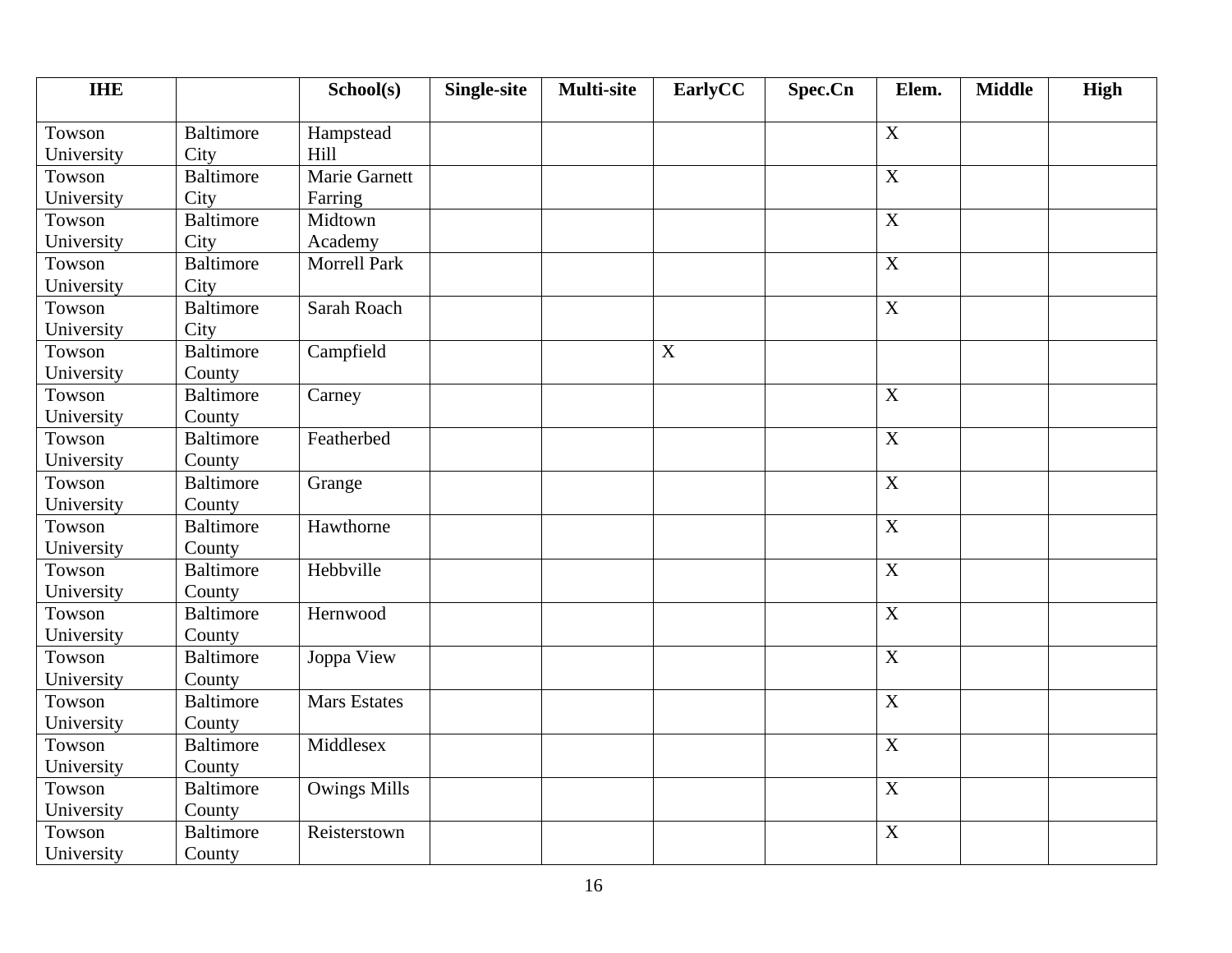| <b>IHE</b> |                  | School(s)           | Single-site | <b>Multi-site</b> | EarlyCC | Spec.Cn | Elem.          | <b>Middle</b>    | <b>High</b>               |
|------------|------------------|---------------------|-------------|-------------------|---------|---------|----------------|------------------|---------------------------|
| Towson     | <b>Baltimore</b> | <b>Shady Spring</b> |             |                   |         |         | $\mathbf X$    |                  |                           |
| University | County           |                     |             |                   |         |         |                |                  |                           |
| Towson     | <b>Baltimore</b> | <b>Summit Park</b>  |             |                   |         |         | $\mathbf X$    |                  |                           |
| University | County           |                     |             |                   |         |         |                |                  |                           |
| Towson     | <b>Baltimore</b> | <b>Timber Grove</b> |             |                   |         |         | $\overline{X}$ |                  |                           |
| University | County           |                     |             |                   |         |         |                |                  |                           |
| Towson     | <b>Baltimore</b> | Westowne            |             |                   |         |         | $\mathbf X$    |                  |                           |
| University | County           |                     |             |                   |         |         |                |                  |                           |
| Towson     | <b>Baltimore</b> | Woodbridge          |             |                   |         |         | $\overline{X}$ |                  |                           |
| University | County           |                     |             |                   |         |         |                |                  |                           |
| Towson     | Baltimore        | Woodbridge          |             |                   |         |         | $\mathbf X$    |                  |                           |
| University | County           |                     |             |                   |         |         |                |                  |                           |
| Towson     | <b>Baltimore</b> | Perry Hall          |             |                   |         |         |                | $\mathbf X$      |                           |
| University | County           |                     |             |                   |         |         |                |                  |                           |
| Towson     | <b>Baltimore</b> | Pine Grove          |             |                   |         |         |                | $\boldsymbol{X}$ |                           |
| University | County           |                     |             |                   |         |         |                |                  |                           |
| Towson     | <b>Baltimore</b> | Ridgley             |             |                   |         |         |                | $\boldsymbol{X}$ |                           |
| University | County           |                     |             |                   |         |         |                |                  |                           |
| Towson     | <b>Baltimore</b> | Eastern             |             |                   |         |         |                |                  | $\mathbf X$               |
| University | County           | Technical           |             |                   |         |         |                |                  |                           |
| Towson     | <b>Baltimore</b> | <b>Owings Mills</b> |             |                   |         |         |                |                  | X                         |
| University | County           |                     |             |                   |         |         |                |                  |                           |
| Towson     | <b>Baltimore</b> | Parkville           |             |                   |         |         |                |                  | $\overline{X}$            |
| University | County           |                     |             |                   |         |         |                |                  |                           |
| Towson     | <b>Baltimore</b> | Perry Hall          |             |                   |         |         |                |                  | X                         |
| University | County           |                     |             |                   |         |         |                |                  |                           |
| Towson     | Carroll          | Sykesville          |             |                   |         |         |                | X                |                           |
| University |                  |                     |             |                   |         |         |                |                  |                           |
| Towson     | Carroll          | Westminster         |             |                   |         |         |                | $\overline{X}$   |                           |
| University |                  | West                |             |                   |         |         |                |                  |                           |
| Towson     | Carroll          | Liberty             |             |                   |         |         |                |                  | $\boldsymbol{\mathrm{X}}$ |
| University |                  |                     |             |                   |         |         |                |                  |                           |
| Towson     | Cecil            | Bainbridge          |             |                   |         |         | X              |                  |                           |
| University |                  |                     |             |                   |         |         |                |                  |                           |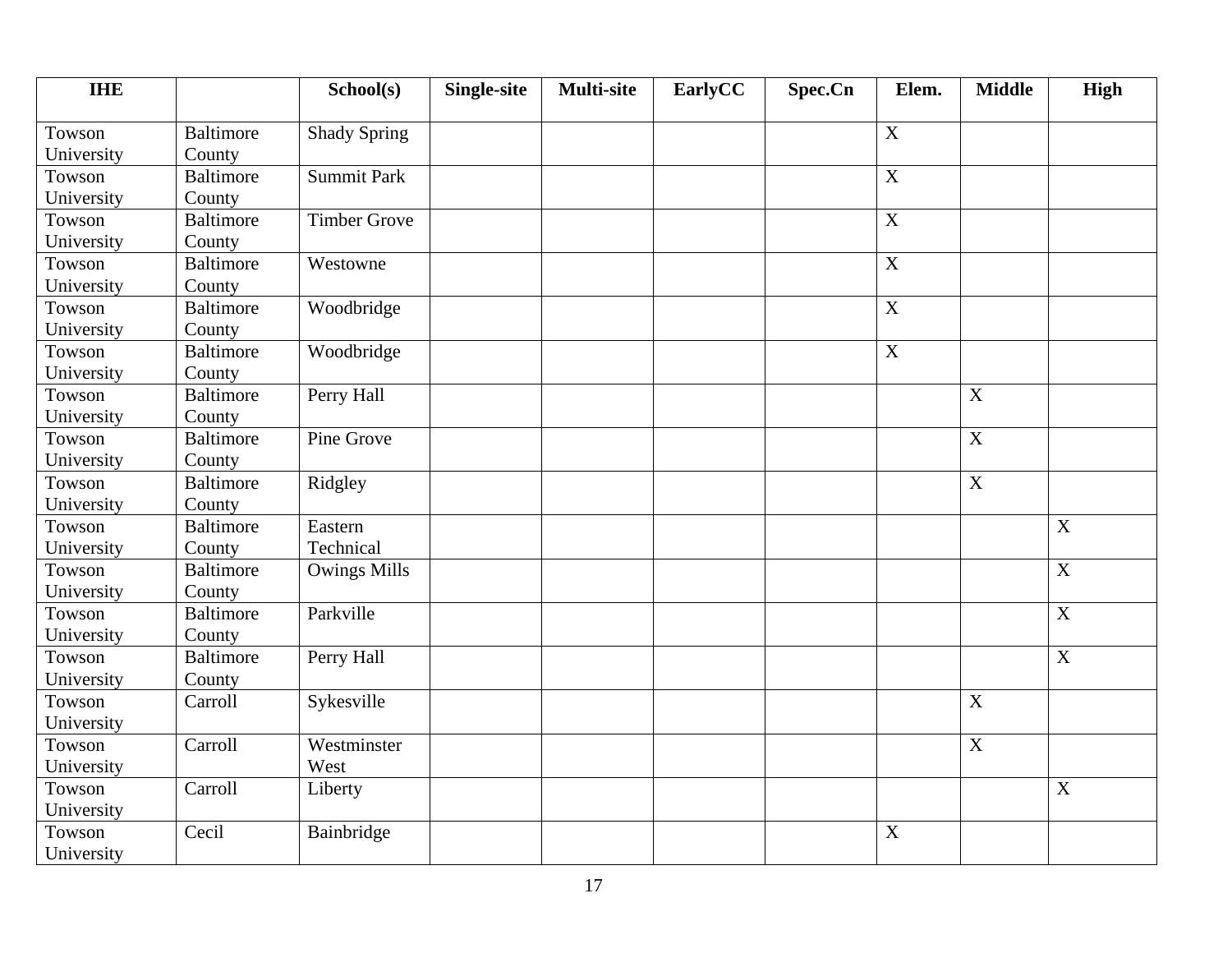| <b>IHE</b>           |         | School(s)            | <b>Single-site</b> | <b>Multi-site</b> | EarlyCC | Spec.Cn | Elem.                     | <b>Middle</b> | High |
|----------------------|---------|----------------------|--------------------|-------------------|---------|---------|---------------------------|---------------|------|
| Towson               | Harford | Deerfield            |                    |                   |         |         | $\boldsymbol{\mathrm{X}}$ |               |      |
| University           |         |                      |                    |                   |         |         |                           |               |      |
| Towson               | Harford | Harford Glen         |                    |                   |         | X       |                           |               |      |
| University           |         | Environmental        |                    |                   |         |         |                           |               |      |
| Towson               | Harford | Havre de             |                    |                   |         |         | $\overline{X}$            |               |      |
| University           |         | Grace                |                    |                   |         |         |                           |               |      |
| Towson               | Harford | Hickory              |                    |                   |         |         | $\boldsymbol{\mathrm{X}}$ |               |      |
| University           |         |                      |                    |                   |         |         |                           |               |      |
| Towson               | Harford | Magnolia             |                    |                   |         |         | $\overline{\mathbf{X}}$   |               |      |
| University           |         |                      |                    |                   |         |         |                           |               |      |
| Towson               | Harford | <b>Ring Factory</b>  |                    |                   |         |         | $\mathbf X$               |               |      |
| University           |         |                      |                    |                   |         |         |                           |               |      |
| Towson               | Harford | William Paca-        |                    |                   |         |         | $\mathbf X$               |               |      |
| University           |         | Old Post Road        |                    |                   |         |         |                           |               |      |
| Towson               | Harford | William S.           |                    |                   |         |         | $\mathbf X$               |               |      |
| University           |         | James                |                    |                   |         |         |                           |               |      |
| Towson               | Harford | Youth's              |                    |                   |         |         | $\mathbf X$               |               |      |
| University           |         | Benefit              |                    |                   |         |         |                           |               |      |
| Towson               | Harford | <b>Bel Air</b>       |                    |                   |         |         |                           | $\mathbf X$   |      |
| University           |         |                      |                    |                   |         |         |                           |               |      |
| Towson               | Harford | Bel Air              |                    |                   |         |         |                           |               | X    |
| University           |         |                      |                    |                   |         |         |                           |               |      |
| Towson               | Howard  | <b>Bonnie Branch</b> |                    |                   |         |         | $\overline{X}$            |               |      |
| University           |         |                      |                    |                   |         |         |                           |               |      |
| Towson               | Howard  | Centennial           |                    |                   |         |         | $\mathbf X$               |               |      |
| University           |         | Lane                 |                    |                   |         |         |                           |               |      |
| Towson               | Howard  | Clemens              |                    |                   |         |         | $\boldsymbol{X}$          |               |      |
| University           |         | Crossing             |                    |                   |         |         |                           |               |      |
| Towson<br>University | Howard  | <b>Forest Ridge</b>  |                    |                   |         |         | $\overline{X}$            |               |      |
| Towson               | Howard  | Dunloggin            |                    |                   |         |         |                           | X             |      |
| University           |         |                      |                    |                   |         |         |                           |               |      |
| Towson               | Howard  | Hollifield           |                    |                   |         |         | $\boldsymbol{X}$          |               |      |
| University           |         | Station              |                    |                   |         |         |                           |               |      |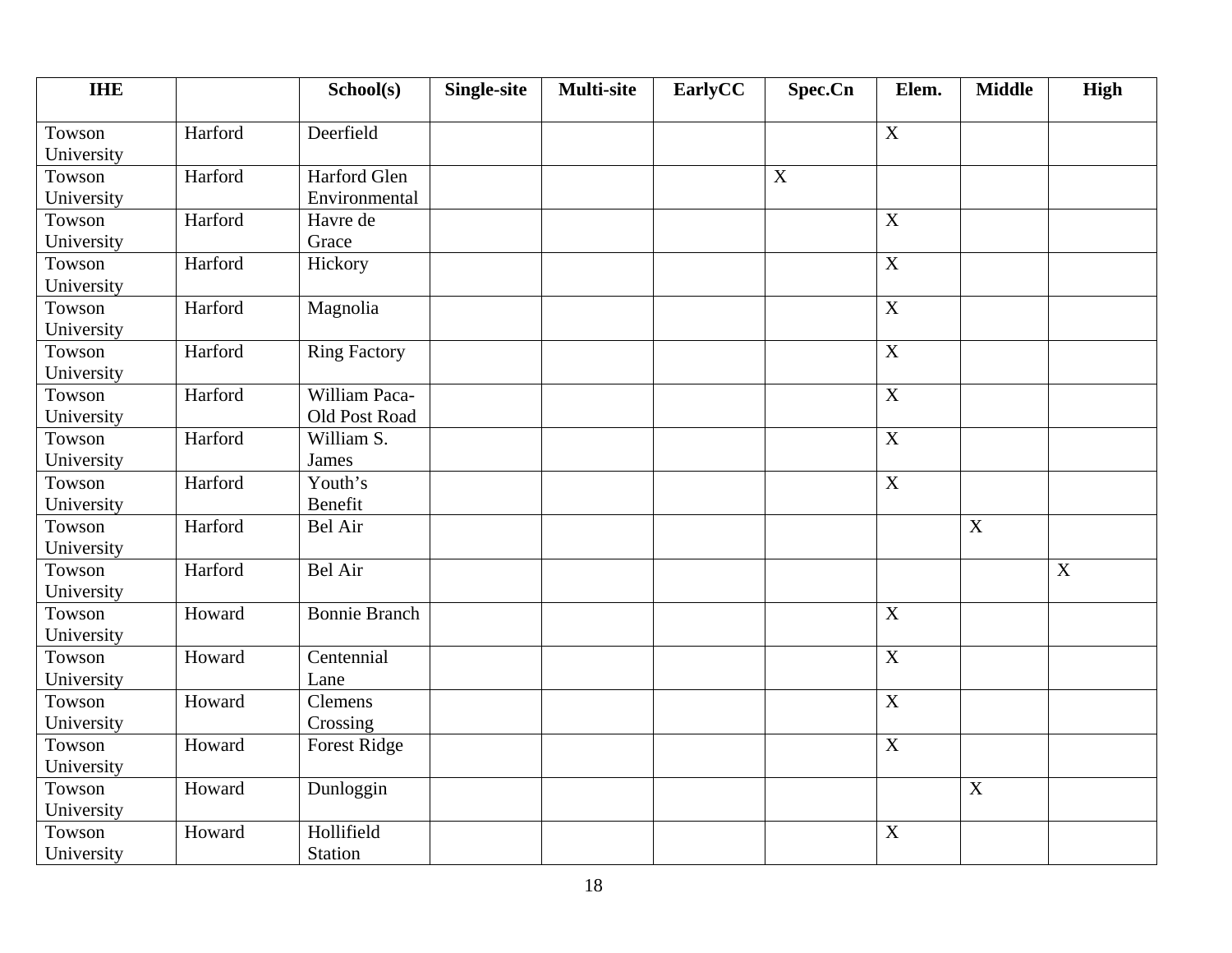| <b>IHE</b>                                              |                 | School(s)             | <b>Single-site</b> | <b>Multi-site</b> | EarlyCC | Spec.Cn     | Elem.          | <b>Middle</b>    | <b>High</b>               |
|---------------------------------------------------------|-----------------|-----------------------|--------------------|-------------------|---------|-------------|----------------|------------------|---------------------------|
| Towson<br>University                                    | Howard          | Jeffer's Hill         |                    |                   |         |             | $\mathbf X$    |                  |                           |
| Towson<br>University                                    | Howard          | <b>Manor Woods</b>    |                    |                   |         |             | $\mathbf X$    |                  |                           |
| Towson<br>University                                    | Howard          | St. John's<br>Lane    |                    |                   |         |             | $\overline{X}$ |                  |                           |
| Towson<br>University                                    | Howard          | Waverly               |                    |                   |         | $\mathbf X$ | $\overline{X}$ |                  |                           |
| Towson<br>University                                    | Howard          | Burleigh<br>Manor     |                    |                   |         |             |                | $\mathbf X$      |                           |
| Towson<br>University                                    | Howard          | Hammond               |                    |                   |         |             |                | $\mathbf X$      |                           |
| Towson<br>University                                    | Howard          | Wilde Lake            |                    |                   |         |             |                |                  | $\boldsymbol{\mathrm{X}}$ |
| Towson<br>University                                    | Montgomery      | Oakland<br>Terrace    |                    |                   |         |             | $\mathbf X$    |                  |                           |
| Towson<br>University                                    | Montgomery      | Strathmore            |                    |                   |         |             | $\overline{X}$ |                  |                           |
| Towson<br>University                                    | Montgomery      | Wood Acres            |                    |                   |         |             | $\overline{X}$ |                  |                           |
| Towson<br>University                                    | Montgomery      | Col. E. Brooke<br>Lee |                    |                   |         |             |                | $\overline{X}$   |                           |
| Towson<br>University                                    | Montgomery      | Kingsview             |                    |                   |         |             |                | $\boldsymbol{X}$ |                           |
| University of<br>Maryland<br><b>Baltimore</b><br>County | Anne<br>Arundel | <b>Brock Bridge</b>   |                    |                   |         |             | $\overline{X}$ |                  |                           |
| University of<br>Maryland<br><b>Baltimore</b><br>County | Anne<br>Arundel | Van Bokkelen          |                    |                   |         |             | $\mathbf X$    |                  |                           |
|                                                         |                 |                       |                    |                   |         |             |                |                  |                           |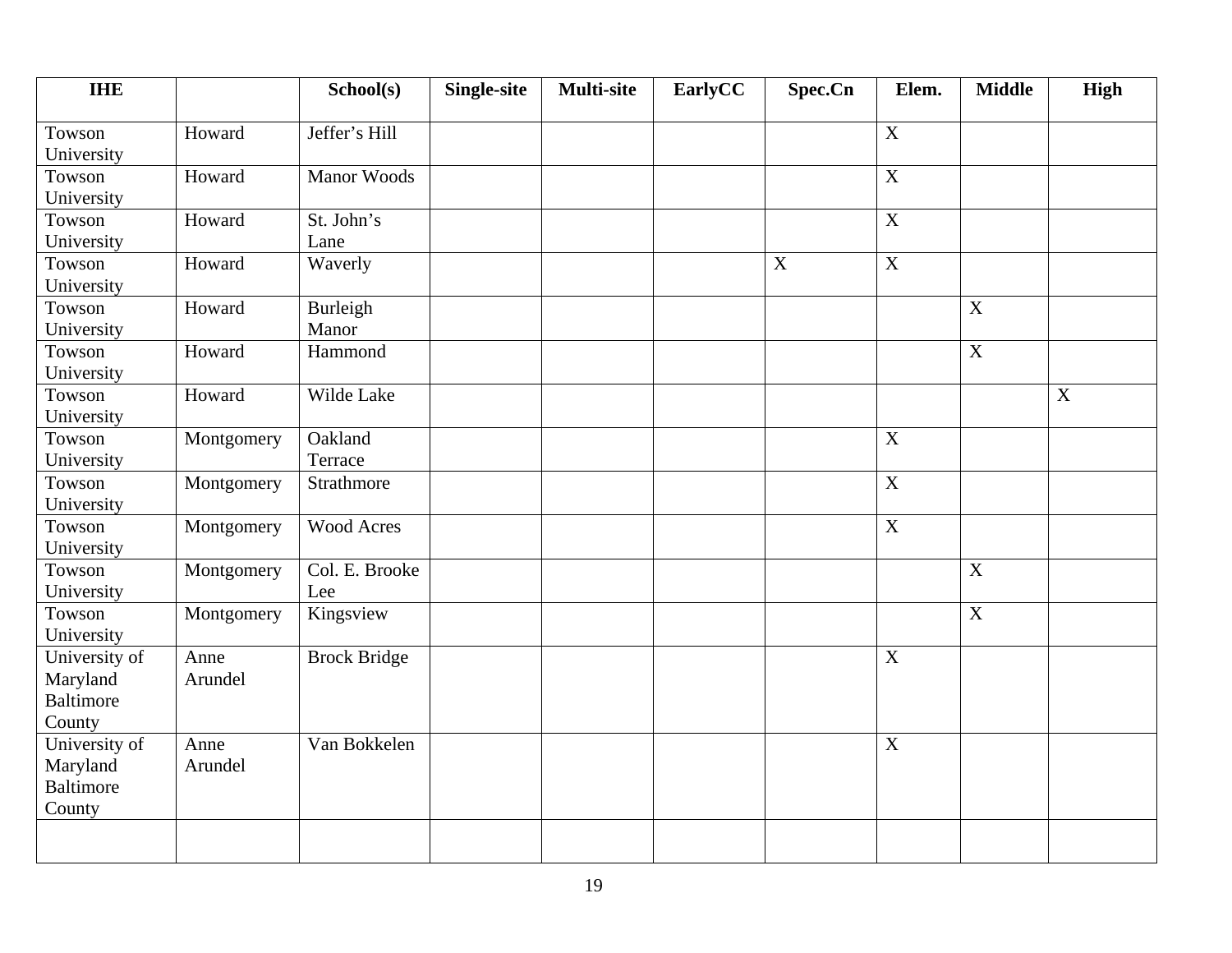| <b>IHE</b>                                              |                            | School(s)        | <b>Single-site</b> | <b>Multi-site</b> | EarlyCC | Spec.Cn | Elem.            | <b>Middle</b>  | <b>High</b> |
|---------------------------------------------------------|----------------------------|------------------|--------------------|-------------------|---------|---------|------------------|----------------|-------------|
| University of<br>Maryland<br><b>Baltimore</b><br>County | Anne<br>Arundel            | Meade            |                    |                   |         |         |                  | $\overline{X}$ |             |
| University of<br>Maryland<br><b>Baltimore</b><br>County | Anne<br>Arundel            | Meade            |                    |                   |         |         |                  |                | $\mathbf X$ |
| University of<br>Maryland<br><b>Baltimore</b><br>County | <b>Baltimore</b><br>City   | <b>Bay Brook</b> |                    |                   |         |         | $\mathbf X$      |                |             |
| University of<br>Maryland<br><b>Baltimore</b><br>County | <b>Baltimore</b><br>City   | Canton           |                    |                   |         |         |                  | $\mathbf X$    |             |
| University of<br>Maryland<br><b>Baltimore</b><br>County | <b>Baltimore</b><br>City   | Digital Harbor   |                    |                   |         |         |                  |                | X           |
| University of<br>Maryland<br><b>Baltimore</b><br>County | <b>Baltimore</b><br>County | Arbutus          |                    |                   |         |         | $\overline{X}$   |                |             |
| University of<br>Maryland<br><b>Baltimore</b><br>County | <b>Baltimore</b><br>County | Relay            |                    |                   |         |         | $\boldsymbol{X}$ |                |             |
| University of<br>Maryland<br><b>Baltimore</b><br>County | <b>Baltimore</b><br>County | Arbutus          |                    |                   |         |         |                  | $\mathbf X$    |             |
|                                                         |                            |                  |                    |                   |         |         |                  |                |             |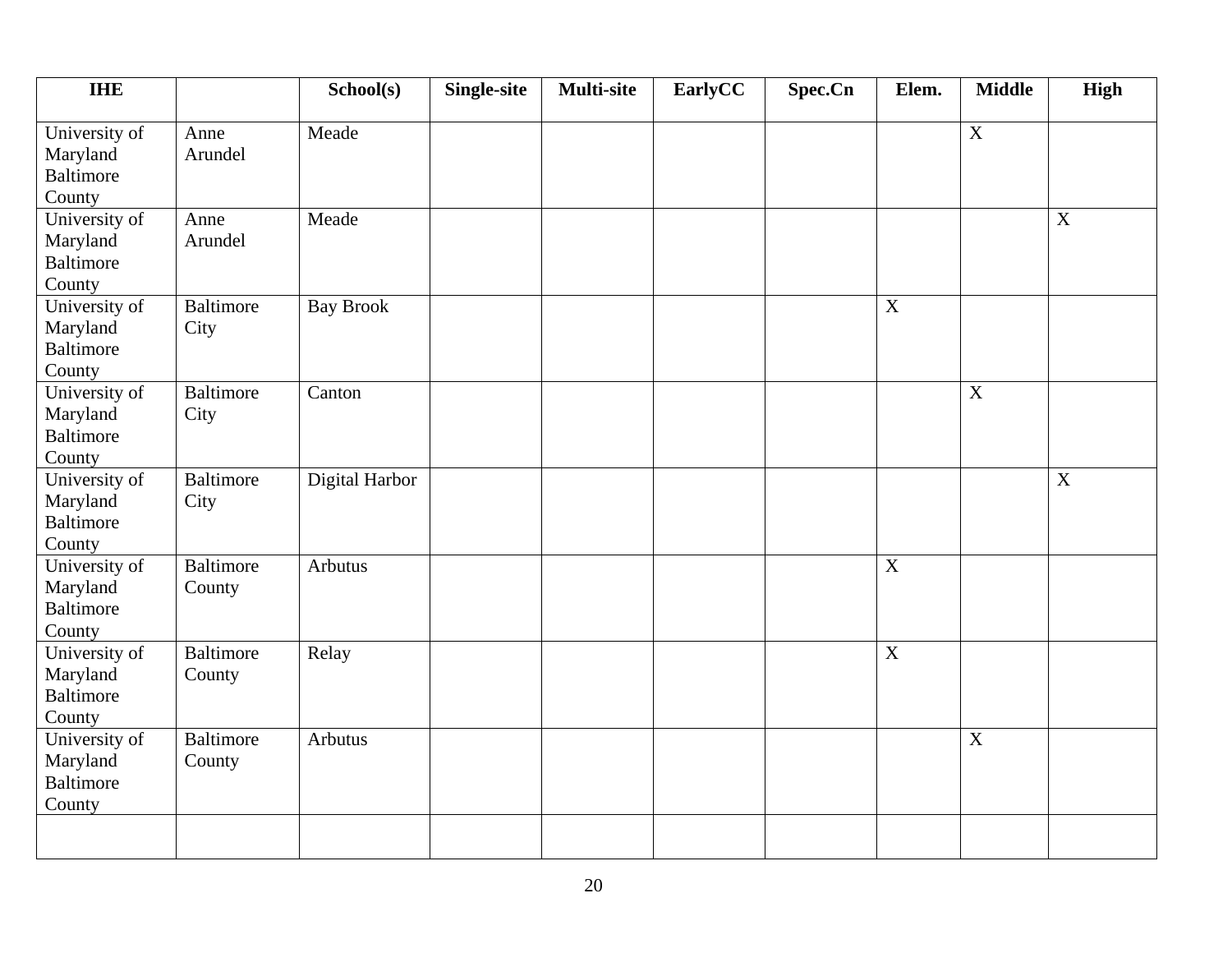| <b>IHE</b>                                              |        | School(s)                       | <b>Single-site</b> | <b>Multi-site</b> | EarlyCC | Spec.Cn | Elem.          | <b>Middle</b> | <b>High</b> |
|---------------------------------------------------------|--------|---------------------------------|--------------------|-------------------|---------|---------|----------------|---------------|-------------|
| University of<br>Maryland<br><b>Baltimore</b><br>County | Howard | <b>Stevens Forest</b>           |                    |                   |         |         | $\overline{X}$ |               |             |
| University of<br>Maryland<br><b>Baltimore</b><br>County | Howard | Thunder Hill                    |                    |                   |         |         | X              |               |             |
| University of<br>Maryland<br><b>Baltimore</b><br>County | Howard | Patapsco                        |                    |                   |         |         |                | $\mathbf X$   |             |
| University of<br>Maryland<br><b>Baltimore</b><br>County | Howard | Mt. Hebron                      |                    |                   |         |         |                |               | $\mathbf X$ |
| University of<br>Maryland<br><b>College Park</b>        | Howard | <b>Bollman</b><br><b>Bridge</b> |                    |                   |         |         | $\mathbf X$    |               |             |
| University of<br>Maryland<br><b>College Park</b>        | Howard | Deep Run                        |                    |                   |         |         | $\mathbf X$    |               |             |
| University of<br>Maryland<br><b>College Park</b>        | Howard | Elkridge<br>Landing             |                    |                   |         |         | $\overline{X}$ |               |             |
| University of<br>Maryland<br><b>College Park</b>        | Howard | Elkridge                        |                    |                   |         |         | $\mathbf X$    |               |             |
| University of<br>Maryland<br><b>College Park</b>        | Howard | Fulton                          |                    |                   |         |         | $\mathbf X$    |               |             |
| University of<br>Maryland<br><b>College Park</b>        | Howard | Triadelphia<br>Ridge            |                    |                   |         |         | $\mathbf X$    |               |             |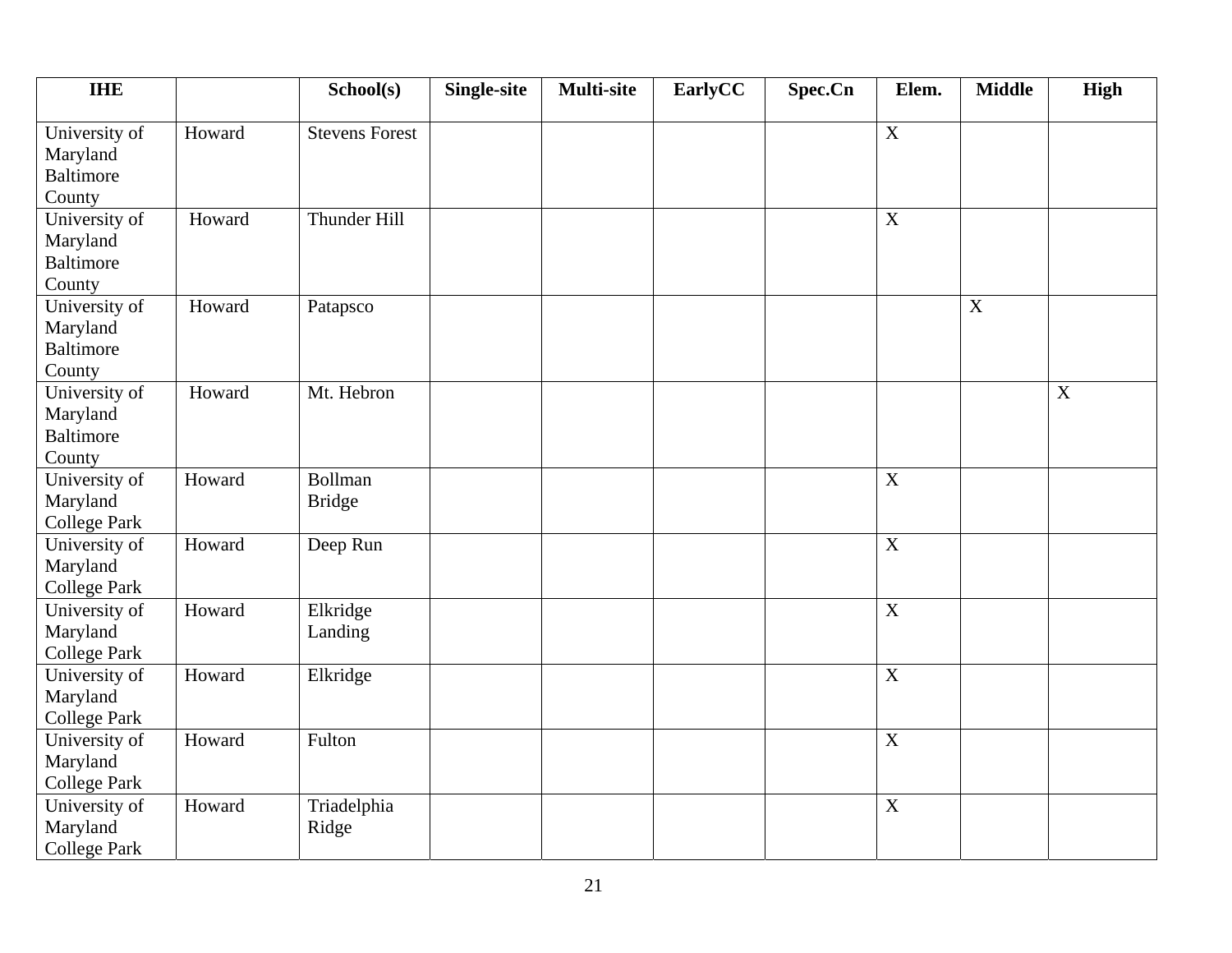| <b>IHE</b>                           |            | School(s)          | <b>Single-site</b> | <b>Multi-site</b> | EarlyCC | Spec.Cn     | Elem.       | <b>Middle</b> | <b>High</b> |
|--------------------------------------|------------|--------------------|--------------------|-------------------|---------|-------------|-------------|---------------|-------------|
| University of                        | Howard     | Waterloo           |                    |                   |         |             | $\mathbf X$ |               |             |
| Maryland<br><b>College Park</b>      |            |                    |                    |                   |         |             |             |               |             |
| University of                        | Howard     | Atholton           |                    |                   |         |             |             |               | X           |
| Maryland                             |            |                    |                    |                   |         |             |             |               |             |
| <b>College Park</b>                  |            |                    |                    |                   |         |             |             |               |             |
| University of                        | Howard     | River Hill         |                    |                   |         |             |             |               | $\mathbf X$ |
| Maryland                             |            |                    |                    |                   |         |             |             |               |             |
| <b>College Park</b>                  |            |                    |                    |                   |         |             |             |               |             |
| University of                        | Montgomery | Belmont            |                    |                   |         |             | $\mathbf X$ |               |             |
| Maryland                             |            |                    |                    |                   |         |             |             |               |             |
| <b>College Park</b><br>University of | Montgomery | BelPre             |                    |                   |         |             | X           |               |             |
| Maryland                             |            |                    |                    |                   |         |             |             |               |             |
| <b>College Park</b>                  |            |                    |                    |                   |         |             |             |               |             |
| University of                        | Montgomery | Brookhaven         |                    |                   |         |             | $\mathbf X$ |               |             |
| Maryland                             |            |                    |                    |                   |         |             |             |               |             |
| <b>College Park</b>                  |            |                    |                    |                   |         |             |             |               |             |
| University of                        | Montgomery | <b>Burnt Mills</b> |                    |                   |         |             | $\mathbf X$ |               |             |
| Maryland                             |            |                    |                    |                   |         |             |             |               |             |
| <b>College Park</b>                  |            |                    |                    |                   |         |             |             |               |             |
| University of                        | Montgomery | Center for         |                    |                   |         | $\mathbf X$ |             |               |             |
| Maryland                             |            | Young<br>Children  |                    |                   |         |             |             |               |             |
| <b>College Park</b><br>University of | Montgomery | <b>Chevy Chase</b> |                    |                   |         |             | $\mathbf X$ |               |             |
| Maryland                             |            |                    |                    |                   |         |             |             |               |             |
| <b>College Park</b>                  |            |                    |                    |                   |         |             |             |               |             |
| University of                        | Montgomery | Dr. Charles        |                    |                   |         |             | $\mathbf X$ |               |             |
| Maryland                             |            | Drew               |                    |                   |         |             |             |               |             |
| <b>College Park</b>                  |            |                    |                    |                   |         |             |             |               |             |
| University of                        | Montgomery | Fallsmeade         |                    |                   |         |             | $\mathbf X$ |               |             |
| Maryland                             |            |                    |                    |                   |         |             |             |               |             |
| <b>College Park</b>                  |            |                    |                    |                   |         |             |             |               |             |
|                                      |            |                    |                    |                   |         |             |             |               |             |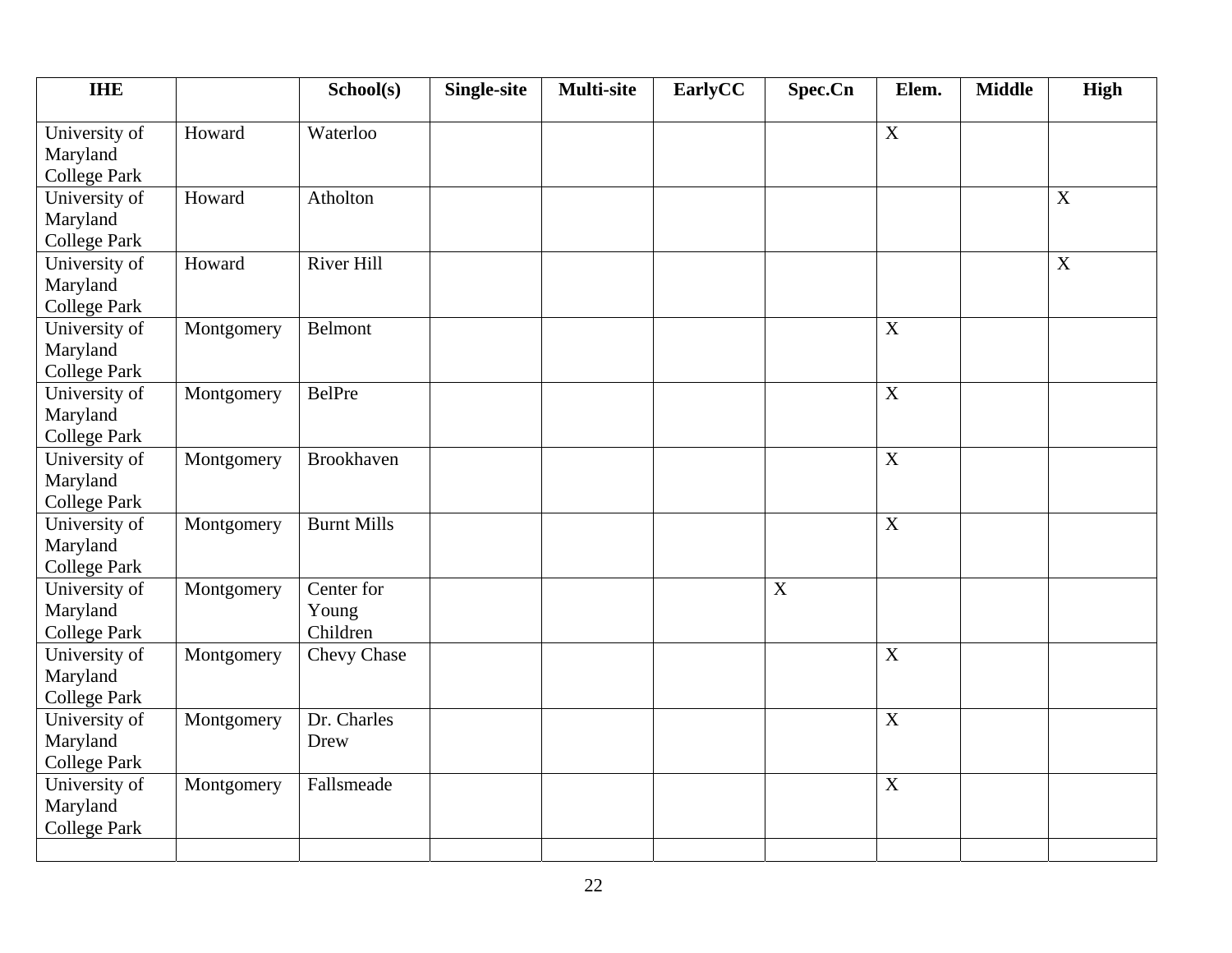| <b>IHE</b>                                       |            | School(s)                                 | <b>Single-site</b> | <b>Multi-site</b> | EarlyCC | Spec.Cn | Elem.          | <b>Middle</b> | <b>High</b> |
|--------------------------------------------------|------------|-------------------------------------------|--------------------|-------------------|---------|---------|----------------|---------------|-------------|
| University of<br>Maryland<br><b>College Park</b> | Montgomery | Gaithersburg                              |                    |                   |         |         | $\mathbf X$    |               |             |
| University of<br>Maryland<br><b>College Park</b> | Montgomery | Georgian<br>Forest                        |                    |                   |         |         | $\mathbf X$    |               |             |
| University of<br>Maryland<br><b>College Park</b> | Montgomery | Glenallan                                 |                    |                   |         |         | $\mathbf X$    |               |             |
| University of<br>Maryland<br><b>College Park</b> | Montgomery | Greenwood                                 |                    |                   |         |         | $\mathbf X$    |               |             |
| University of<br>Maryland<br><b>College Park</b> | Montgomery | <b>Harmony Hills</b>                      |                    |                   |         |         | X              |               |             |
| University of<br>Maryland<br><b>College Park</b> | Montgomery | Jackson Road                              |                    |                   |         |         | $\mathbf X$    |               |             |
| University of<br>Maryland<br><b>College Park</b> | Montgomery | Kensington-<br>Parkwood                   |                    |                   |         |         | $\mathbf X$    |               |             |
| University of<br>Maryland<br><b>College Park</b> | Montgomery | Maryvale                                  |                    |                   |         |         | $\overline{X}$ |               |             |
| University of<br>Maryland<br><b>College Park</b> | Montgomery | Montgomery<br>Knolls                      |                    |                   |         |         | $\mathbf X$    |               |             |
| University of<br>Maryland<br><b>College Park</b> | Montgomery | <b>New</b><br>Hampshire<br><b>Estates</b> |                    |                   |         |         | $\mathbf X$    |               |             |
| University of<br>Maryland<br><b>College Park</b> | Montgomery | Oakview                                   |                    |                   |         |         | $\mathbf X$    |               |             |
|                                                  |            |                                           |                    |                   |         |         |                |               |             |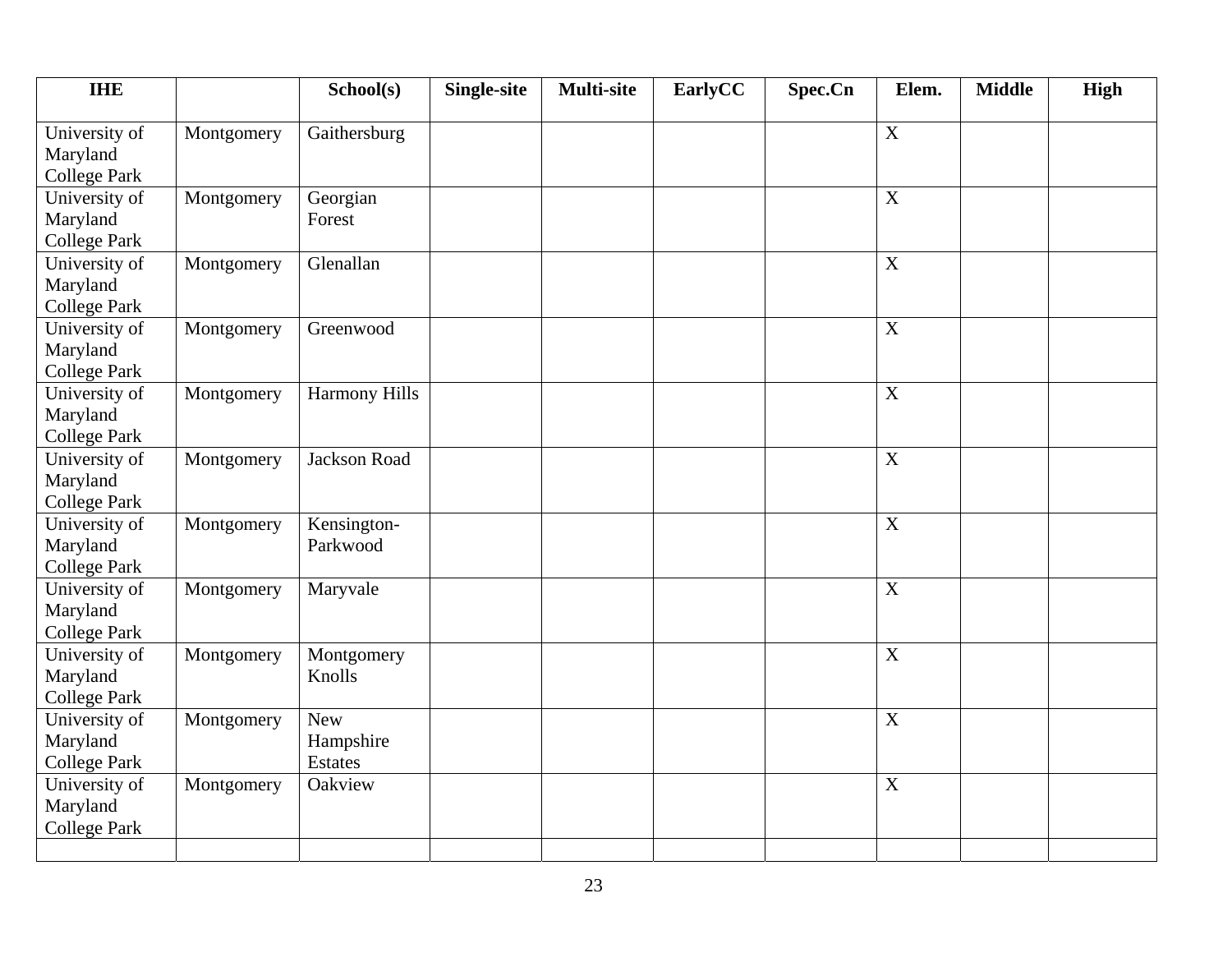| <b>IHE</b>                |            | School(s)            | <b>Single-site</b> | <b>Multi-site</b> | EarlyCC | Spec.Cn | Elem.          | <b>Middle</b> | <b>High</b> |
|---------------------------|------------|----------------------|--------------------|-------------------|---------|---------|----------------|---------------|-------------|
| University of<br>Maryland | Montgomery | Olney                |                    |                   |         |         | $\mathbf X$    |               |             |
| <b>College Park</b>       |            |                      |                    |                   |         |         |                |               |             |
| University of             | Montgomery | <b>Rachel Carson</b> |                    |                   |         |         | X              |               |             |
| Maryland                  |            |                      |                    |                   |         |         |                |               |             |
| <b>College Park</b>       |            |                      |                    |                   |         |         |                |               |             |
| University of             | Montgomery | South Lake           |                    |                   |         |         | $\mathbf X$    |               |             |
| Maryland                  |            |                      |                    |                   |         |         |                |               |             |
| <b>College Park</b>       |            |                      |                    |                   |         |         |                |               |             |
| University of             | Montgomery | Summit Hall          |                    |                   |         |         | $\mathbf X$    |               |             |
| Maryland                  |            |                      |                    |                   |         |         |                |               |             |
| <b>College Park</b>       |            |                      |                    |                   |         |         |                |               |             |
| University of             | Montgomery | Takoma Park          |                    |                   |         |         | X              |               |             |
| Maryland                  |            |                      |                    |                   |         |         |                |               |             |
| <b>College Park</b>       |            |                      |                    |                   |         |         |                |               |             |
| University of             | Montgomery | Twinbrook            |                    |                   |         |         | $\mathbf X$    |               |             |
| Maryland                  |            |                      |                    |                   |         |         |                |               |             |
| <b>College Park</b>       |            |                      |                    |                   |         |         |                |               |             |
| University of             | Montgomery | <b>Viers Mills</b>   |                    |                   |         |         | $\mathbf X$    |               |             |
| Maryland                  |            |                      |                    |                   |         |         |                |               |             |
| <b>College Park</b>       |            |                      |                    |                   |         |         |                |               |             |
| University of             | Montgomery | Waters               |                    |                   |         |         | $\overline{X}$ |               |             |
| Maryland                  |            | Landing              |                    |                   |         |         |                |               |             |
| <b>College Park</b>       |            |                      |                    |                   |         |         |                |               |             |
| University of             | Montgomery | Wheaton              |                    |                   |         |         | $\mathbf X$    |               |             |
| Maryland                  |            | Woods                |                    |                   |         |         |                |               |             |
| <b>College Park</b>       |            |                      |                    |                   |         |         |                |               |             |
| University of             | Montgomery | Woodlin              |                    |                   |         |         | $\mathbf X$    |               |             |
| Maryland                  |            |                      |                    |                   |         |         |                |               |             |
| <b>College Park</b>       |            |                      |                    |                   |         |         |                |               |             |
| University of             | Montgomery | Eastern              |                    |                   |         |         |                | $\mathbf X$   |             |
| Maryland                  |            |                      |                    |                   |         |         |                |               |             |
| <b>College Park</b>       |            |                      |                    |                   |         |         |                |               |             |
|                           |            |                      |                    |                   |         |         |                |               |             |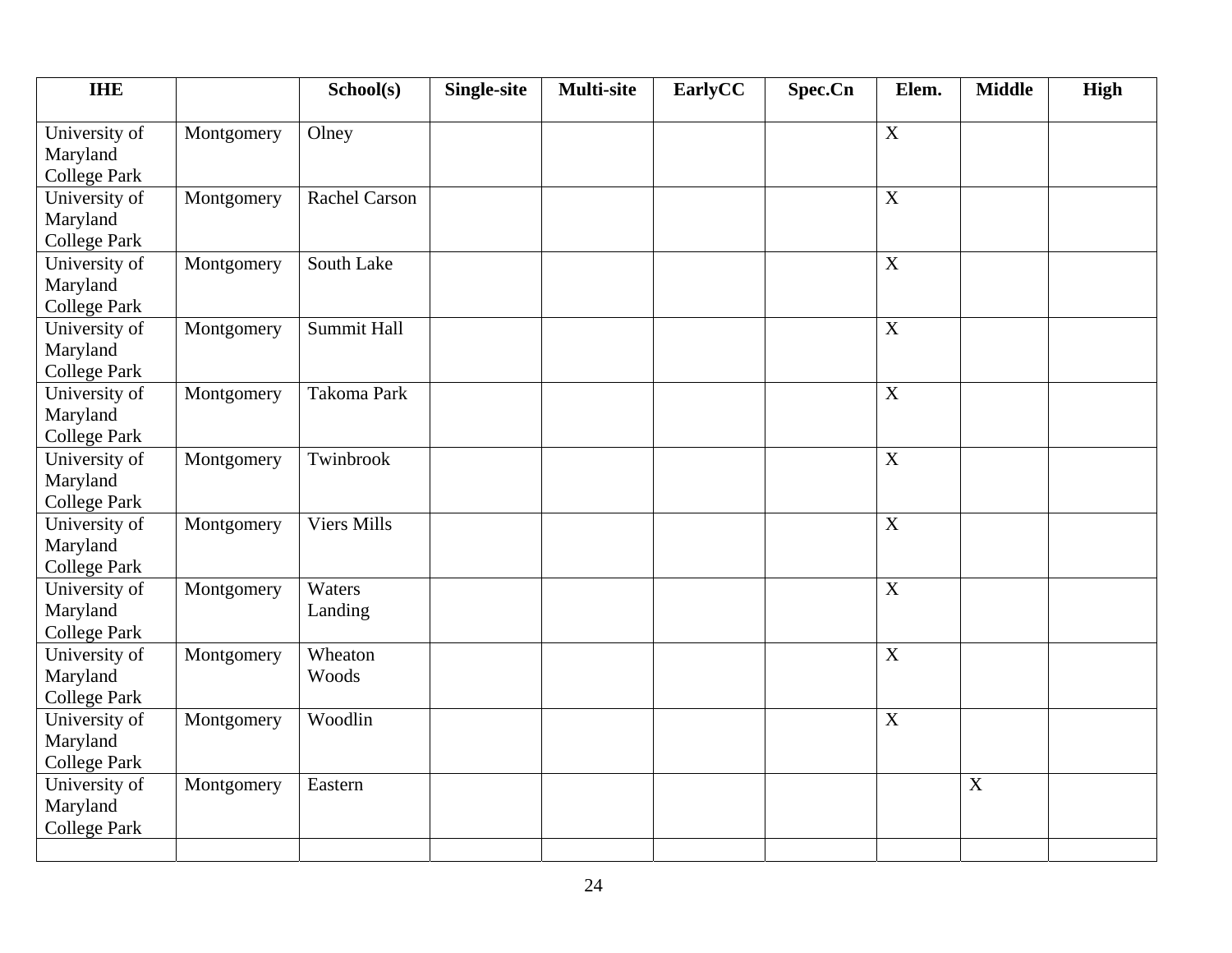| <b>THE</b>                                       |                    | School(s)           | <b>Single-site</b> | <b>Multi-site</b> | EarlyCC | Spec.Cn | Elem.          | <b>Middle</b> | <b>High</b>               |
|--------------------------------------------------|--------------------|---------------------|--------------------|-------------------|---------|---------|----------------|---------------|---------------------------|
| University of<br>Maryland<br><b>College Park</b> | Montgomery         | North<br>Bethesda   |                    |                   |         |         |                | $\mathbf X$   |                           |
| University of<br>Maryland<br><b>College Park</b> | Montgomery         | Parkland            |                    |                   |         |         |                | $\mathbf X$   |                           |
| University of<br>Maryland<br><b>College Park</b> | Montgomery         | Takoma Park         |                    |                   |         |         |                | $\mathbf X$   |                           |
| University of<br>Maryland<br><b>College Park</b> | Montgomery         | Montgomery<br>Blair |                    |                   |         |         |                |               | $\boldsymbol{\mathrm{X}}$ |
| University of<br>Maryland<br><b>College Park</b> | Montgomery         | Walter<br>Johnson   |                    |                   |         |         |                |               | $\boldsymbol{\mathrm{X}}$ |
| University of<br>Maryland<br><b>College Park</b> | Montgomery         | Wheaton             |                    |                   |         |         |                |               | $\mathbf X$               |
| University of<br>Maryland<br><b>College Park</b> | Prince<br>George's | <b>Beltsville</b>   |                    |                   |         |         | $\mathbf X$    |               |                           |
| University of<br>Maryland<br><b>College Park</b> | Prince<br>George's | <b>Glenn Dale</b>   |                    |                   |         |         | $\mathbf X$    |               |                           |
| University of<br>Maryland<br><b>College Park</b> | Prince<br>George's | Hollywood           |                    |                   |         |         | $\overline{X}$ |               |                           |
| University of<br>Maryland<br><b>College Park</b> | Prince<br>George's | Kenilworth          |                    |                   |         |         | $\mathbf X$    |               |                           |
| University of<br>Maryland<br><b>College Park</b> | Prince<br>George's | Montpelier          |                    |                   |         |         | $\mathbf X$    |               |                           |
|                                                  |                    |                     |                    |                   |         |         |                |               |                           |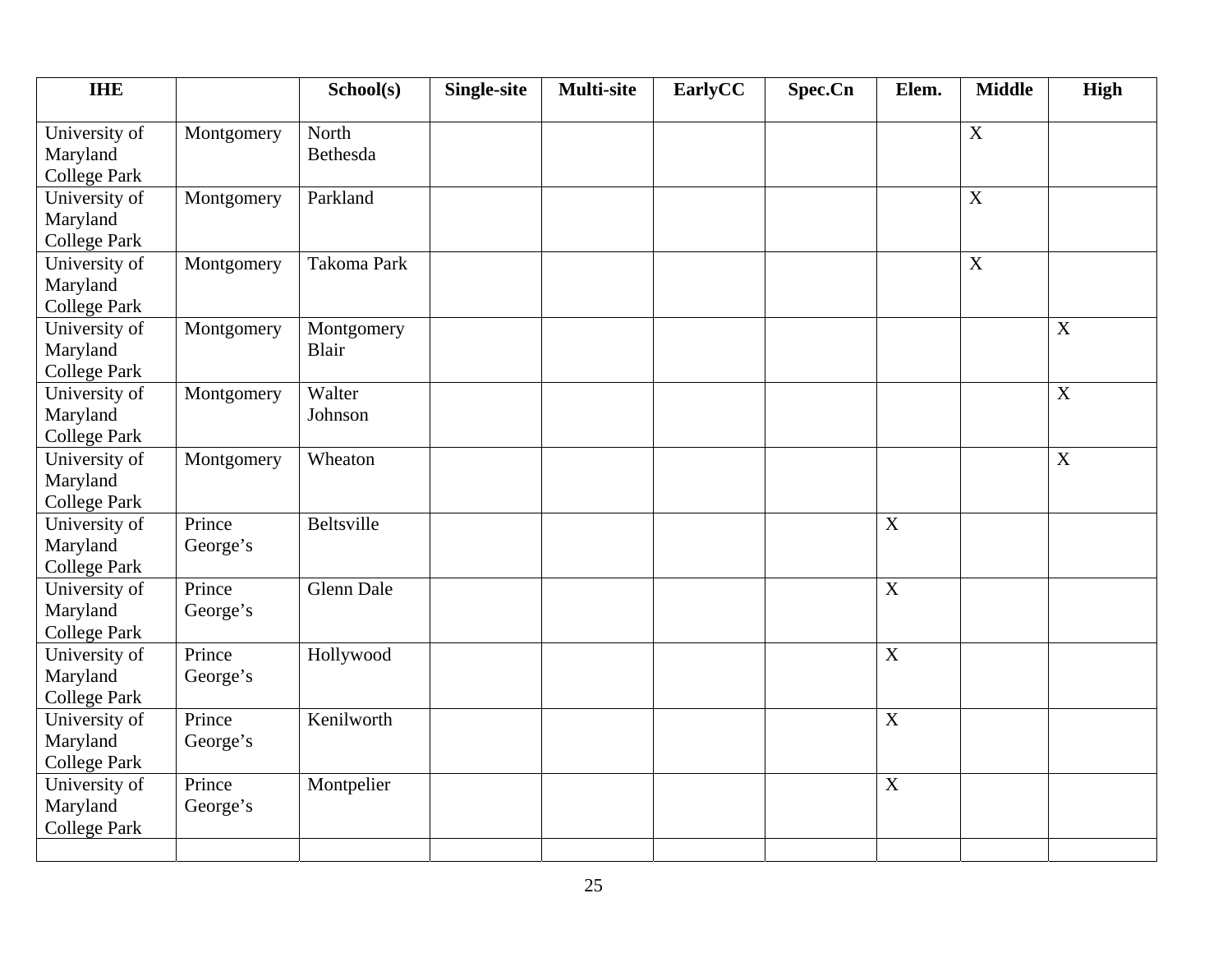| <b>IHE</b>           |          | School(s)            | <b>Single-site</b> | <b>Multi-site</b> | EarlyCC | Spec.Cn     | Elem.       | <b>Middle</b>    | <b>High</b>               |
|----------------------|----------|----------------------|--------------------|-------------------|---------|-------------|-------------|------------------|---------------------------|
| University of        | Prince   | Rockledge            |                    |                   |         |             | $\mathbf X$ |                  |                           |
| Maryland             | George's |                      |                    |                   |         |             |             |                  |                           |
| <b>College Park</b>  |          |                      |                    |                   |         |             |             |                  |                           |
| University of        | Prince   | Springhill           |                    |                   |         |             | $\mathbf X$ |                  |                           |
| Maryland             | George's | Lake                 |                    |                   |         |             |             |                  |                           |
| <b>College Park</b>  |          |                      |                    |                   |         |             |             |                  |                           |
| University of        | Prince   | Yorktown             |                    |                   |         |             | $\mathbf X$ |                  |                           |
| Maryland             | George's |                      |                    |                   |         |             |             |                  |                           |
| <b>College Park</b>  |          |                      |                    |                   |         |             |             |                  |                           |
| University of        | Prince   | <b>Buck Lodge</b>    |                    |                   |         |             |             | $\boldsymbol{X}$ |                           |
| Maryland             | George's |                      |                    |                   |         |             |             |                  |                           |
| <b>College Park</b>  |          |                      |                    |                   |         |             |             |                  |                           |
| University of        | Prince   | Dwight               |                    |                   |         |             |             | X                |                           |
| Maryland             | George's | Eisenhower           |                    |                   |         |             |             |                  |                           |
| <b>College Park</b>  |          |                      |                    |                   |         |             |             |                  |                           |
| University of        | Prince   | Martin Luther        |                    |                   |         |             |             | $\mathbf X$      |                           |
| Maryland             | George's | King                 |                    |                   |         |             |             |                  |                           |
| <b>College Park</b>  |          |                      |                    |                   |         |             |             |                  |                           |
| University of        | Prince   | Eleanor              |                    |                   |         |             |             |                  | $\boldsymbol{\mathrm{X}}$ |
| Maryland             | George's | Roosevelt            |                    |                   |         |             |             |                  |                           |
| <b>College Park</b>  |          |                      |                    |                   |         |             |             |                  |                           |
| University of        | Prince   | <b>High Point</b>    |                    |                   |         |             |             |                  | $\overline{X}$            |
| Maryland             | George's |                      |                    |                   |         |             |             |                  |                           |
| <b>College Park</b>  |          |                      |                    |                   |         |             |             |                  |                           |
| University of        | Prince   | Northwestern         |                    |                   |         |             |             |                  | $\boldsymbol{\mathrm{X}}$ |
| Maryland             | George's |                      |                    |                   |         |             |             |                  |                           |
| <b>College Park</b>  |          |                      |                    |                   |         |             |             |                  |                           |
| University of        | Caroline | Caroline             |                    |                   |         | $\mathbf X$ |             |                  |                           |
| Maryland             |          | County               |                    |                   |         |             |             |                  |                           |
| <b>Eastern Shore</b> |          | Technical and        |                    |                   |         |             |             |                  |                           |
|                      |          | <b>Career Center</b> |                    |                   |         |             |             |                  |                           |
| University of        | Caroline | Federalsburg         |                    |                   |         |             | $\mathbf X$ |                  |                           |
| Maryland             |          |                      |                    |                   |         |             |             |                  |                           |
| <b>Eastern Shore</b> |          |                      |                    |                   |         |             |             |                  |                           |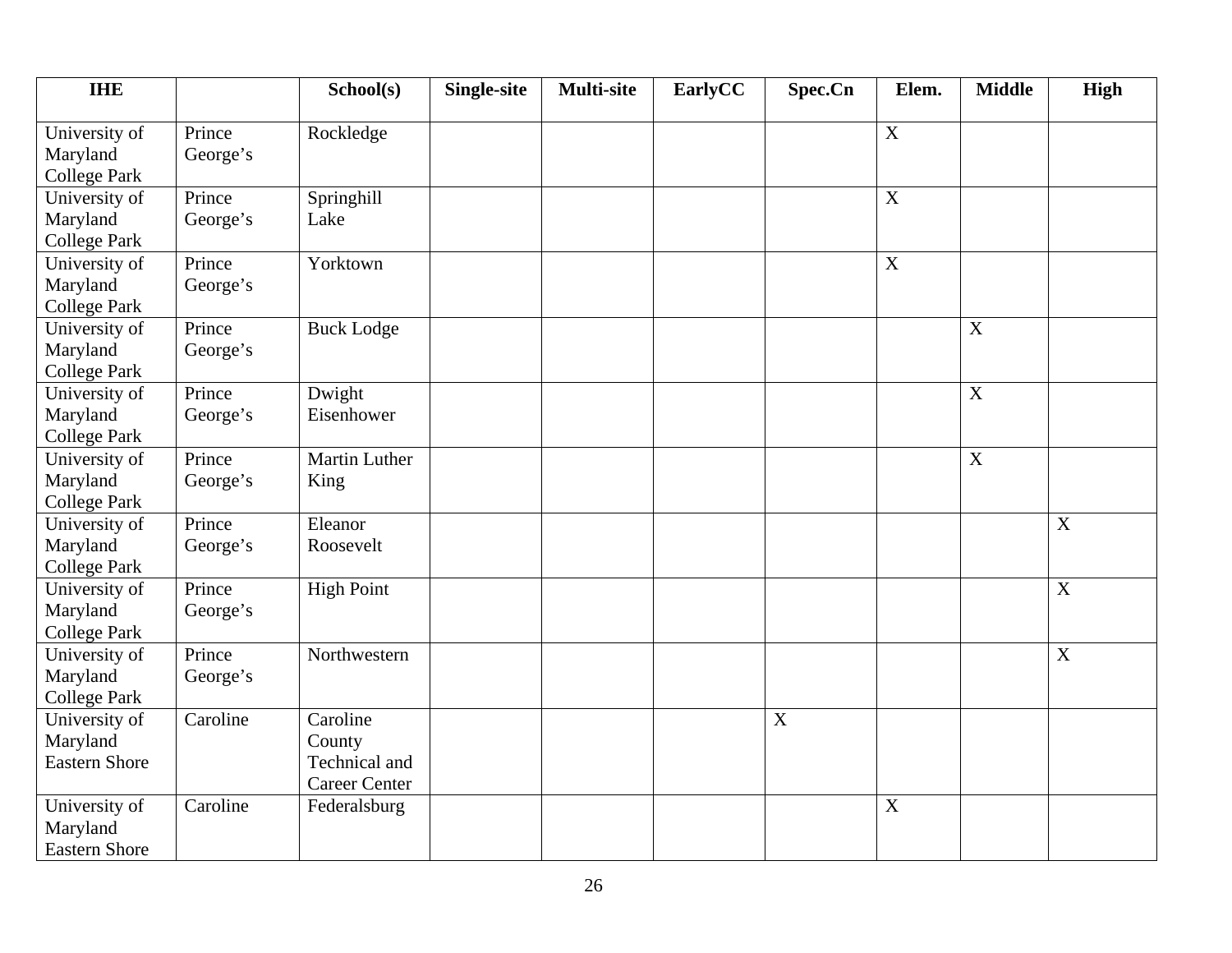| <b>IHE</b>           |          | School(s)            | Single-site | <b>Multi-site</b> | EarlyCC | Spec.Cn | Elem.          | <b>Middle</b>    | <b>High</b>               |
|----------------------|----------|----------------------|-------------|-------------------|---------|---------|----------------|------------------|---------------------------|
| University of        | Caroline | Colonel              |             |                   |         |         |                |                  | $\boldsymbol{\mathrm{X}}$ |
| Maryland             |          | Richardson           |             |                   |         |         |                |                  |                           |
| <b>Eastern Shore</b> |          |                      |             |                   |         |         |                |                  |                           |
| University of        | Caroline | Colonel              |             |                   |         |         |                | $\boldsymbol{X}$ |                           |
| Maryland             |          | Richardson           |             |                   |         |         |                |                  |                           |
| <b>Eastern Shore</b> |          |                      |             |                   |         |         |                |                  |                           |
| University of        | Somerset | Deal Island          |             |                   |         |         | $\overline{X}$ |                  |                           |
| Maryland             |          |                      |             |                   |         |         |                |                  |                           |
| <b>Eastern Shore</b> |          |                      |             |                   |         |         |                |                  |                           |
| University of        | Somerset | H.D.                 |             |                   |         |         | $\mathbf X$    |                  |                           |
| Maryland             |          | Whittington          |             |                   |         |         |                |                  |                           |
| <b>Eastern Shore</b> |          |                      |             |                   |         |         |                |                  |                           |
| University of        | Somerset | <b>Marion Sarah</b>  |             |                   |         |         | $\mathbf X$    |                  |                           |
| Maryland             |          | Peyton               |             |                   |         |         |                |                  |                           |
| <b>Eastern Shore</b> |          |                      |             |                   |         |         |                |                  |                           |
| University of        | Somerset | Woodson              |             |                   |         |         |                | $\boldsymbol{X}$ |                           |
| Maryland             |          |                      |             |                   |         |         |                |                  |                           |
| <b>Eastern Shore</b> |          |                      |             |                   |         |         |                |                  |                           |
| University of        | Somerset | Crisfield            |             |                   |         |         |                |                  | $\mathbf X$               |
| Maryland             |          |                      |             |                   |         |         |                |                  |                           |
| <b>Eastern Shore</b> |          |                      |             |                   |         |         |                |                  |                           |
| University of        | Somerset | J.M. Tawes           |             |                   |         |         |                |                  | $\mathbf X$               |
| Maryland             |          | Technology           |             |                   |         |         |                |                  |                           |
| <b>Eastern Shore</b> |          | and Career           |             |                   |         |         |                |                  |                           |
|                      |          | Center               |             |                   |         |         |                |                  |                           |
| University of        | Wicomico | Pinehurst            |             |                   |         |         | $\mathbf X$    |                  |                           |
| Maryland             |          |                      |             |                   |         |         |                |                  |                           |
| <b>Eastern Shore</b> |          |                      |             |                   |         |         |                |                  |                           |
| University of        | Wicomico | <b>Prince Street</b> |             |                   |         |         | $\mathbf X$    |                  |                           |
| Maryland             |          |                      |             |                   |         |         |                |                  |                           |
| <b>Eastern Shore</b> |          |                      |             |                   |         |         |                |                  |                           |
| University of        | Wicomico | <b>Bennett</b>       |             |                   |         |         |                | X                |                           |
| Maryland             |          |                      |             |                   |         |         |                |                  |                           |
| <b>Eastern Shore</b> |          |                      |             |                   |         |         |                |                  |                           |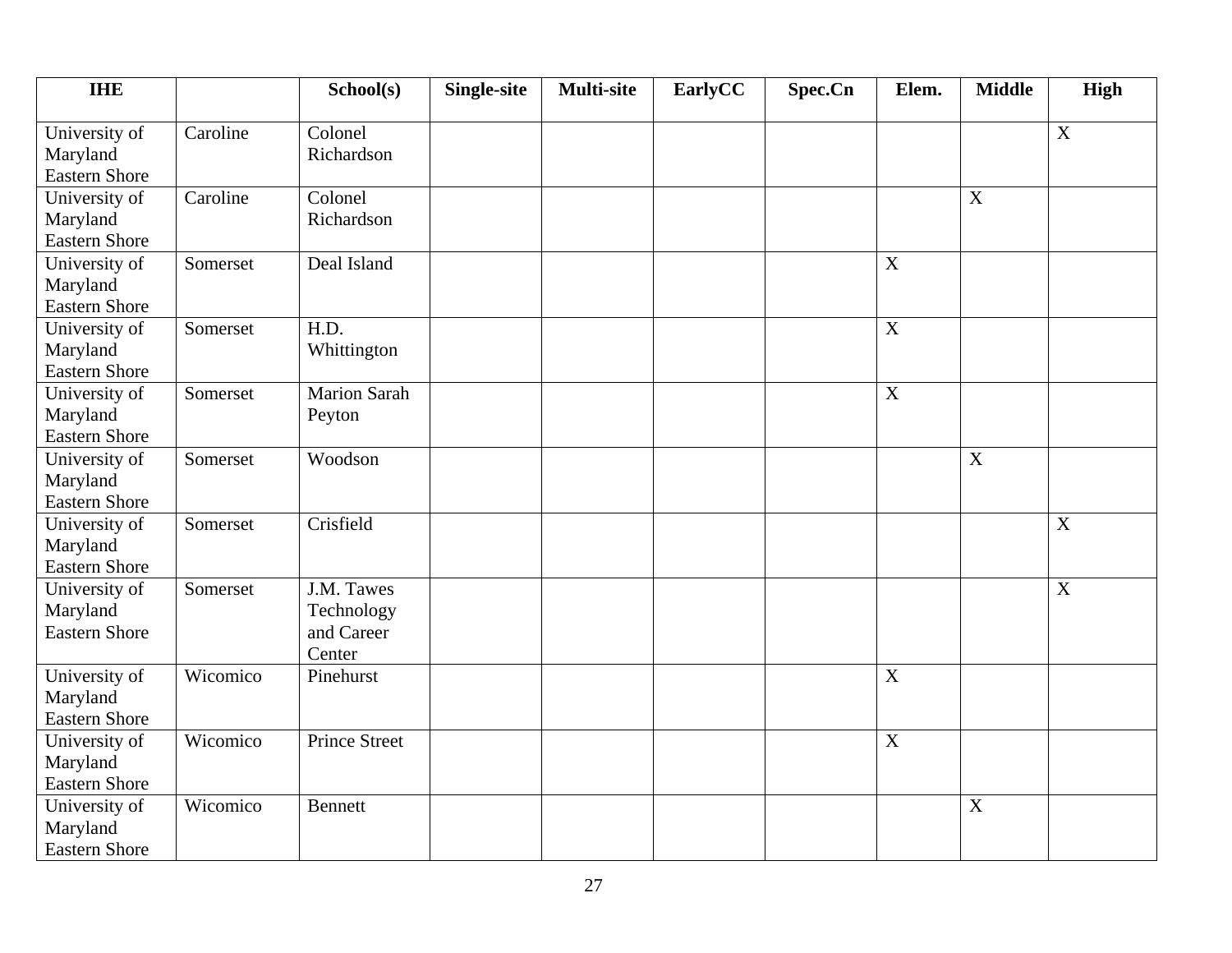| <b>THE</b>                                        |                            | School(s)                                       | <b>Single-site</b> | <b>Multi-site</b> | EarlyCC | Spec.Cn     | Elem.          | <b>Middle</b>  | <b>High</b>               |
|---------------------------------------------------|----------------------------|-------------------------------------------------|--------------------|-------------------|---------|-------------|----------------|----------------|---------------------------|
| University of<br>Maryland<br><b>Eastern Shore</b> | Wicomico                   | Parkside                                        |                    |                   |         |             |                |                | $\boldsymbol{\mathrm{X}}$ |
| University of<br>Maryland<br><b>Eastern Shore</b> | Wicomico                   | Salisbury                                       |                    |                   |         |             |                | X              |                           |
| University of<br>Maryland<br><b>Eastern Shore</b> | Worcester                  | Cedar Chapel                                    |                    |                   |         | $\mathbf X$ |                |                |                           |
| University of<br>Maryland<br><b>Eastern Shore</b> | Worcester                  | <b>Snow Hill</b>                                |                    |                   |         |             | $\mathbf X$    |                |                           |
| University of<br>Maryland<br><b>Eastern Shore</b> | Worcester                  | <b>Snow Hill</b>                                |                    |                   |         |             |                | $\overline{X}$ |                           |
| University of<br>Maryland<br><b>Eastern Shore</b> | Worcester                  | <b>Snow Hill</b>                                |                    |                   |         |             |                |                | X                         |
| University of<br>Maryland<br><b>Eastern Shore</b> | Worcester                  | Stephen<br>Decatur                              |                    |                   |         |             |                |                | $\boldsymbol{\mathrm{X}}$ |
| University of<br>Maryland<br><b>Eastern Shore</b> | Worcester                  | Worcester<br>Career and<br>Technology<br>Center |                    |                   |         |             |                |                | $\boldsymbol{\mathrm{X}}$ |
| Villa Julie<br>College                            | <b>Baltimore</b><br>County | <b>Bedford</b>                                  |                    |                   |         |             | $\overline{X}$ |                |                           |
| Villa Julie<br>College                            | <b>Baltimore</b><br>County | <b>Berkshire</b>                                |                    |                   |         |             | X              |                |                           |
| Villa Julie<br>College                            | <b>Baltimore</b><br>County | Cedarmere                                       |                    |                   |         |             | $\overline{X}$ |                |                           |
| Villa Julie<br>College                            | <b>Baltimore</b><br>County | Chatsworth                                      |                    |                   |         |             | $\mathbf X$    |                |                           |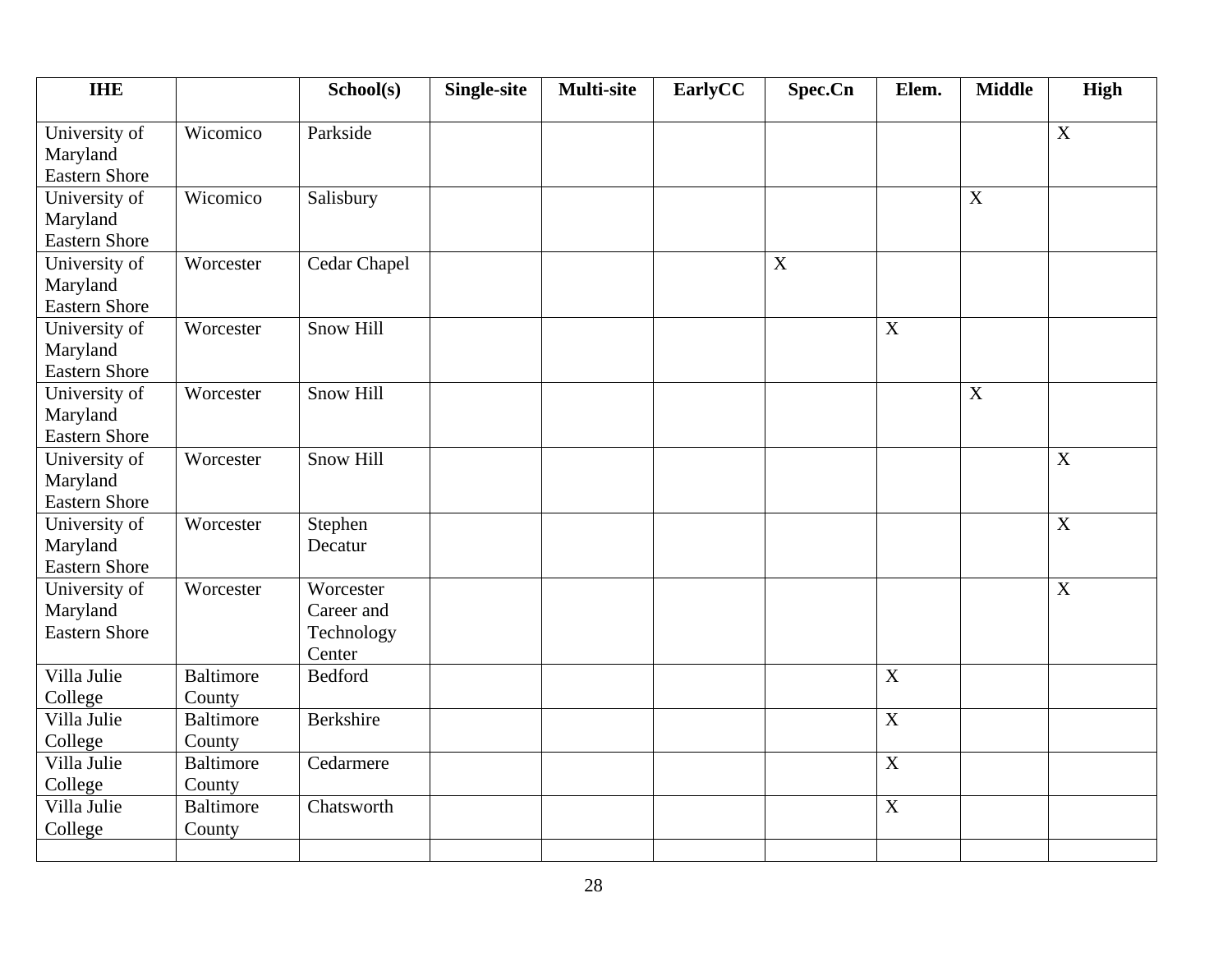| <b>IHE</b>  |                  | School(s)          | Single-site | <b>Multi-site</b> | EarlyCC | Spec.Cn | Elem.                     | <b>Middle</b> | <b>High</b> |
|-------------|------------------|--------------------|-------------|-------------------|---------|---------|---------------------------|---------------|-------------|
|             |                  |                    |             |                   |         |         |                           |               |             |
| Villa Julie | <b>Baltimore</b> | Milbrook           |             |                   |         |         | X                         |               |             |
| College     | County           |                    |             |                   |         |         |                           |               |             |
| Villa Julie | Carroll CPS      | Mechanicsville     |             |                   |         |         | $\mathbf X$               |               |             |
| College     |                  |                    |             |                   |         |         |                           |               |             |
| Villa Julie | Harford CPS      | Homestead-         |             |                   |         |         | $\boldsymbol{\mathrm{X}}$ |               |             |
| College     |                  | Wakefield          |             |                   |         |         |                           |               |             |
| Washington  | Cecil            | Bohemia            |             |                   |         |         |                           | X             |             |
| College     |                  | Manor              |             |                   |         |         |                           |               |             |
| Washington  | Cecil            | Bohemia            |             |                   |         |         |                           |               | X           |
| College     |                  | Manor              |             |                   |         |         |                           |               |             |
| Washington  | Kent/Queen       | Church Hill        |             |                   |         |         | $\boldsymbol{\mathrm{X}}$ |               |             |
| College     | Anne's           |                    |             |                   |         |         |                           |               |             |
| Washington  | Kent/Queen       | Henry              |             |                   |         |         | $\mathbf X$               |               |             |
| College     | Anne's           | Highland           |             |                   |         |         |                           |               |             |
|             |                  | Garnett            |             |                   |         |         |                           |               |             |
| Washington  | Kent/Queen       | Sudlersville       |             |                   |         |         | $\mathbf X$               |               |             |
| College     | Anne's           |                    |             |                   |         |         |                           |               |             |
| Washington  | Kent/Queen       | Worton             |             |                   |         |         | $\mathbf X$               |               |             |
| College     | Anne's           |                    |             |                   |         |         |                           |               |             |
| Washington  | Kent/Queen       | Centreville        |             |                   |         |         |                           | X             |             |
| College     | Anne's           |                    |             |                   |         |         |                           |               |             |
| Washington  | Kent/Queen       | Chestertown        |             |                   |         |         |                           | X             |             |
| College     | Anne's           |                    |             |                   |         |         |                           |               |             |
| Washington  | Kent/Queen       | <b>Kent County</b> |             |                   |         |         |                           |               | X           |
| College     | Anne's           |                    |             |                   |         |         |                           |               |             |
| Washington  | Kent/Queen       | Queen Anne's       |             |                   |         |         |                           |               | X           |
| College     | Anne's           | County             |             |                   |         |         |                           |               |             |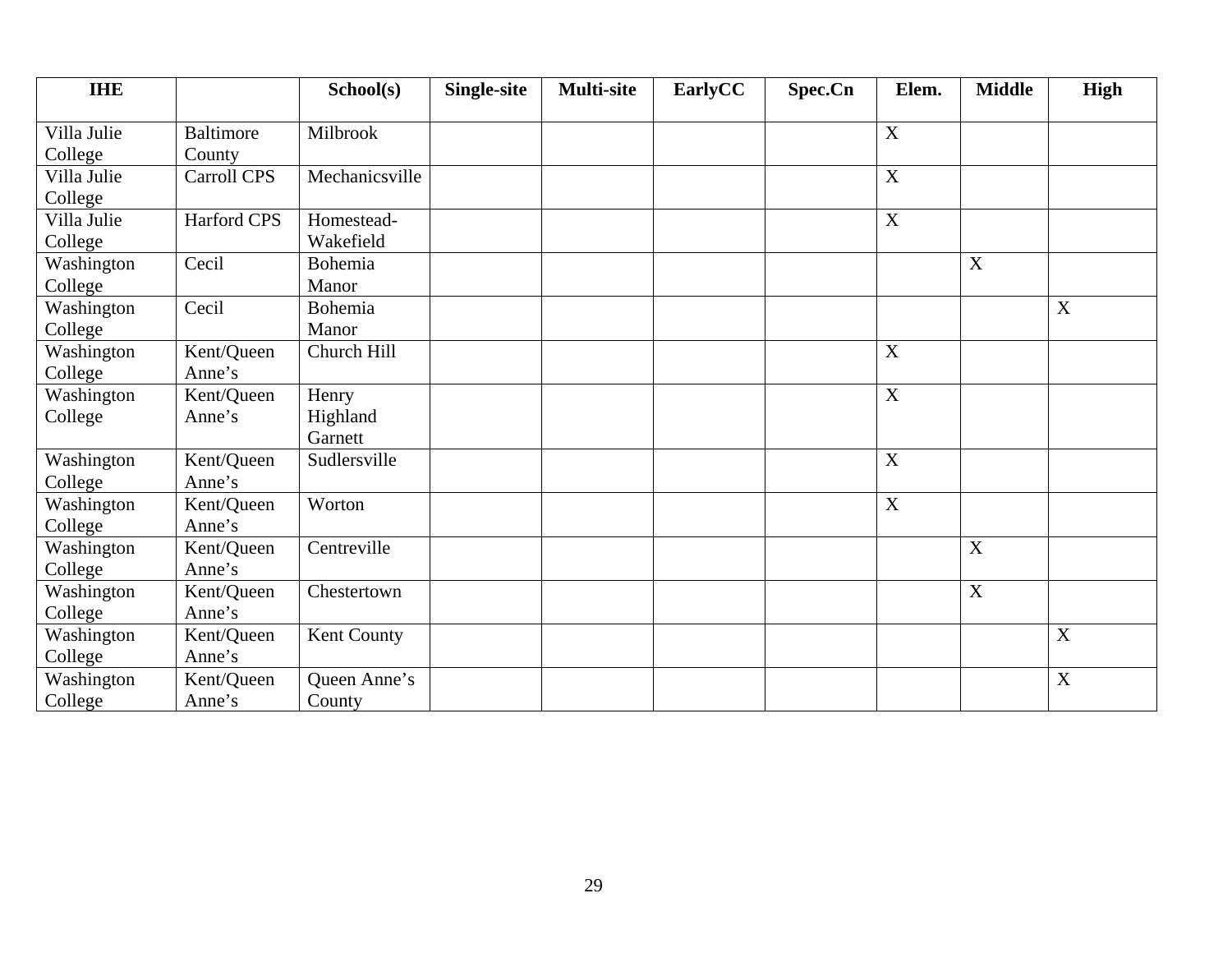### **Demographics and Distribution**

- ¾ The following chart provides demographic information related to PDS between 1997-2004. The chart details the following facts:
	- •The number of PDS sites has increased by 1,479%;
	- •The number of LEAs with active PDS partnerships has grown by 82%;
	- $\bullet$  The distribution of elementary PDS has remained fairly stable with 67% of PDS located in elementary schools in 1997 and 64% in 2004. (The current Teacher Staffing Report indicates that 49% of teachers produced in 2003-2003 are certified in elementary education indicating that there may not be enough middle and secondary PDS to accommodate the need; however, elementary certification currently includes middle school, and many IHEs have partnerships in elementary PDS that train teachers who will teach in middle school.)
	- $\bullet$  In 1997, 87% of PDS were located inside the National Capital Area (see chart) or Central Maryland (see chart); in 2004 that percentage has decreased to 78%, reflecting PDS movement toward a state PDS distribution more adequate in meeting the needs of regional recruiting and the populations of IHEs outside the urban areas of the state.

|                                 | 1997         | 2000           | 2001           | 2003           | 2004           |
|---------------------------------|--------------|----------------|----------------|----------------|----------------|
| Total number of PDS Sites       | 24           | 81             | 92             | 181            | 379            |
| Number of IHEs with PDS         | 11           | 13             | 15             | 14             | 20             |
| Number of Elementary            | 16           | 48             | 55             | 134            | 244            |
| Schools*                        |              |                |                |                |                |
| Number of Middle Schools*       | 3            | 17             | 17             | 23             | 67             |
| Number of High Schools*         | 5            | 15             | 16             | 24             | 66             |
| Number of Special Centers       | $\Omega$     |                | $\overline{2}$ | $\overline{2}$ | 8              |
| (Special Education or           |              |                |                |                |                |
| Technical*)                     |              |                |                |                |                |
| Early Childhood Centers*        | $\mathbf{0}$ | $\overline{0}$ |                | $\overline{0}$ | $\overline{2}$ |
| <b>PDS</b> Locations            |              |                |                |                |                |
| <b>Central Maryland (Anne</b>   | 11           | 41             | 38             | 82             | 187            |
| Arundel, Baltimore City,        |              |                |                |                |                |
| Baltimore, Carroll, Harford,    |              |                |                |                |                |
| Howard)                         |              |                |                |                |                |
| Eastern Shore (Caroline, Cecil, |              | 3              | 5              | 29             | 62             |
| Dorchester, Kent, Queen         |              |                |                |                |                |

### **3.B Professional Development School Demographics 2004**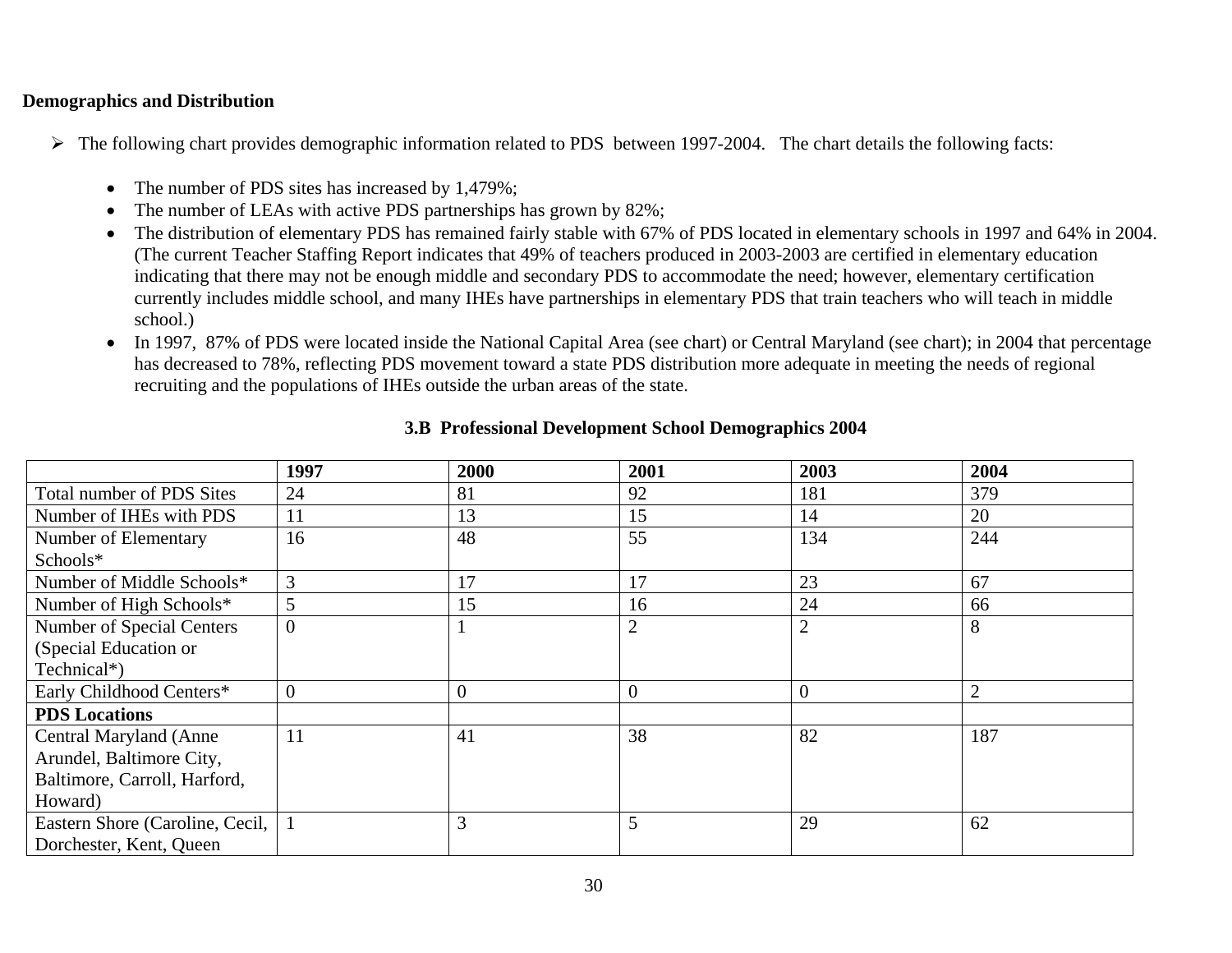|                                | 1997 | 2000 | 2001 | 2003 | 2004            |
|--------------------------------|------|------|------|------|-----------------|
| Anne, Somerset, Talbot,        |      |      |      |      |                 |
| Wicomico, Worcester)           |      |      |      |      |                 |
| National Capital Area          | 10   | 30   | 33   | 55   | 107             |
| (Frederick, Montgomery,        |      |      |      |      |                 |
| Prince George's)               |      |      |      |      |                 |
| Southern Region (Calvert,      |      |      |      |      |                 |
| Charles, St. Mary's)           |      |      |      |      |                 |
| Western Region (Allegany,      |      |      |      | 10   | 22              |
| Garrett, Washington)           |      |      |      |      |                 |
| High Poverty School (by state- | N/A  | N/A  | N/A  | N/A  | 24 (Incomplete) |
| recognized formula)            |      |      |      |      | data)           |

\* Some schools may offer PDS experience crossing over between early childhood/ elementary, elementary/special education, middle/high school levels - accounting for occasional double entry data.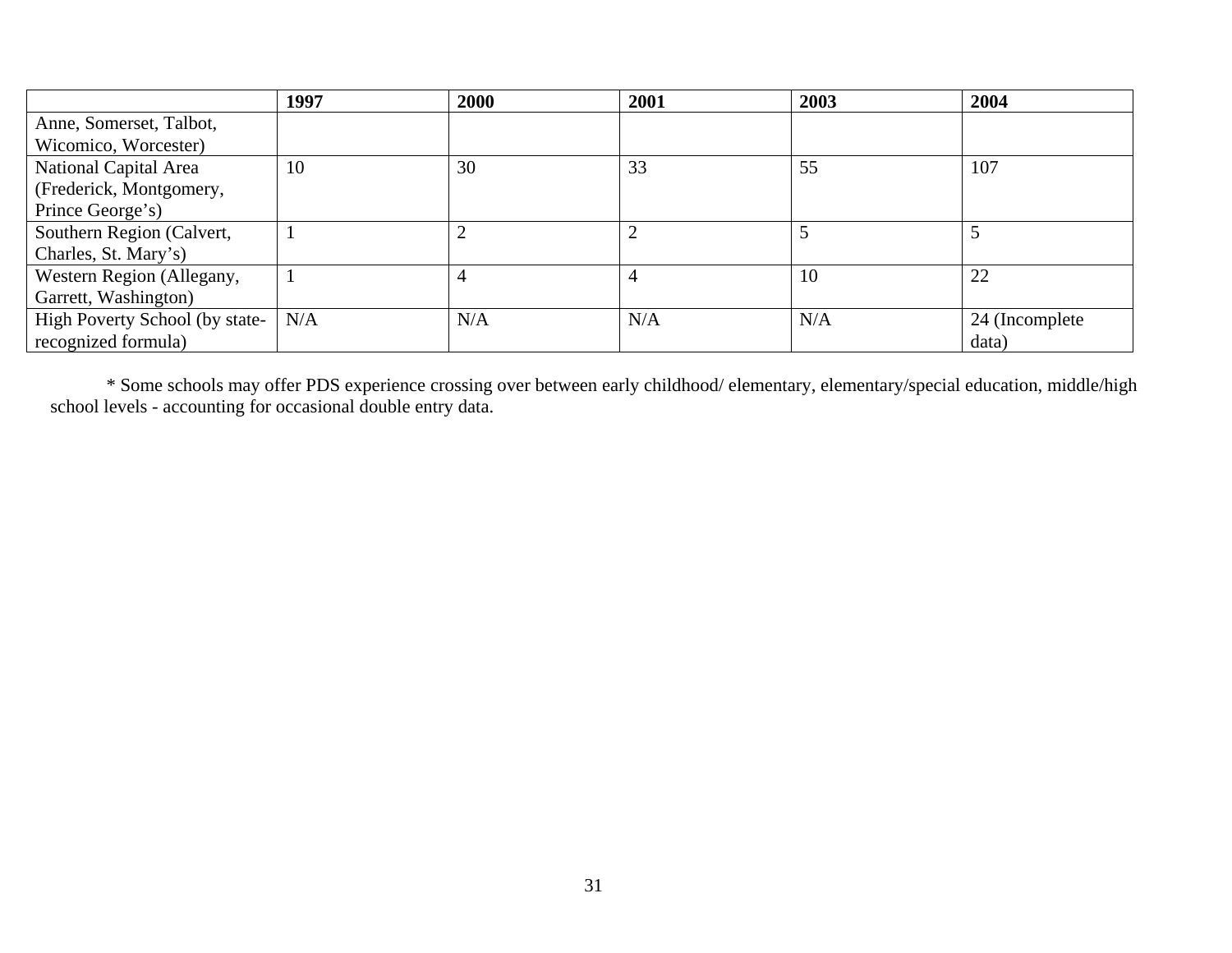### **Arts and Sciences Faculty Participation in PDS**

 MSDE asked IHEs to report members of Arts and Sciences faculties at their institutions who had a regular and ongoing process of participation with activities, faculties, and students in the Departments of Education. The following chart provides the number of such faculty by content area who work closely with teacher educators in the 20 IHEs that reported such data. A total of 134 faculty members from Arts and Sciences are listed by name in full IHE reports. These data have not been collected regularly over the period of study, so no comparisons are made with any other time frame. Participation includes the following activities:

- intern observation and supervision ;
- content support to interns;
- $\bullet$ workshops in PDS;
- $\bullet$ grant writing and support;
- •active membership on Teacher Education Councils;
- PDS Coordinating Councils; and
- Collaborative research.

### **3.C Arts and Science Faculty Participation in Teacher Education**

| <b>Content Area</b>             | # Participants | <b>Content Area</b>                | # Participants |
|---------------------------------|----------------|------------------------------------|----------------|
| <b>Social Studies</b>           | 28             | Art                                |                |
| <b>Mathematics</b>              | 23             | <b>Psychology</b>                  |                |
| <b>Science</b>                  | 21             | <b>Technology</b>                  |                |
| <b>English</b>                  | 18             | <b>Family and Consumer Science</b> |                |
| <b>Music</b>                    |                | <b>Economics</b>                   |                |
| <b>Other Fine Arts</b>          |                | <b>Business</b>                    |                |
| <b>Physical Education</b>       |                | <b>Agriculture</b>                 |                |
| <b>Modern/Foreign Languages</b> |                |                                    |                |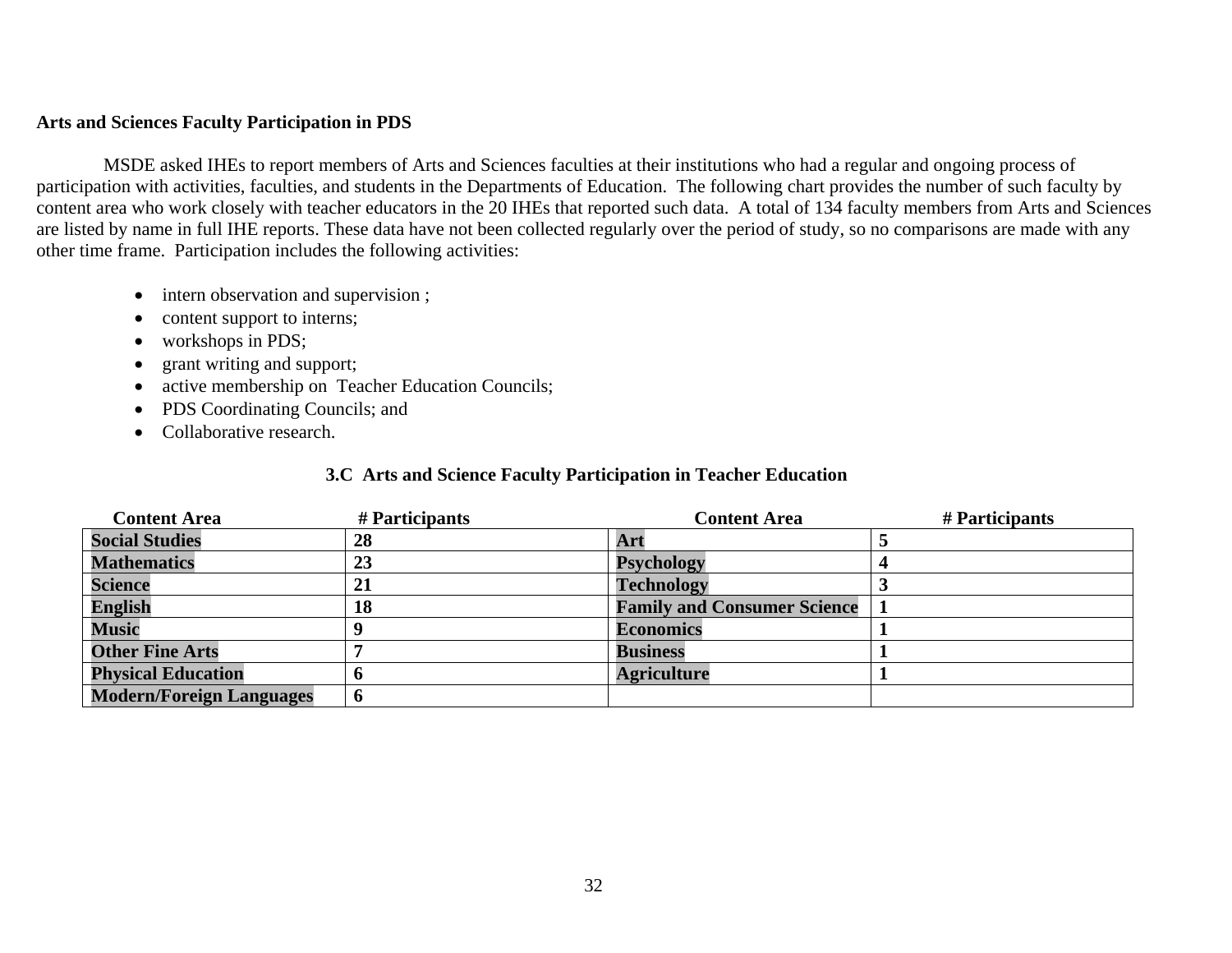### **IHE Implementation of PDS**

 IHEs are required, within the confines of the accountability explained in the methodology section of this report (page 3), to place all of their teacher candidates in internships in specially-designed PDS and to annually report their progress toward 100% compliance with this part of the *Redesign.* 

 $\triangleright$  The following chart provides the required information for 2003 - 2004 in columns: (1) IHE; (2) IHE's reported # of PDS; (3) number of program completers required to be in PDS who were in PDS; (4) number of program completers required to be in PDS who were not in PDS; (5) % of program completers required to be in PDS who were in PDS.

| <b>IHE</b>                    | # of PDS*      | # in PDS** | # not in PDS**   | % in PDS |
|-------------------------------|----------------|------------|------------------|----------|
| McDaniel                      | 15             | 21         | 5                | 82%      |
| <b>UMCP</b>                   | 11             | 216        | 58               | 82%      |
| College of Notre Dame         | 23             | 71         | 13               | 85%      |
| Frostburg                     | 25             | 87         | 15               | 85%      |
| Salisbury                     | 27             | 192        | 27               | 88%      |
| Mt. St. Mary's                | 19             | 79         | 9                | 89%      |
| <b>UMES</b>                   | 21             | 33         |                  | 89%      |
| Columbia Union College        | 5              | 10         |                  | 91%      |
| Loyola                        | 15             | 74         | 6                | 93%      |
| Goucher                       | 11             | 51         | $\overline{2}$   | 96%      |
| Hood                          | 11             | 27         |                  | 96%      |
| <b>UMBC</b>                   | 14             | 73         | $\overline{2}$   | 97%      |
| <b>Bowie State University</b> | 9              | 67         | $\overline{0}$   | 100%     |
| Coppin                        | 5              | 17         | $\overline{0}$   | 100%     |
| <b>Johns Hopkins</b>          | 10             | 42         | $\overline{0}$   | 100%     |
| Morgan                        | 14             | 25         | $\boldsymbol{0}$ | 100%     |
| St. Mary's College            | 5              | 20         | $\overline{0}$   | 100%     |
| Towson                        | 75             | 538        | $\overline{0}$   | 100%     |
| Villa Julie                   | $\overline{7}$ | 34         | $\overline{0}$   | 100%     |
| Washington                    | 10             | 14         | $\overline{0}$   | 100%     |
| <b>Total</b>                  | 379            | 1,690      | 143              | 92%      |

### **3.D Current IHE Participation in PDS**

\* Inconsistent double entries for multiple-level sites account for differences.

\*\* Undergraduate or graduate, **full-time** anticipated program completers in May 2003; does not include career changers in part-time certification programs, IHE-monitored teachers of record or RTC candidates.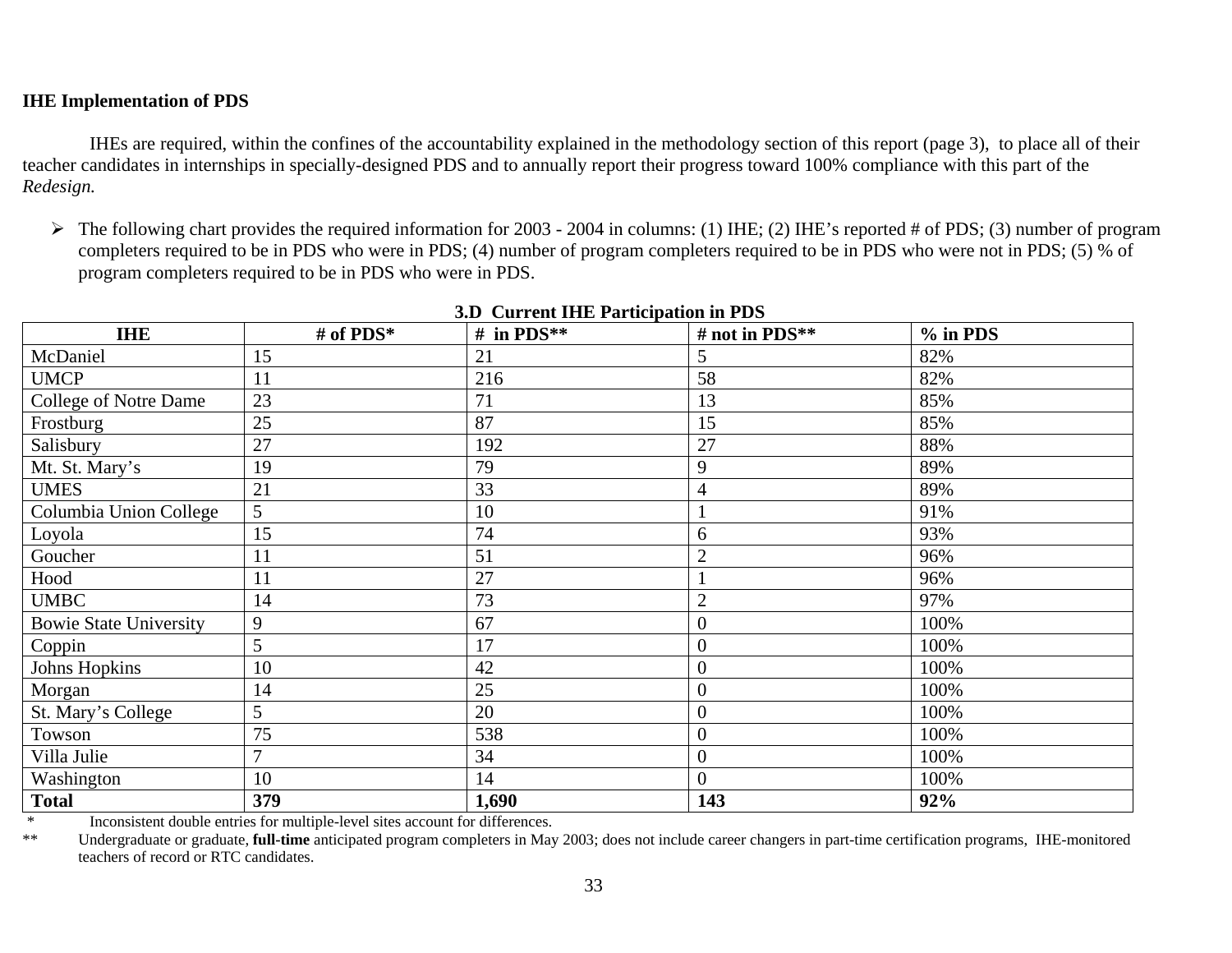### **IHE Mentoring (Non-PDS)**

 Currently, IHEs are not held accountable for placing teacher candidates seeking certain certification placements in PDS. Other anticipated program completers do not have PDS placements because they are already teaching in school systems as conditional teachers and completing their certification requirements through a post-baccalaureate program like the MAT degree, or they are being prepared to teach while serving as teachers of record and working on the Resident Teacher Certificate. IHEs often treat these individuals similar to a teacher candidate in a PDS: mentoring, observing, giving feedback…and often holding a new teacher's hand.

 The following chart outlines the extent to which IHEs enroll and mentor such teachers in their programs in columns: (1) IHE; (2) number of students mentored. This chart does not include RTC candidates.

| <b>Bowie State University</b>           | 105            |
|-----------------------------------------|----------------|
| <b>College of Notre Dame</b>            | 72             |
| Columbia Union College                  | N/A            |
| <b>Coppin State University</b>          | 6              |
| <b>Frostburg State University</b>       | $\theta$       |
| Goucher College                         | 17             |
| <b>Hood College</b>                     | N/A            |
| Johns Hopkins University                | 161            |
| <b>McDaniel Daniel</b>                  | $\theta$       |
| Morgan State University                 | 4              |
| Mt. St. Mary's University               | 7              |
| <b>Salisbury State University</b>       | 1              |
| St. Mary's College of Maryland          | $\overline{2}$ |
| <b>Towson University</b>                | 13             |
| University of Maryland Baltimore County | 9              |
| University of Maryland College Park     | N/A            |
| University of Maryland Eastern Shore    | 2              |
| Villa Julie College                     | $\theta$       |
| <b>Washington College</b>               | N/A            |
| <b>Total</b>                            | 390            |

### **3.E IHE Mentoring (non-PDS)**

**\***In MAT reporting that includes part-time or hired teachers of record, MSDE does not require a PDS placement, but participants may be reported as initially certified in other documents accounting for discrepancies between PDS reporting and State Staffing reports.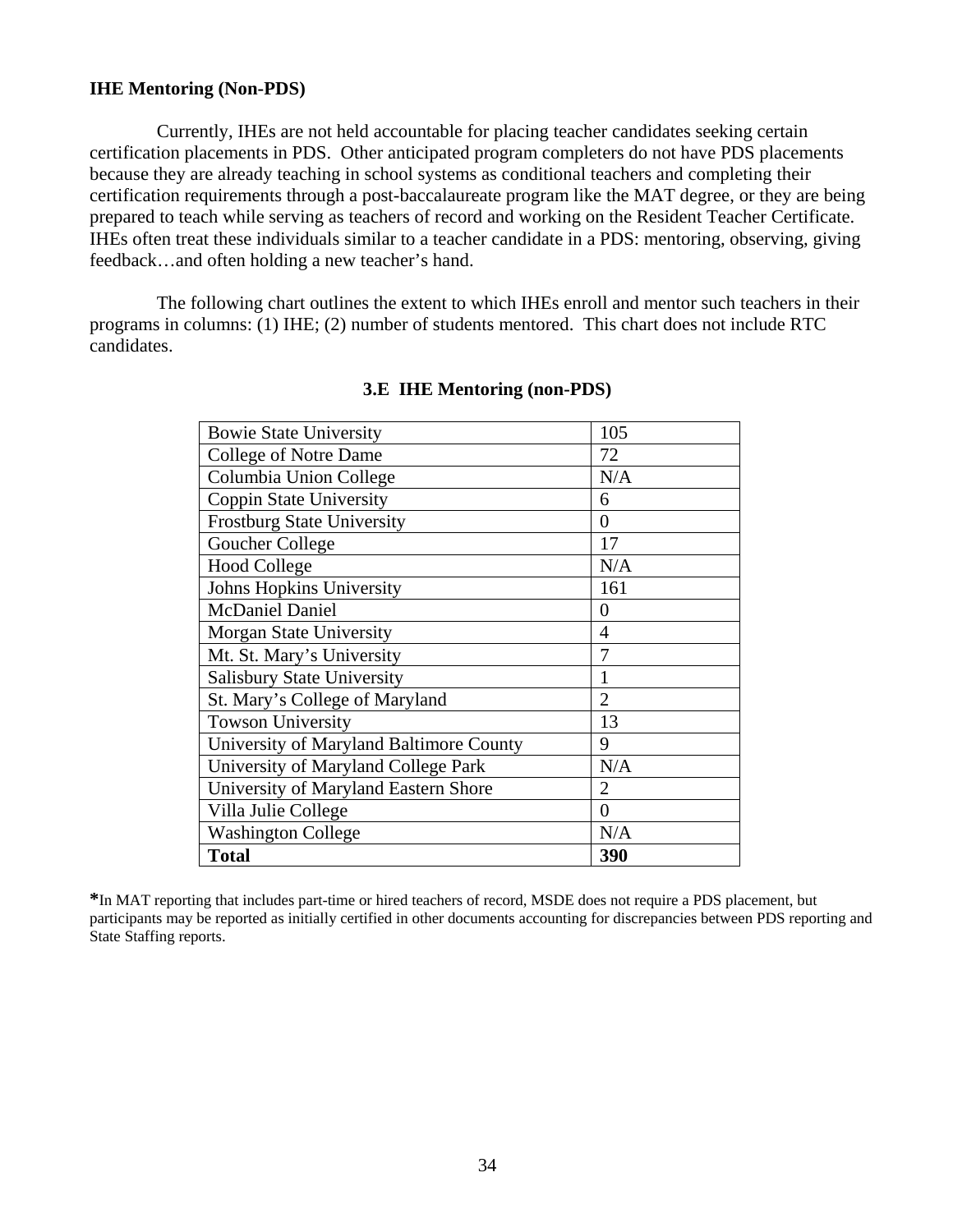### **4. PDS Standards and Accountability**

Since the earliest beginnings of PDS in Maryland, MSDE has sought to develop an objective system for determining that a college-school partnership was, indeed, a PDS. MSDE set about to put in place standards, realizing that, in a standards-based world, a system of accountability based and assessed on standards would be the way in which PDS work could be objectively validated and recognized. The National Council for Accreditation of Teacher Education (NCATE) developed such standards and, in fact, Towson University piloted the NCATE PDS Standards in 2001. The *Redesign*, however, required more intensive accountability for PDS. In 2002, MSDE published the *Maryland Standards for Professional Development Schools*, originally adapted from the NCATE Standards and the *Maryland Common Understandings about Professional Development Schools* document. MSDE brought together stakeholders from every facet of PDS work in Maryland to three Professional Development School Leadership Academies to accomplish several goals:

- examine, reflect upon, and refine the standards;
- develop guidelines for standards implementation;
- devise pilot experiences to test the standards in real-life settings;
- review pilot experiences;
- formulate an accountability process by which an IHE's PDS efforts could be formally recognized as "PDS operating according to Standards;" and
- develop a model of peer coaching and sharing as well as MSDE-provided technical assistance to IHEs and their PDS partners in standards compliance.

Using the understandings that resulted from the above activities and reflections, MSDE published the *Professional Development School Assessment Framework for Maryland* in Fall 2003. The accountability for PDS is now incorporated into the state program approval or joint state program approval/NCATE accreditation process. MSDE continues to provide technical assistance to IHEs and their school partners in meeting this requirement. By the use of this framework in such approval and accreditation visits, MSDE is able to officially recognize an IHE's network of PDS. IHEs are now asked to use the collaborative process with each of their PDS partnerships in self-assessing their place on the PDS Standards continuum, i.e., *Beginning, Developing, At Standard,* and to report this information annually. It is these evidence-driven self-assessments that are verified through the state/national process mentioned above and through which, by extension, an IHE's global PDS structure is validated.

 $\triangleright$  The following chart provides the self-identified Statements of Standing for Maryland PDS for 2003-2004.

### **4. A Maryland PDS Statements of Standing**

| <b>PDS</b> operating at the Beginning level  |     |
|----------------------------------------------|-----|
| <b>PDS</b> operating at the Developing level | 144 |
| <b>PDS</b> operating At Standard             |     |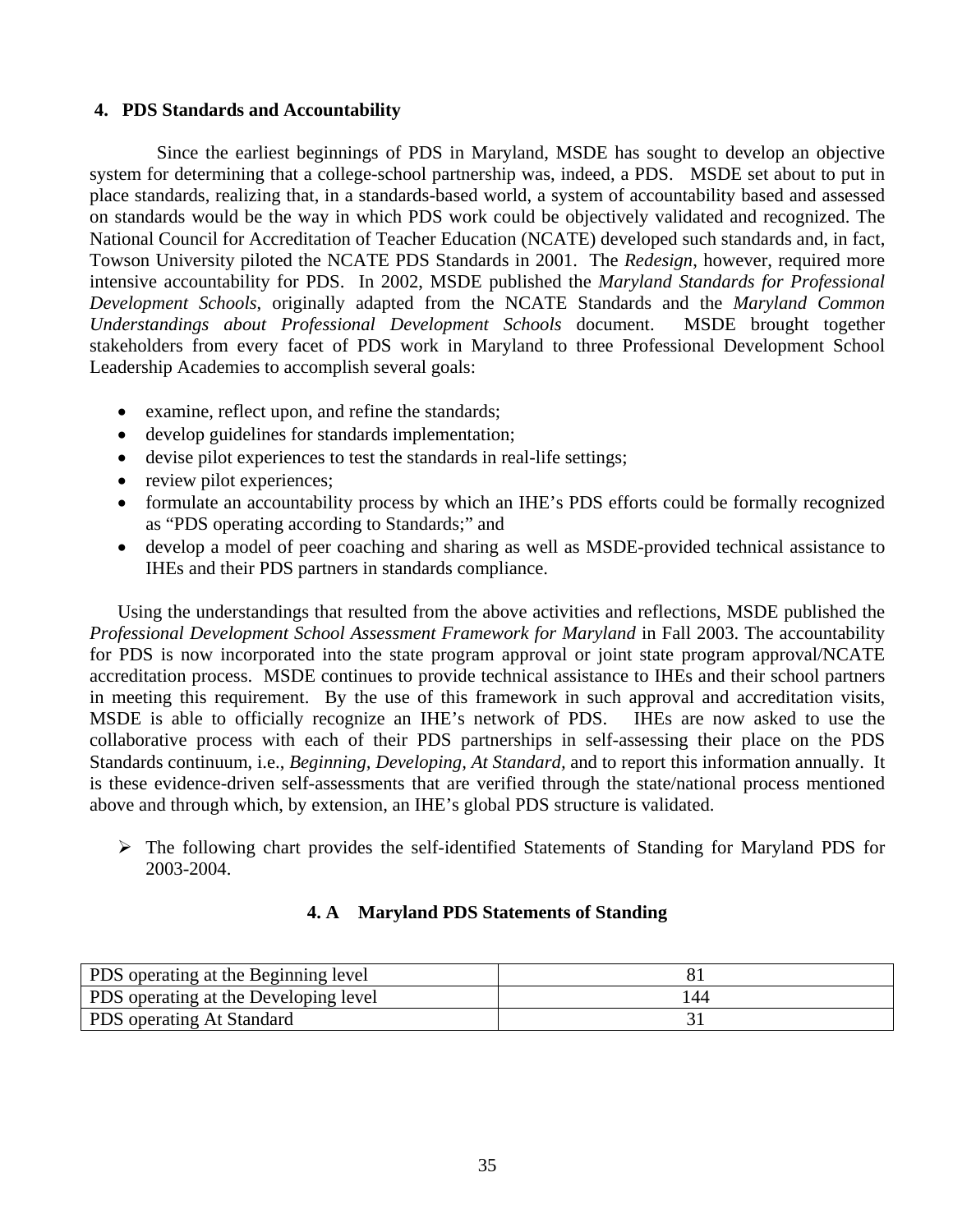### **IHE-Sponsored Research**

 A major component of the *Maryland Standards for Professional Development Schools* is research. While the *Standards* broadly include research conducted by all PDS stakeholders, data presented here represent only those research projects conducted by IHE faculty and graduate students. Teacher research and other practitioner-based inquiry projects are included in this report under section 5, PDS Professional Development. (In the future, MSDE will encourage IHEs to conduct more formal, academic research studies in addition to action research in PDSs.)

 $\triangleright$  The following chart provides information on the number of studies that were conducted in non-PDS schools and the number conducted in PDS. The PDS studies were not necessarily focused on the PDS program but may have targeted a specific educational intervention or phenomena.

| $#$ IHEs  | # studies conducted in non-PDS school | # studies conducted in PDS |
|-----------|---------------------------------------|----------------------------|
| Reporting |                                       |                            |
|           | (68%)                                 | 87 (32%)                   |

### **4.B IHE Research**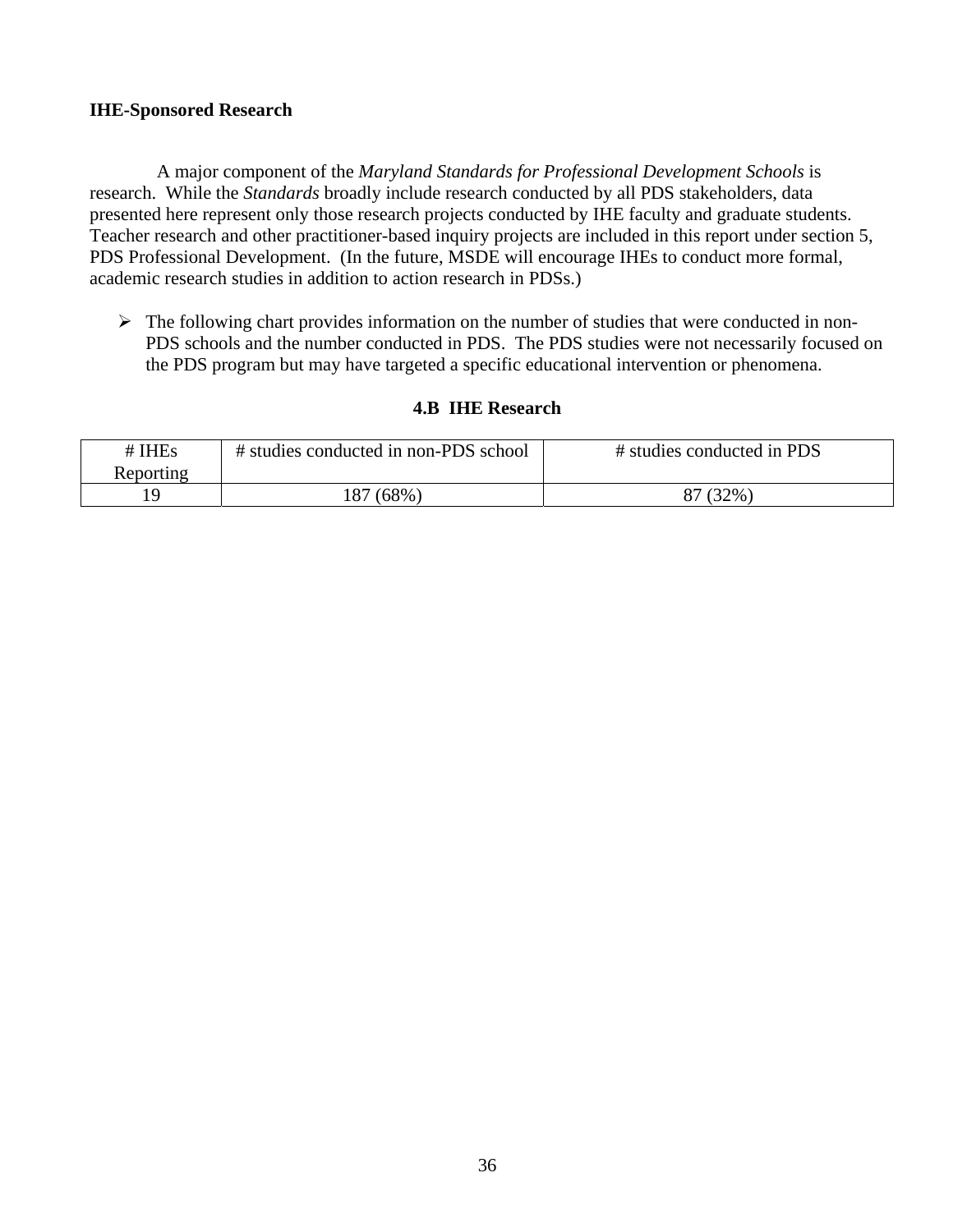#### **5. PDS Professional Development**

 IHEs commit, along with the PDS partner schools and IHE PDS liaisons, to collaboratively plan and provide professional development for PDS inservice teachers, specifically, and to the entire PDS school community in general. Maryland PDS Standards require that such professional development be grounded in the School Improvement Plan of the individual school and be an area of need identified by the school. This collaborative process may yield coursework, content-specific workshops, classroom management seminars, courses needed by conditional teachers for full certification or by inservice teachers for recertification, or sessions for other purposes.

 The following chart details the number of collaboratively developed and implemented professional development sessions statewide in columns: (1) indicates the content of the session; (2), the number of sessions held; (3), the number of inservice teachers (IST) attending the session; (4), the number of non-tenured teachers (NTT) attending (where available); (5), the number of preservice interns (PSI) attending; and column (6), the number of IHE faculty (IHE) attending.

| <b>Content</b>     | # of sessions | Inservice-teachers attd. | <b>Non-Tenured</b><br>teachers attd. | <b>Pre-service</b><br>Interns attd. | <b>IHE</b> faculty<br>attd. |
|--------------------|---------------|--------------------------|--------------------------------------|-------------------------------------|-----------------------------|
| <b>Literacy</b>    | $365**$       | 1,970                    | 196*                                 | 428                                 | 125                         |
| <b>Mathematics</b> | 296           | 1,095                    | $132*$                               | 265                                 | 60                          |
| <b>Mentoring</b>   | $326***$      | 1,187                    | $69*$                                | 23                                  | 178                         |
| <b>Technology</b>  | 190           | 880                      | $101*$                               | 324                                 | 121                         |

**5.A PDS Professional Development Chart** 

This information (number of non-tenured teachers attending) is not readily available due to privacy issues and may not reflect actual numbers (which may be higher).

\*\* This figure includes Reading courses for initial certification for conditional teachers and for recertification.

\*\*\* MSDE requires all intern mentors to be trained; some IHEs train interns and mentors together in the art of mentoring and being mentored.

#### **Performance Outcomes**

 In 2000, MSDE imposed certain requirements on IHEs applying for subgrant funding through the above-mentioned Title II funding. Among those were that partnerships must agree on measurable outcomes for the three audiences of PDS work: preservice interns (teacher candidates), inservice teachers, and K-12 students. This ongoing reporting requirement is not an attempt to derive direct causality between PDS activities and K-12 student achievement. Rather, MSDE insists on reflective and thoughtful attention to those activities, and ultimate and sustained commitment on the part of the partners of a PDS to focus attention not only on what is being done in the PDS, but on why such activities were planned and implemented according to data. Outcomes resulting from described activities are expected to either support replication of, or indicate a need for change in, the quality and/or content of the activities. As in other sections of the report survey, a format for reporting the performance outcomes was provided and institutions were encouraged to use the format. The intent was to use this information in the same way other data were used: to calculate the numbers of like projects and outcomes to produce a statewide snapshot. However, the reported activities were so unique to individual schools and to each PDS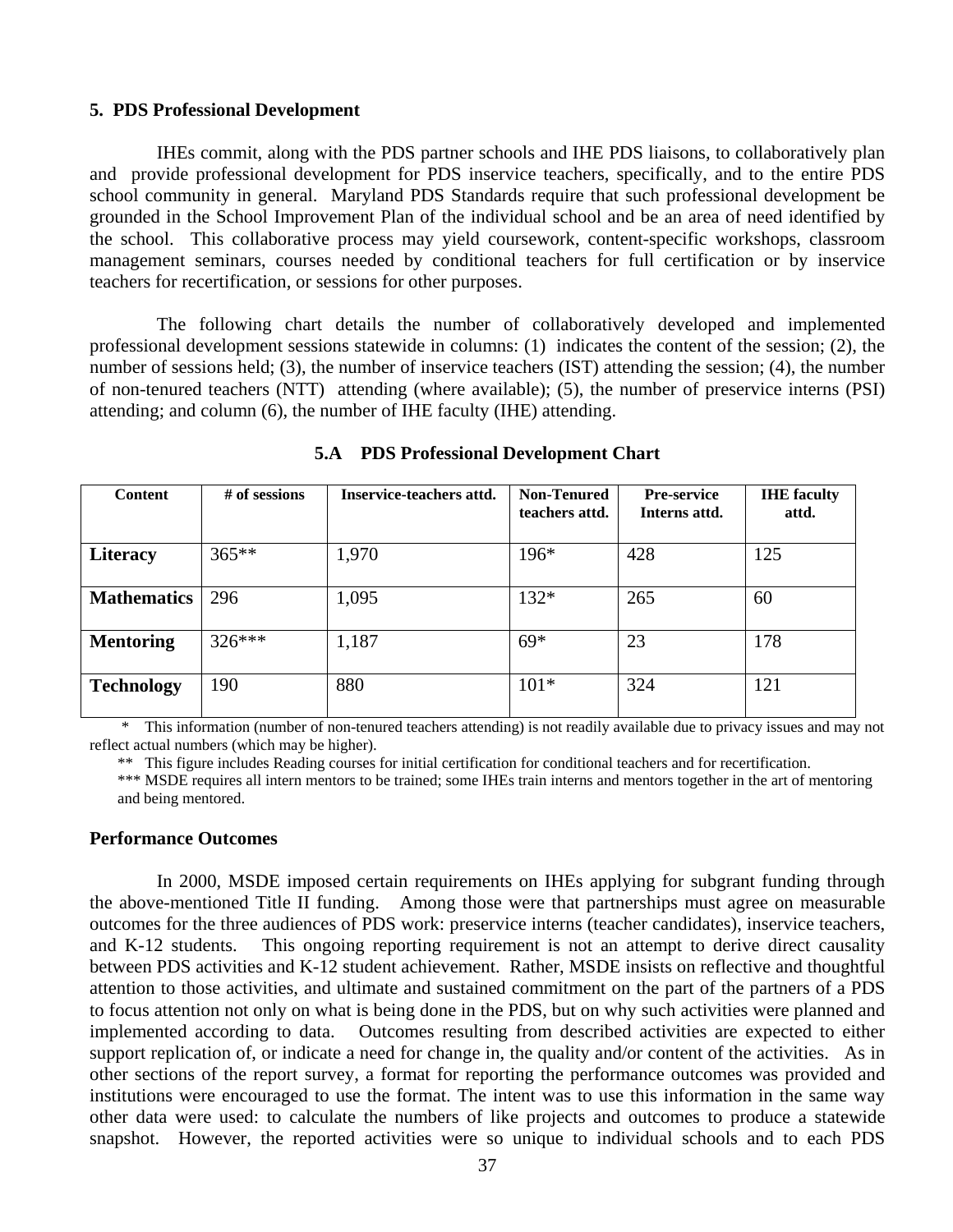partnership and categories of interventions or measurements were so widely diverse that to draw conclusions or to suggest any statewide trends would not have validity. IHEs reported that 122 projects were undertaken during the period 1999-2003. The format in which the data are presented in this report is the same format provided to IHEs for their use; all but one project selected for presentation uses the format in this report. (See Coppin State University #1).

 In 2002, in direct response to the requirements of *No Child Left Behind*, the State began the process of changing its assessment data collection and accountability system from the Maryland State Performance Assessment Program (MSPAP) to the current Maryland State Assessments. Many of the activities using MSPAP as a measurement tool were forced to redirect their tracking efforts. Further, projects were occasionally interrupted by a change in PDS principal or PDS IHE Site Liaison affecting the projects themselves. Finally, a number of IHEs, funded in years two or three of the grant, were just beginning to develop PDS and were not specifically required to focus on outcomes. Selection criteria, then, required projects that completed tracking activities and outcomes to a measurable conclusion. The report does not contain more than one example of the same project. Publishing of the following was intended to provide a brief representative cross-section of projects submitted. The names of individual LEA schools have been deleted.

| <b>Bowie State University</b>       |                                                                    |
|-------------------------------------|--------------------------------------------------------------------|
| <b>Targeted Population</b>          | <b>Interns</b>                                                     |
| <b>Number of Interns Served</b>     | 20                                                                 |
| Academic subject targeted           | Literacy                                                           |
| <b>Assessment Instrument</b>        | Rubrics and student achievement data                               |
| <b>Baseline Data</b>                | Individual classroom literacy data                                 |
|                                     |                                                                    |
| Intervention(s).                    | Pre-service candidates participate in PDS inquiry groups.          |
|                                     |                                                                    |
| <b>Measurable Achievements over</b> | Knowledge and experience with collaborative inquiry opportunities  |
| life of Grant                       | to experience reading strategies in inquiry groups, methods class, |
|                                     | and implement such strategies during their yearlong internship and |
|                                     | for inclusion in exit electronic portfolios.                       |

### **5.B Performance Outcomes**

|  |  | <b>Bowie State University</b> |
|--|--|-------------------------------|
|--|--|-------------------------------|

| <b>Targeted Population</b>           | <b>In-service Teachers</b>                                    |  |
|--------------------------------------|---------------------------------------------------------------|--|
| <b>Number of In-service Teachers</b> | 45                                                            |  |
| <b>Served</b>                        |                                                               |  |
| Academic subject targeted            | Literacy                                                      |  |
| <b>Assessment Instrument</b>         | Rubrics and student achievement data                          |  |
| <b>Baseline Data</b>                 | Individual classroom literacy data                            |  |
| Intervention(s).                     | Inquiry groups focusing on strategies that work               |  |
| <b>Measurable Achievements over</b>  | Teacher experts developed in literacy<br>$\bullet$            |  |
| life of Grant                        | Inquiry group process established<br>$\bullet$                |  |
|                                      | Class strategies improved<br>$\bullet$                        |  |
| <b>Notes</b>                         | Teachers will present their results at the PGCPS Teachers-as- |  |
|                                      | Researchers Conference hosted by Bowie State University.      |  |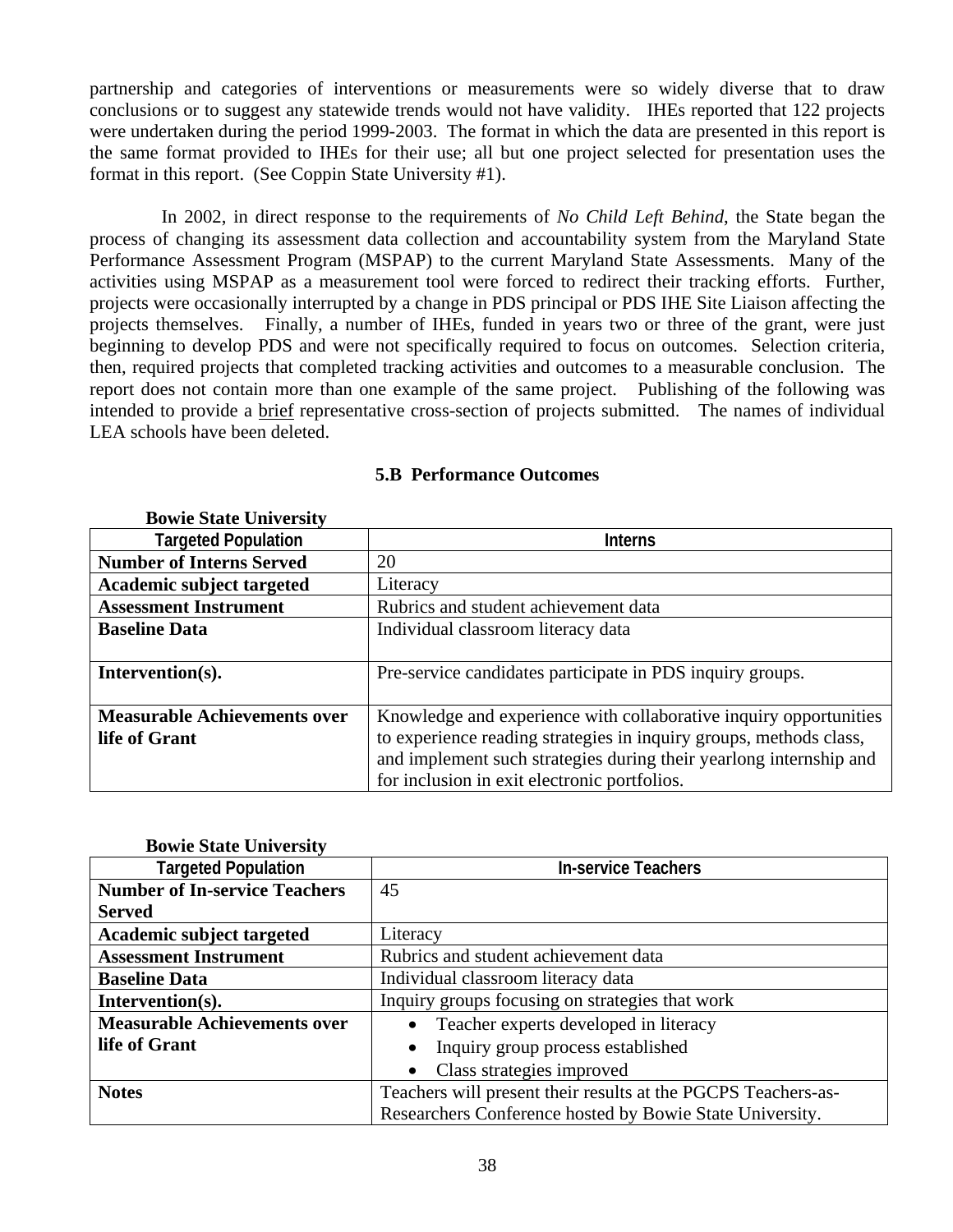| CONGC OF FOULT D'AINE          |                                                                     |  |
|--------------------------------|---------------------------------------------------------------------|--|
| <b>Targeted Population</b>     | <b>Inservice Teachers</b>                                           |  |
| <b>Number of Inservice</b>     | $2001 - 02 - 121$<br>$2002 - 03 - 125$                              |  |
| <b>Teachers Served</b>         |                                                                     |  |
| Academic subjects targeted     | math, English, science, art, and social studies                     |  |
| Pedagogical topic targeted     | Classroom management, vocabulary strategies, assessment/planning,   |  |
|                                | scoring tools, directed reading, SAT format/integration, raising    |  |
|                                |                                                                     |  |
|                                | expectations, HSA format/integration, and memory strategies         |  |
| <b>Assessment Instrument</b>   | Teacher surveys                                                     |  |
|                                | HSAs for Algebra I and English 9 and SAT scores                     |  |
| <b>Baseline Data</b>           | *MSA reading scores for incoming ninth graders $(2002) - 19.4\%$ in |  |
|                                | satisfactory range                                                  |  |
|                                | HSAs:                                                               |  |
|                                | English 9 $2003 - 22.8$                                             |  |
|                                | $2002 - 25.9$                                                       |  |
|                                | <b>Biology</b><br>$2003 - 37.3$                                     |  |
|                                | $2002 - 43.8$                                                       |  |
|                                | S. Studies $2003 - 48.3$                                            |  |
|                                | $2002 - 42.3$                                                       |  |
|                                | Algebra I 2003 - 34.6                                               |  |
|                                | $2002 - 24.8$                                                       |  |
|                                |                                                                     |  |
|                                | <b>SAT</b><br>2003 verbal $-521$                                    |  |
|                                | 2002 verbal $-507$                                                  |  |
|                                |                                                                     |  |
|                                | 2003 math $-545$                                                    |  |
|                                | 2002 math $-522$                                                    |  |
| Intervention(s).               | required to select/participate in professional development          |  |
|                                | activities offered at the school                                    |  |
|                                | required to attend faculty/department meetings focused on           |  |
|                                | specific needs identified by formal and informal assessments        |  |
|                                | asked to demonstrate increased proficiency in preparing             |  |
|                                | students for HSA/MSA during formal observations                     |  |
|                                | invited to participate in CND courses offered on-site               |  |
|                                | required to participate in on-site mentor training course if        |  |
|                                | applying to become a mentor teacher                                 |  |
|                                | invited to attend portfolio assessment training offered on-site     |  |
| <b>Measurable Achievements</b> | decrease in teacher attrition                                       |  |
| over life of Grant             | increase in interns hired by school                                 |  |
|                                | increase in teachers interested in becoming mentors                 |  |
|                                | increase in student achievement on HSAs, MSAs, and SATs             |  |
|                                | received high marks on TABCO climate survey                         |  |
| <b>Notes</b>                   | teachers have access to and utilize the services of two BCPS        |  |
|                                | mentor-trainers at the school                                       |  |
|                                | teachers attend an extensive program of differentiated staff        |  |
|                                | development offerings                                               |  |
|                                | teachers are actively involved in preparing/assessing/developing    |  |
|                                | the School Improvement Plan                                         |  |
|                                |                                                                     |  |

**College of Notre Dame**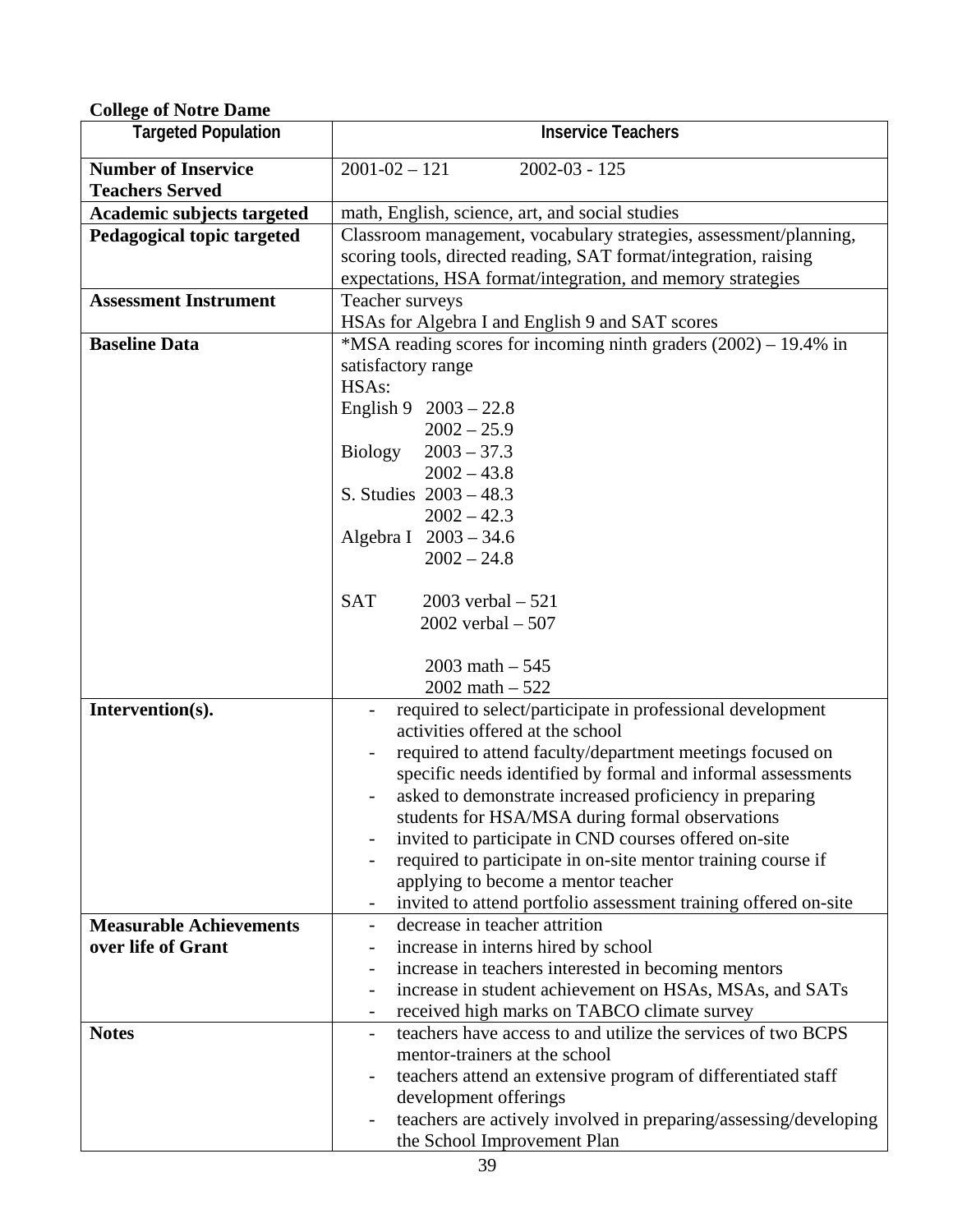#### **Comments:**

 The data, goals, and interventions are consistent for all stakeholders at this school. This clear focus assures that everyone is working toward the same goals. Because of this emphasis on student achievement and professional development, the school is making significant progress and faculty morale is high.

 The data used for the years of this assessment focus on the HSAs. The SIP and grant activities have now begun to utilize other assessments (MSA scores and reading scores); therefore, the 2003-04 school year will be a baseline year for many areas.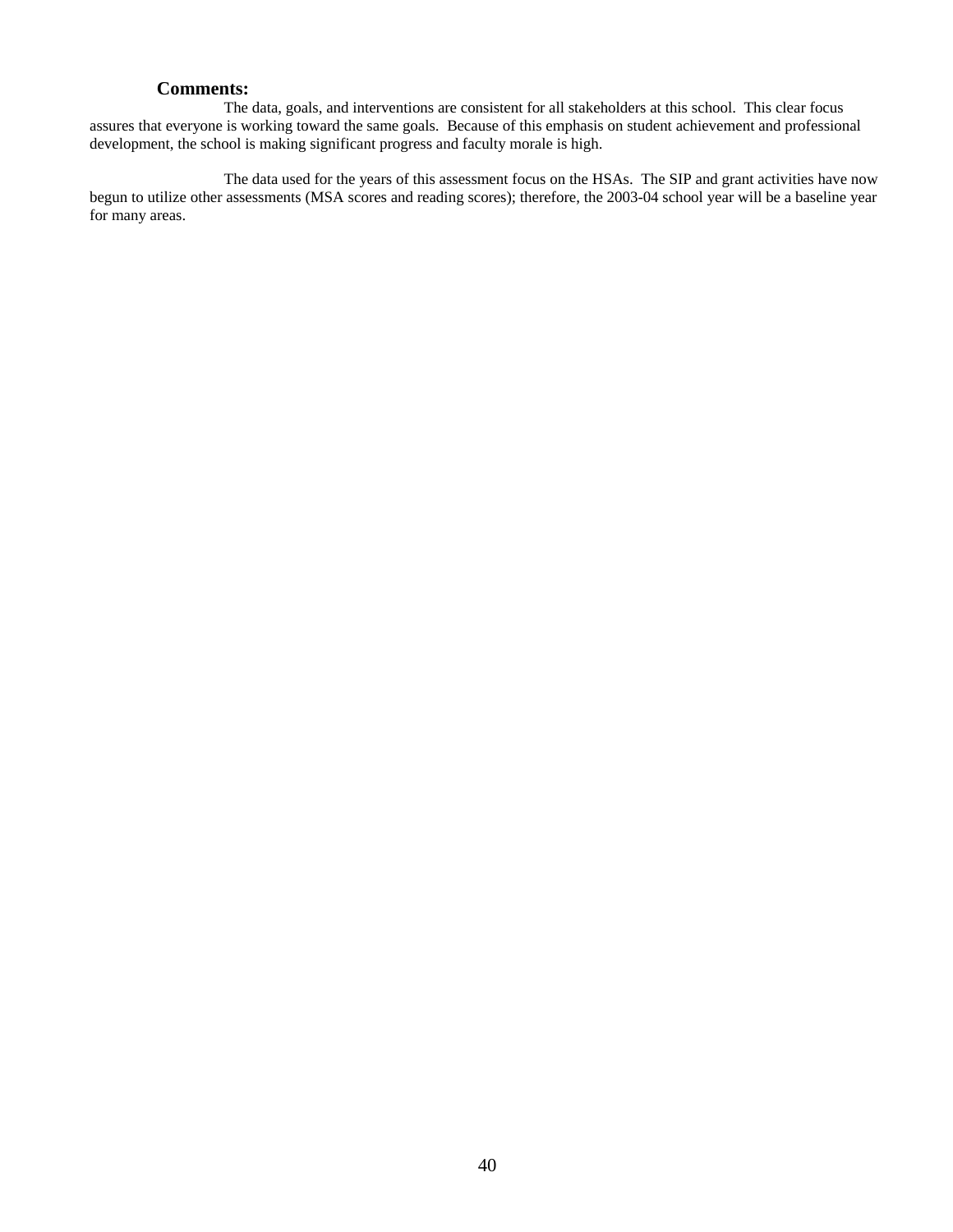**College of Notre Dame** 

| <b>Targeted Population</b>            | K-12 Students                                                                    |  |
|---------------------------------------|----------------------------------------------------------------------------------|--|
| <b>Number of K-12 Students Served</b> | $2001 - 02 - 1759$<br>$2002 - 03 - 1775$                                         |  |
| Academic subject targeted             | math, English, science, art, and social studies                                  |  |
| Pedagogical topic targeted            | Classroom management, vocabulary strategies, assessment/planning,                |  |
|                                       | scoring tools, directed reading, SAT format/integration, raising                 |  |
|                                       | expectations, HSA format/integration, and memory strategies                      |  |
| <b>Assessment Instrument</b>          | Informal classroom assessments                                                   |  |
|                                       | HSAs for Algebra I and English 9 and SAT scores                                  |  |
| <b>Baseline Data</b>                  | *MSA reading scores for incoming ninth graders (2002) – 19.4% in                 |  |
|                                       | satisfactory range                                                               |  |
|                                       | HSAs:                                                                            |  |
|                                       | English 9 $2003 - 22.8$                                                          |  |
|                                       | $2002 - 25.9$                                                                    |  |
|                                       | Biology<br>$2003 - 37.3$                                                         |  |
|                                       | $2002 - 43.8$                                                                    |  |
|                                       | S. Studies $2003 - 48.3$                                                         |  |
|                                       | $2002 - 42.3$                                                                    |  |
|                                       | Algebra I 2003 - 34.6                                                            |  |
|                                       | $2002 - 24.8$                                                                    |  |
|                                       | <b>SAT</b><br>$2003$ verbal $-521$                                               |  |
|                                       | 2002 verbal $-507$                                                               |  |
|                                       | $2003$ math $-545$                                                               |  |
|                                       | 2002 math $-522$                                                                 |  |
| Intervention(s).                      | Reading/Vocabulary:                                                              |  |
|                                       | increased emphasis on reading/writing/vocabulary skills in all                   |  |
|                                       | content areas                                                                    |  |
|                                       | regular implementation of directed reading/thinking activities<br>in all classes |  |
|                                       | classroom focus on BCR writing skills as required by HSA                         |  |
|                                       | Math                                                                             |  |
|                                       | Algebra I teams meet weekly to discuss strategies, analyze                       |  |
|                                       | data, and plan lessons                                                           |  |
|                                       | classroom drills are utilized to prepare students for HSA and                    |  |
|                                       | MSA format and questions                                                         |  |
| <b>Measurable Achievements over</b>   | Algebra I MSA results showed an increase of almost 6%                            |  |
| life of Grant                         | English 9 MSA results showed a decrease of less than 3%                          |  |
|                                       | SAT scores showed an increase in both verbal and math                            |  |
|                                       | scores despite an increase in the number of students taking                      |  |
|                                       | the test                                                                         |  |
| <b>Notes</b>                          | Level of expectation has increased                                               |  |
|                                       | Classroom instruction is more clearly focused on assessed                        |  |
|                                       | student needs                                                                    |  |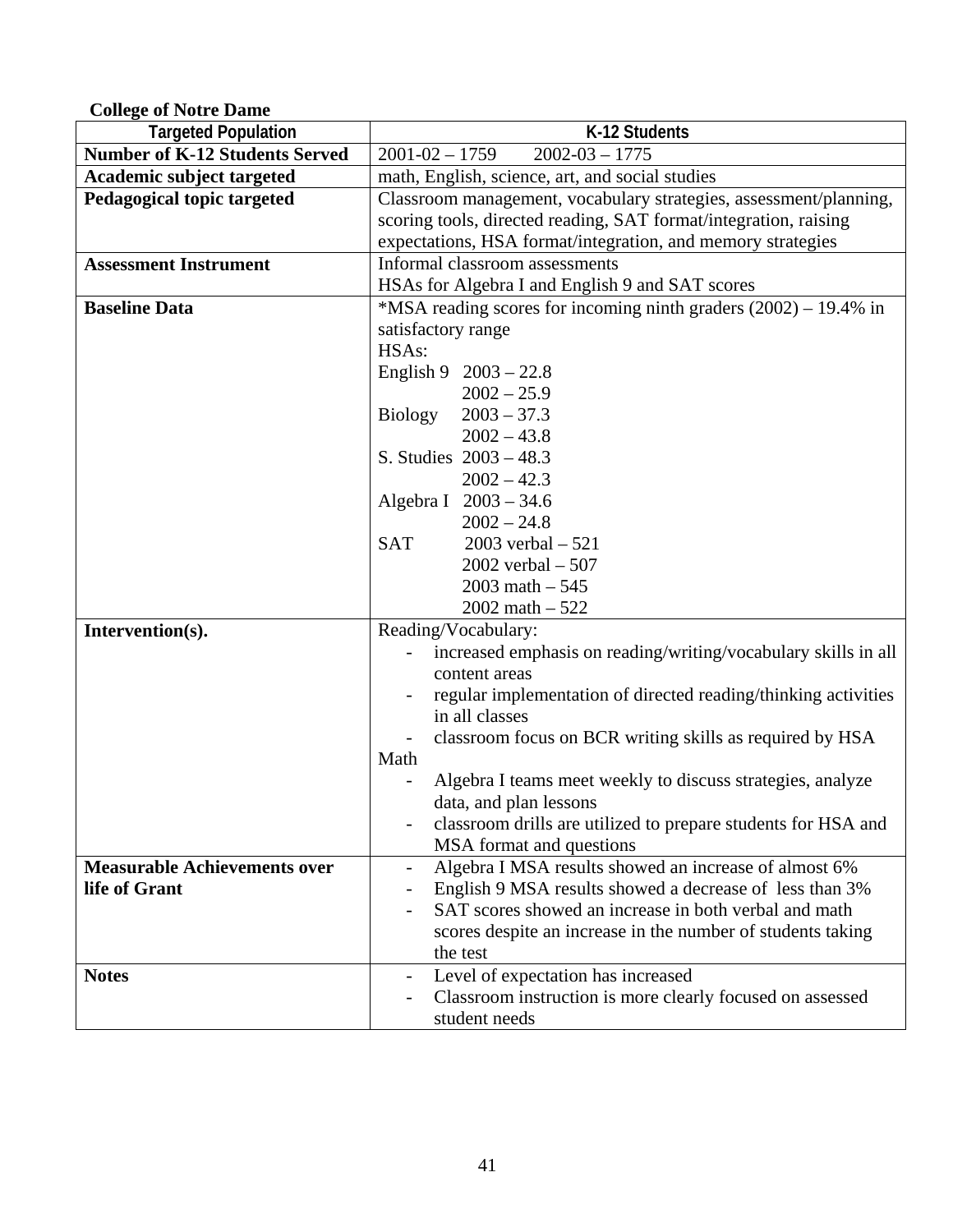**College of Notre Dame** 

| <b>Targeted Population</b>        | <b>Interns</b>                                                                                                                                                                                                                                                                                                                                                                                                                                                                                                                                                                                                                                                                                                                                                                                                                          |  |
|-----------------------------------|-----------------------------------------------------------------------------------------------------------------------------------------------------------------------------------------------------------------------------------------------------------------------------------------------------------------------------------------------------------------------------------------------------------------------------------------------------------------------------------------------------------------------------------------------------------------------------------------------------------------------------------------------------------------------------------------------------------------------------------------------------------------------------------------------------------------------------------------|--|
| <b>Number of Interns Served</b>   | $2001 - 02 - 9$<br>$2002 - 03 - 11$                                                                                                                                                                                                                                                                                                                                                                                                                                                                                                                                                                                                                                                                                                                                                                                                     |  |
| <b>Academic subjects targeted</b> | math, English, science, art, and social studies                                                                                                                                                                                                                                                                                                                                                                                                                                                                                                                                                                                                                                                                                                                                                                                         |  |
| Pedagogical topic targeted        | Classroom management, vocabulary strategies, assessment/planning,<br>scoring tools, directed reading, SAT format/integration, raising<br>expectations, HSA format/integration, and memory strategies                                                                                                                                                                                                                                                                                                                                                                                                                                                                                                                                                                                                                                    |  |
| <b>Assessment Instrument</b>      | Intern evaluations/observations by mentor and supervisor<br>Intern journal entries<br>Intern evaluations of program<br>Intern portfolio<br>HSAs in Algebra I and English 9 and SAT scores                                                                                                                                                                                                                                                                                                                                                                                                                                                                                                                                                                                                                                               |  |
| <b>Baseline Data</b>              | *MSA reading scores for incoming ninth graders (2002) – 19.4% in<br>satisfactory range<br>HSAs:<br>English $9 \quad 2003 - 22.8$<br>$2002 - 25.9$<br>Biology<br>$2003 - 37.3$<br>$2002 - 43.8$<br>S. Studies $2003 - 48.3$<br>$2002 - 42.3$<br>Algebra I 2003 - 34.6<br>$2002 - 24.8$<br><b>SAT</b><br>2003 verbal $-521$<br>2002 verbal $-507$<br>2003 math $-545$<br>2002 math $-522$                                                                                                                                                                                                                                                                                                                                                                                                                                                 |  |
| Intervention(s).                  | Reading/Vocabulary:<br>invited to attend professional development activities related<br>to reading comprehension offered at the school<br>attended a welcoming session prior to the start of<br>school where they were introduced to LEA<br>required to attend faculty/department meetings<br>asked to demonstrate a lesson plan incorporating a reading<br>skill for mentor and/or college supervisor<br>planned and participated in classroom activities (including<br>test-taking strategies) to prepare students for HSAs and SAT<br>Math:<br>utilized classroom drills designed to replicate HSA-type<br>questions<br>required to attend department meetings focused on improving<br>math skills, particularly on incorporating writing into daily<br>instruction<br>met with Algebra I teams to analyze data and plan instruction |  |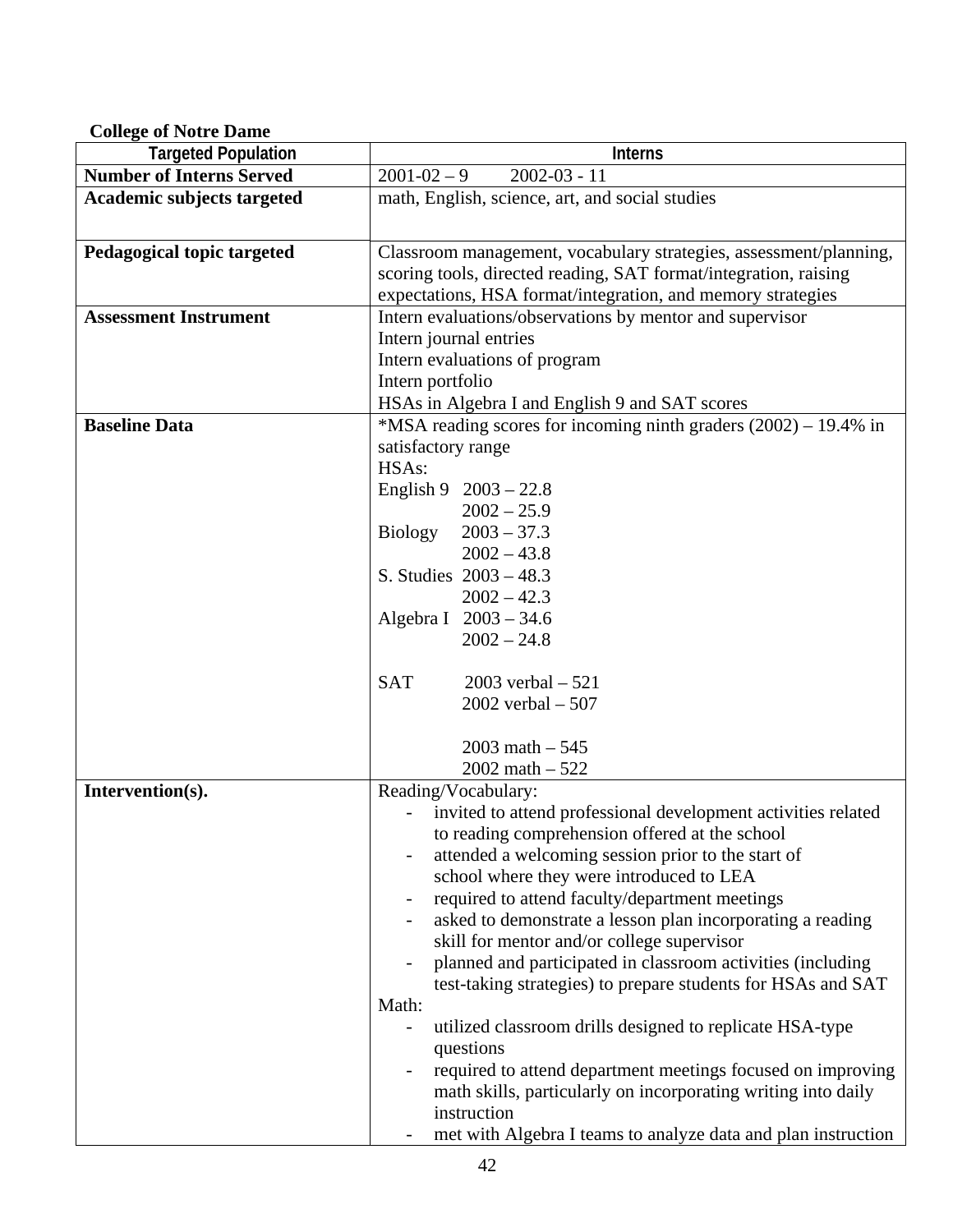|                                     | Others:                                                          |
|-------------------------------------|------------------------------------------------------------------|
|                                     | - invited to attend staff development activities on a variety of |
|                                     | topics related to school goals and objectives                    |
| <b>Measurable Achievements over</b> | Scores in Algebra I and government increased                     |
| life of Grant                       | <b>SAT</b> scores increased                                      |
|                                     | Three interns were hired by the school; at least 4 others were   |
|                                     | hire within the system based on recommendations provided         |
|                                     | by the school                                                    |
| <b>Notes</b>                        | Interns have access to and utilize the services of two BCPS      |
|                                     | mentor-trainers in the school                                    |
|                                     | Environment of school supports action research and interns       |
|                                     | have access to data and knowledgeable personnel                  |
|                                     | Interns are invited and attend an extensive program of           |
|                                     | differentiated staff development offerings                       |

### **Coppin State University**

| <b>Nature of Inquiry</b>      | Why targeted<br>populations                   | <b>Interventions</b>                      | <b>Results</b>                     | <b>Conclusions</b>                   |
|-------------------------------|-----------------------------------------------|-------------------------------------------|------------------------------------|--------------------------------------|
| <b>Behavior Modification</b>  | <b>Poor Behavior, Low</b><br><b>Achievers</b> | Mentoring,<br><b>Tutorial</b>             | <b>Improved</b><br><b>Behavior</b> | <b>Research</b><br>not<br>conclusive |
| <b>Mathematics</b>            | Low math scores                               | Tutorial, use of<br><b>Math resources</b> | <b>Improved</b><br>math scores     | <b>Research</b><br>not<br>conclusive |
| <b>Reading /Language Arts</b> | Low reading scores                            | Mentoring,<br>tutoring                    | <b>Improved</b><br>reading scores  | <b>Research</b><br>not<br>conclusive |

## **Coppin State University**

| <b>Targeted Population</b>                        | <b>Interns</b>                                     |  |
|---------------------------------------------------|----------------------------------------------------|--|
| <b>Number of Interns Served</b>                   | 8                                                  |  |
| <b>Academic subject targeted</b>                  | mathematics, reading                               |  |
|                                                   |                                                    |  |
| Pedagogical topic targeted                        | Demonstrate use of individualizing instruction and |  |
|                                                   | teaching specific content skills in reading, math  |  |
| <b>Assessment Instrument</b>                      | MSA, Iowa Test of Basic Skills                     |  |
| Intervention(s).                                  | Provide lesson plans on grade level that meets the |  |
|                                                   | need of each skill focused in the workshop (math)  |  |
| <b>Measurable Achievements over life of Grant</b> | Increase test scores by 10% in reading and math (  |  |
|                                                   | scores indicated on MSA)                           |  |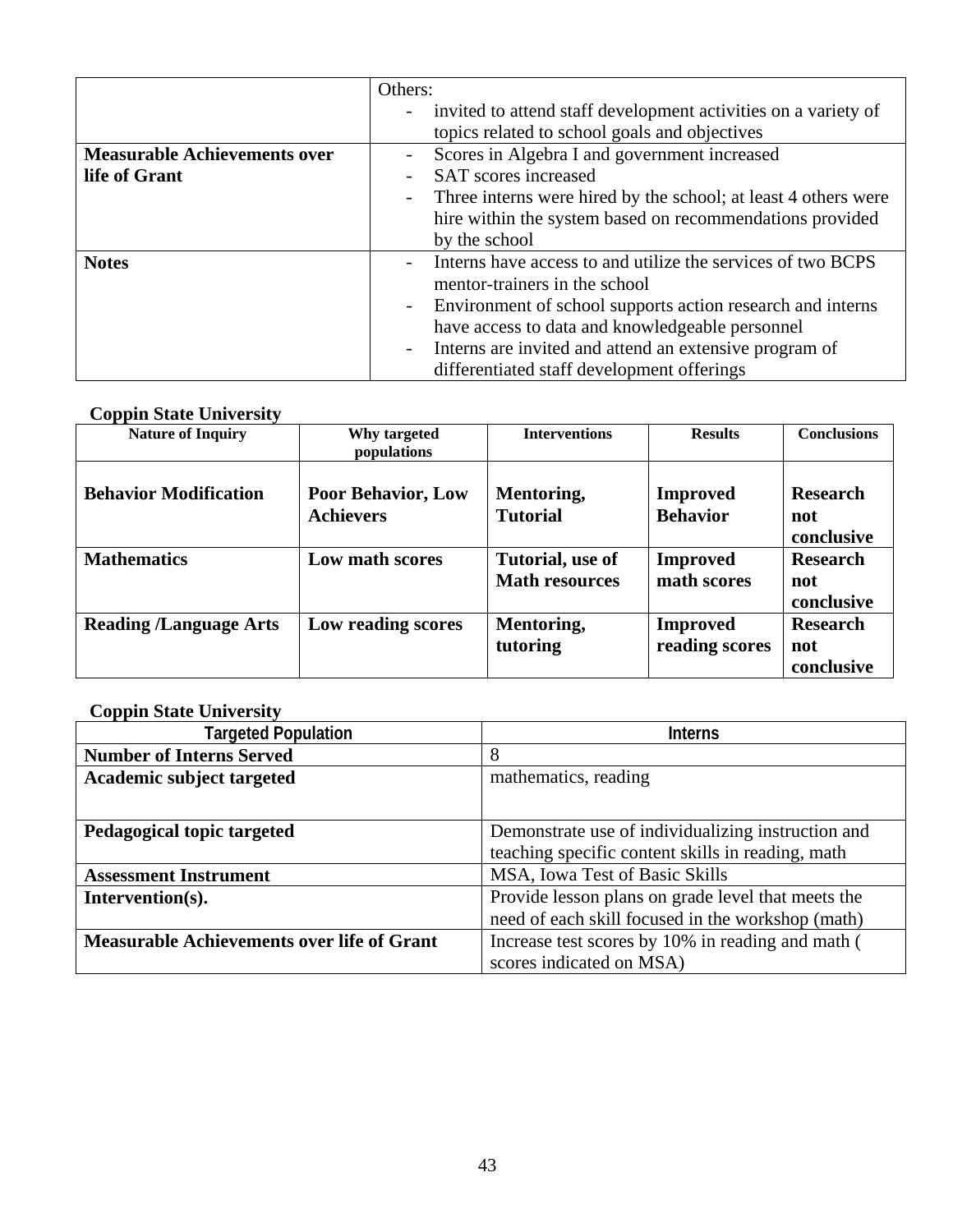## **Coppin State University**

| <b>Targeted Population</b>                        | K-12 Students                                          |  |
|---------------------------------------------------|--------------------------------------------------------|--|
| <b>Number of K-12 Students Served</b>             | Grades K-5 in all PSD sites (high need schools)        |  |
| <b>Academic subject targeted</b>                  | Reading, mathematics                                   |  |
| Pedagogical topic targeted                        | Students will demonstrate a mastery level of test      |  |
|                                                   | awareness                                              |  |
|                                                   | Skills taught by teachers attending the workshops in   |  |
|                                                   | math and reading                                       |  |
| <b>Assessment Instrument</b>                      | MSA, Iowa Test of Basic Skills                         |  |
| Intervention(s).                                  | Teachers attending the workshops will demonstrate a    |  |
|                                                   | Mastery of the math and reading content area skills by |  |
|                                                   | Teaching skills to students and reporting results in   |  |
|                                                   | follow-up sessions                                     |  |
| <b>Measurable Achievements over life of Grant</b> | Improve reading and math test scores by 10%            |  |

### **Coppin State University**

| <b>Targeted Population</b>                        | <b>Inservice Teachers</b>                                                                                                                                                |
|---------------------------------------------------|--------------------------------------------------------------------------------------------------------------------------------------------------------------------------|
| <b>Number of Inservice Teachers Served</b>        | 160                                                                                                                                                                      |
| Academic subject targeted                         | Reading, math                                                                                                                                                            |
| Pedagogical topic targeted                        | In-service teachers will demonstrate a mastery of                                                                                                                        |
|                                                   | performance based assessments and constructive                                                                                                                           |
|                                                   | based responses in reading and math                                                                                                                                      |
| <b>Assessment Instrument</b>                      | MSA, Iowa Test of Basic Skills                                                                                                                                           |
| Intervention(s).                                  | Using acquired content knowledge to teach skills to<br>students, in-service teachers will write grade level<br>lesson plans that will improve reading and math<br>scores |
| <b>Measurable Achievements over life of Grant</b> | 10% increase of math and reading test scores                                                                                                                             |

## **Coppin State University**

| <b>Targeted Population</b>                        | PreK-3 (math), Special needs students (K-5), Regular |  |
|---------------------------------------------------|------------------------------------------------------|--|
|                                                   | $K-5$                                                |  |
| <b>Number Served</b>                              | 100                                                  |  |
| Academic subject targeted                         | Reading, math                                        |  |
| Pedagogical topic targeted                        | PreK-3 teachers will demonstrate a mastery of the    |  |
|                                                   | prerequisite skills needed by students to improve on |  |
|                                                   | MSA and Iowa Test of Basic Skills                    |  |
| <b>Assessment Instrument</b>                      | <b>MSA</b>                                           |  |
| Intervention(s).                                  | Teachers will complete and turn in lesson plans with |  |
|                                                   | activities that address needed skills by grade-level |  |
| <b>Measurable Achievements over life of Grant</b> | Increase test scores by 10% in reading and math      |  |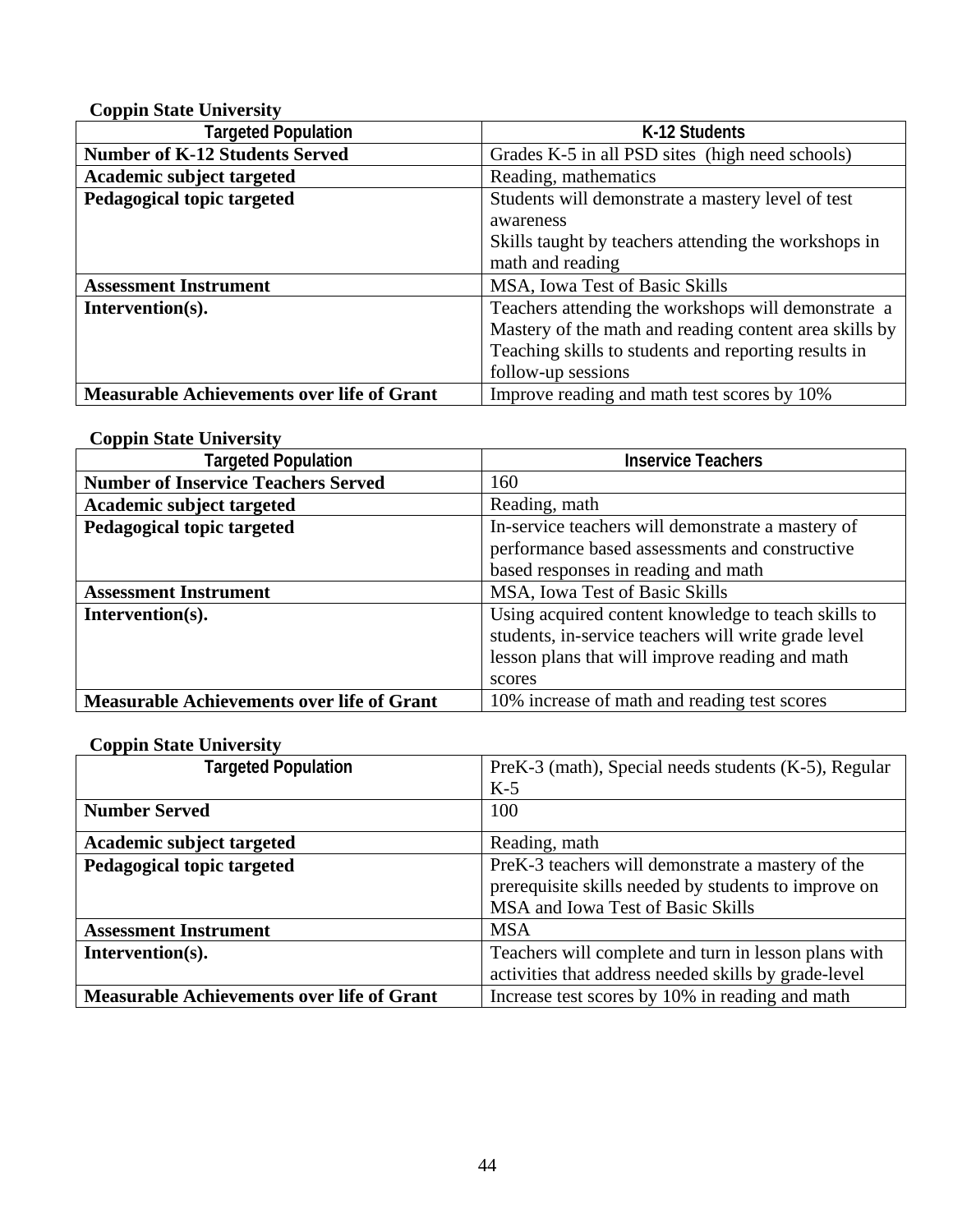# **Frostburg State University**

## **Note: MSDE combined Frostburg projects' identified targeted populations. Project seeks to develop leaders and build and maintain efficient PDS across all programs.**

| <b>Targeted Population</b>                        | Interns/Preservice/Inservice                             |  |
|---------------------------------------------------|----------------------------------------------------------|--|
| <b>Number</b>                                     | Served 341 K-12 students, 20 teachers, all FSU interns   |  |
| Pedagogical topic targeted                        | <b>Instructional leader</b>                              |  |
|                                                   | <b>Dedicated Professional</b>                            |  |
|                                                   | <b>Continuous Assessor</b>                               |  |
|                                                   | <b>Education Advocate</b>                                |  |
|                                                   | Collaborative Bridge Builder                             |  |
|                                                   | <b>Reflective Decision Maker</b>                         |  |
|                                                   | (All pedagogical topics included within these FSU Unit   |  |
|                                                   | Outcomes)                                                |  |
| <b>Assessment Instrument</b>                      | <b>Exit Portfolio Interview</b>                          |  |
| <b>Baseline Data</b>                              | PDS Entrance & Portfolio Interview                       |  |
| Intervention(s).                                  | Ongoing within each course and internship.               |  |
| <b>Measurable Achievements over life of Grant</b> | Overall development began with 2 individual PDS          |  |
|                                                   | becoming standards based. During the 2002-2003           |  |
|                                                   | academic year 2 complete clusters consisting of 9        |  |
|                                                   | schools became standards based (with 1 of the original   |  |
|                                                   | 2 in each cluster).                                      |  |
| <b>Notes</b>                                      | Of the total PDS within our network, we now have four    |  |
|                                                   | clusters (17 Schools), which are standard based; the     |  |
|                                                   | other 3 clusters are in the process of becoming standard |  |
|                                                   | based.                                                   |  |

### **Goucher College**

| <b>Targeted Population</b>                        | <b>Interns</b>                                           |
|---------------------------------------------------|----------------------------------------------------------|
| <b>Number of Interns Served</b>                   | 55                                                       |
| Academic subject targeted                         | Elementary middle and certification areas of the interns |
|                                                   |                                                          |
| Pedagogical topic targeted                        | Pedagogy in general, mastery of Goucher standards for    |
|                                                   | education (matched to EDoT), INTASC, and CEC             |
| <b>Assessment Instrument</b>                      | Intern Evaluation Instrument (30 item)                   |
| <b>Baseline Data</b>                              | In the fall exit conference, 69% of the graduate interns |
|                                                   | received a score of 3 or above on the Intern Evaluation  |
|                                                   | instrument.                                              |
| Intervention(s).                                  | Year long internship with seminars and cluster meeting   |
|                                                   | with the PDS coordinators (supervisors) and site         |
|                                                   | leaders.                                                 |
| <b>Measurable Achievements over life of Grant</b> | In the spring, 100% of the graduate interns received a   |
|                                                   | score of 3 or above.                                     |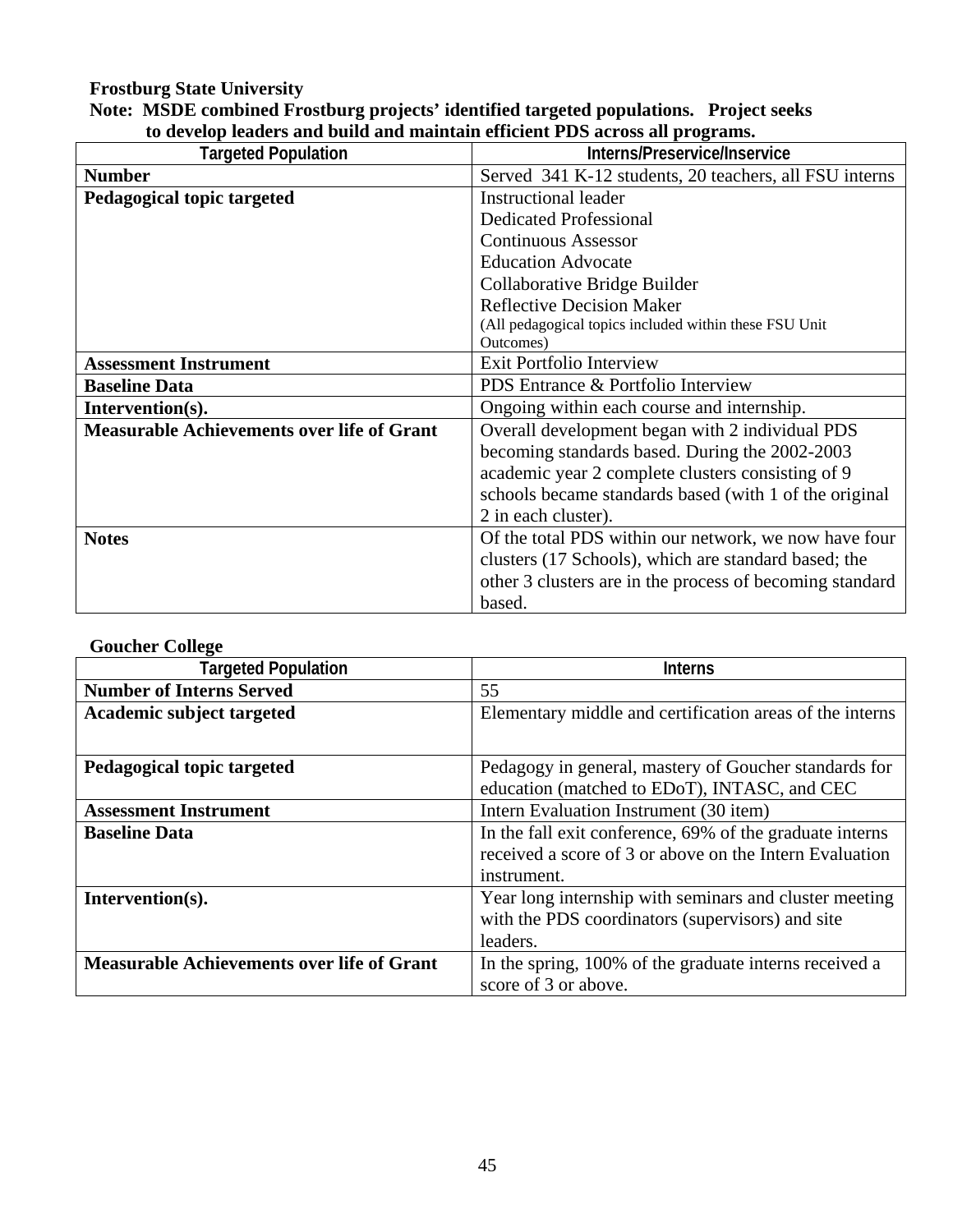| <b>Goucher College</b>                            |                                                    |                          |                          |           |
|---------------------------------------------------|----------------------------------------------------|--------------------------|--------------------------|-----------|
| <b>Targeted Population</b>                        | K-12 Students                                      |                          |                          |           |
| <b>Number of K-12 Students Served</b>             | 367                                                |                          |                          |           |
| Academic subject targeted                         | $MSPAP - reading$ and writing                      |                          |                          |           |
| <b>Assessment Instrument</b>                      | MSPAP baseline and MSA                             |                          |                          |           |
| <b>Baseline Data</b>                              | In 2002 MSPAP was used. There can be no            |                          |                          |           |
|                                                   | comparison of student data due to the change of    |                          |                          |           |
|                                                   | instrumentation                                    |                          |                          |           |
| Data                                              | <b>MSA</b> data                                    |                          |                          |           |
|                                                   |                                                    | Proficient               | Advanced                 | <b>NR</b> |
|                                                   | Reading $-3$                                       | 43                       |                          | 27        |
|                                                   | Reading $-5$                                       | 44.1                     | 17.6                     | 38        |
|                                                   | $Math-3$                                           | 50.7                     | 9                        | 46        |
|                                                   | $Math-5$                                           | 52.9                     | 2.9                      | 55        |
|                                                   |                                                    |                          |                          |           |
|                                                   | Attendance                                         | 95.1%                    |                          |           |
|                                                   | $(1-5)$                                            |                          |                          |           |
|                                                   |                                                    |                          |                          |           |
|                                                   | <b>MET</b><br><b>AYP</b>                           |                          |                          |           |
|                                                   |                                                    |                          |                          |           |
|                                                   |                                                    |                          |                          |           |
|                                                   |                                                    | <b>Reading</b>           | <b>Math</b>              |           |
|                                                   | All                                                | Met                      | Met                      |           |
|                                                   | Am. Indian                                         | $\overline{\phantom{a}}$ | $\overline{\phantom{a}}$ |           |
|                                                   | Asian                                              |                          |                          |           |
|                                                   | African Am.                                        | Met                      | Met                      |           |
|                                                   | White                                              | Met                      | Met                      |           |
|                                                   | Hispanic                                           |                          |                          |           |
|                                                   | <b>FARMS</b>                                       | Met                      | Met                      |           |
|                                                   | Sped. Ed                                           | Met                      | Met                      |           |
|                                                   | <b>LEP</b>                                         |                          |                          |           |
| Intervention(s).                                  | Curriculum analysis. The original intervention     |                          |                          |           |
|                                                   | examined the reading and writing curriculum and    |                          |                          |           |
|                                                   | student work for the match with MSPAP. When the    |                          |                          |           |
|                                                   | state changed the instrumentation, the curriculum  |                          |                          |           |
|                                                   | analysis work had to change.                       |                          |                          |           |
|                                                   |                                                    |                          |                          |           |
| <b>Measurable Achievements over life of Grant</b> | Cannot be done because the state changed the       |                          |                          |           |
|                                                   | assessment. School has met AYP for 2003. Norm      |                          |                          |           |
|                                                   | reference data show reading in grade 3 the weakest |                          |                          |           |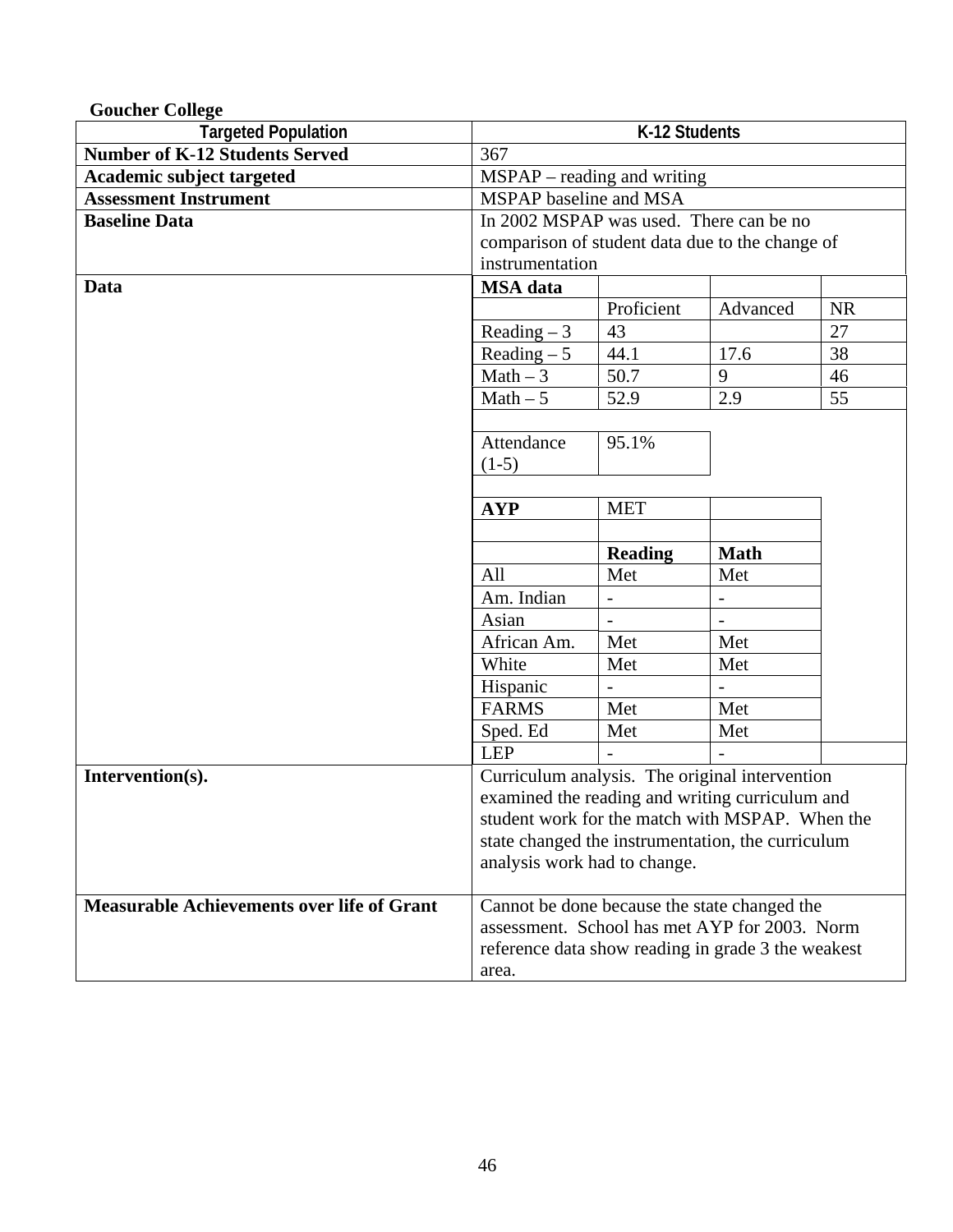| <b>Hood College</b>                               |                                                 |
|---------------------------------------------------|-------------------------------------------------|
| <b>Targeted Population</b>                        | <b>Inservice Teachers</b>                       |
| <b>Number of Inservice Teachers Served</b>        | 81 teachers in 10 schools                       |
| Pedagogical topic targeted                        | Mentoring beginning teachers and interns        |
| <b>Assessment Instrument</b>                      | Survey                                          |
| <b>Baseline Data</b>                              | Pre-assessment indicated that teachers had      |
|                                                   | very little understanding of mentoring.         |
| Intervention(s).                                  | Overview of mentoring                           |
|                                                   | Identifying characteristics of effective mentor |
|                                                   | Understanding adult learners                    |
|                                                   | Identifying personal strengths                  |
|                                                   | Practicing communication skills                 |
|                                                   | Developing effective conference skills          |
| <b>Measurable Achievements over life of Grant</b> | Post-assessment indicated that teachers were    |
|                                                   | knowledgeable of roles and responsibilities of  |
|                                                   | a mentor and that they were willing to be a     |
|                                                   | mentor.                                         |
|                                                   | Follow-up observations indicate that those      |
|                                                   | who participated in mentor training were        |
|                                                   | more successful in working with interns and     |
|                                                   | beginning teachers.                             |
| <b>Notes</b>                                      | Research is continuing to monitor the           |
|                                                   | effectiveness of the mentor and intern          |
|                                                   | training.                                       |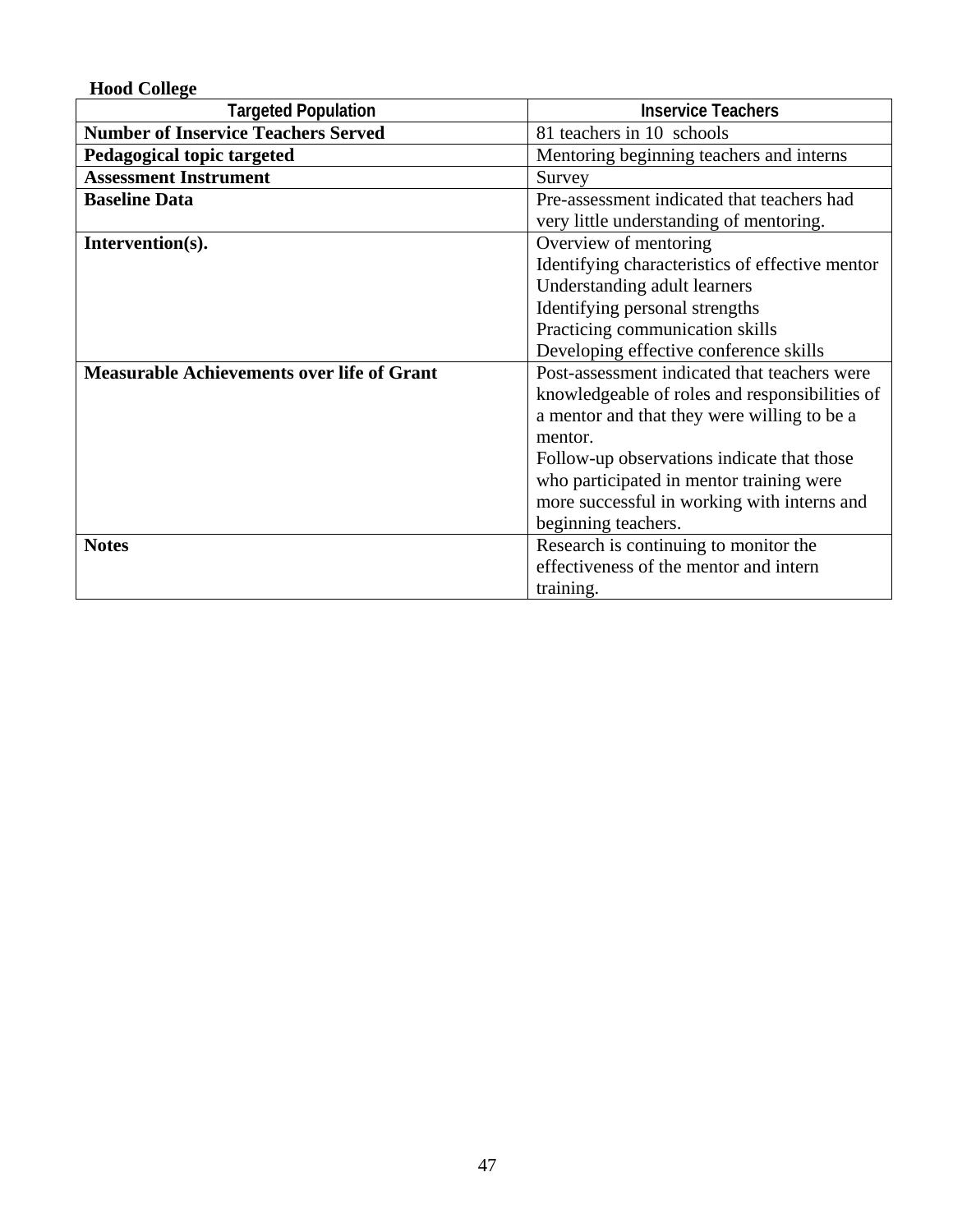| <b>Hood College</b>                               |                                                |
|---------------------------------------------------|------------------------------------------------|
| <b>Targeted Population</b>                        | K-12 Students                                  |
| <b>Number of K-12 Students Served</b>             | K-5 students in six elementary schools.        |
| <b>Academic subject targeted</b>                  | Reading                                        |
| <b>Assessment Instrument</b>                      | MSPAP, Degrees of Reading Power                |
| <b>Baseline Data</b>                              | Results of the Degrees of Reading Power        |
|                                                   | assessment.                                    |
|                                                   | Grade 3 MSPAP results                          |
| Intervention(s).                                  | Interns worked with individual students and    |
|                                                   | small groups of students.                      |
|                                                   | Interns and inservice teachers participated in |
|                                                   | school-based, system sponsored, and PDS        |
|                                                   | collaborative professional development         |
|                                                   | activities.                                    |
|                                                   | Interns collected data and conducted           |
|                                                   | assessments with students, <i>i.e.</i> running |
|                                                   | records, etc.                                  |
| <b>Measurable Achievements over life of Grant</b> | Two elementary schools showed gains in         |
|                                                   | reading performance. One elementary            |
|                                                   | school's results remained the same.            |
|                                                   | The middle school reported that the results of |
|                                                   | the DRP were helpful in scheduling students    |
|                                                   | for instruction.                               |
| <b>Notes</b>                                      | Several schools had changes in administrators  |
|                                                   | and the use of the Degrees of Reading Power    |
|                                                   | assessment was not used after the first year.  |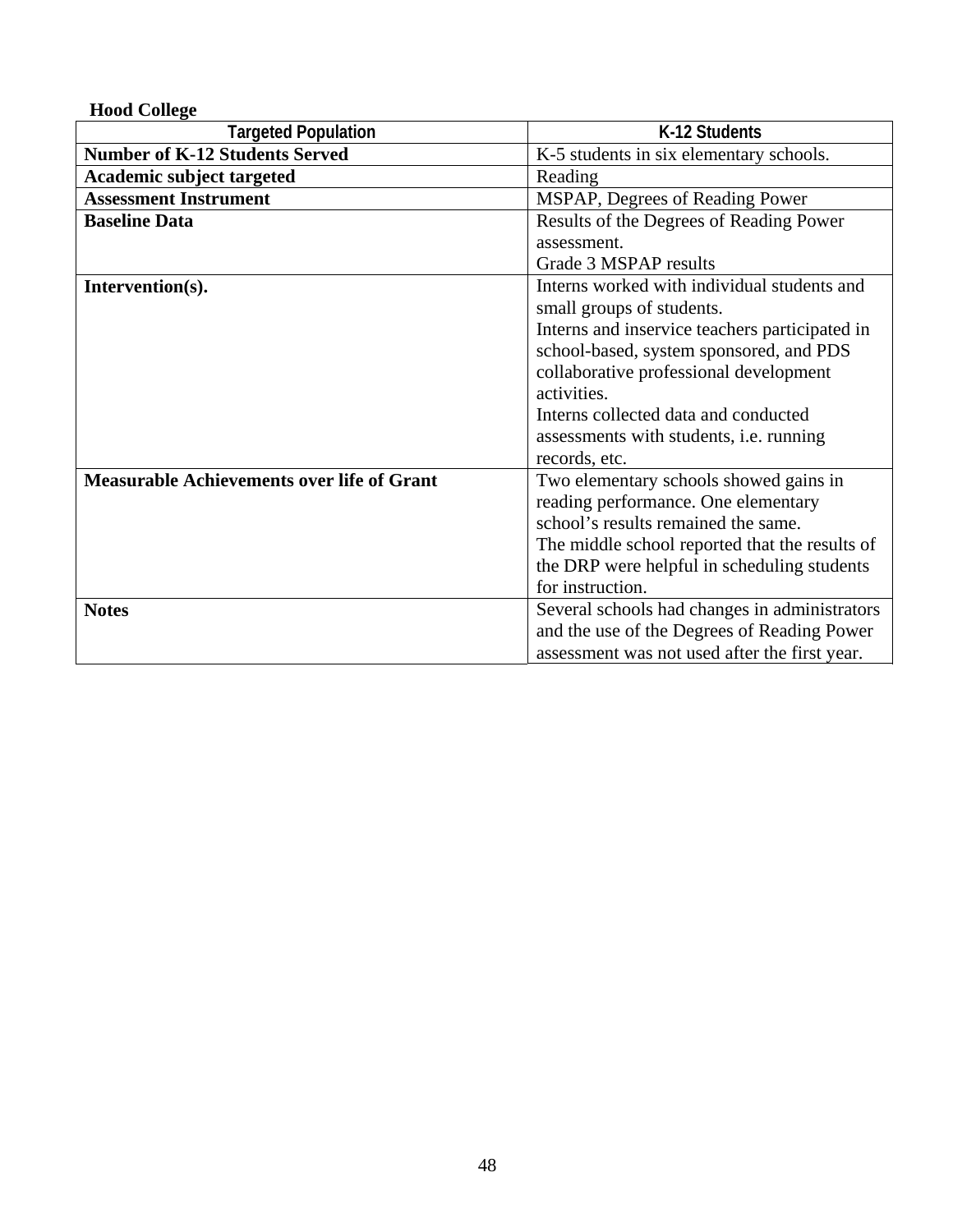**Johns Hopkins University** 

| Johns Hopkins Chrycisic<br><b>Targeted Population</b> | <b>Interns</b>                                                                                                                                                                                                                                                                                                                                                                                                                                                                                                                                                                                                                                                                                                                                                                                                                                       |
|-------------------------------------------------------|------------------------------------------------------------------------------------------------------------------------------------------------------------------------------------------------------------------------------------------------------------------------------------------------------------------------------------------------------------------------------------------------------------------------------------------------------------------------------------------------------------------------------------------------------------------------------------------------------------------------------------------------------------------------------------------------------------------------------------------------------------------------------------------------------------------------------------------------------|
| <b>Number of Interns Served</b>                       | 28                                                                                                                                                                                                                                                                                                                                                                                                                                                                                                                                                                                                                                                                                                                                                                                                                                                   |
| <b>Academic subject targeted</b>                      | Grant targets: Reading in content areas (emphasis: science)                                                                                                                                                                                                                                                                                                                                                                                                                                                                                                                                                                                                                                                                                                                                                                                          |
| Pedagogical topic targeted                            | Effective planning using Understanding by Design<br>framework; action research                                                                                                                                                                                                                                                                                                                                                                                                                                                                                                                                                                                                                                                                                                                                                                       |
| <b>Assessment Instrument</b>                          | Focus groups, questionnaires, lesson plans, student<br>assessments/work products, action research projects                                                                                                                                                                                                                                                                                                                                                                                                                                                                                                                                                                                                                                                                                                                                           |
| <b>Baseline Data</b>                                  | Baselines not established for interns specific to grant-funded<br>Summer Programs or action research projects                                                                                                                                                                                                                                                                                                                                                                                                                                                                                                                                                                                                                                                                                                                                        |
| Intervention(s).                                      | Interns plan & deliver two 2-week summer enrichment<br>program sessions each year, recruit students identified by<br>PDS as "gifted" or "promising" (i.e., capable of better<br>academic achievement than currently exhibiting), pre- &<br>post-assess students, analyze data & use for program<br>improvement from Session I to Session II in a given year,<br>and from one year to the next.<br>Training using Understanding by Design planning<br>framework; training in action research.                                                                                                                                                                                                                                                                                                                                                         |
| <b>Measurable Achievements over life of</b><br>Grant  | Demonstrate proficiency in effective planning, engaging<br>students in challenging/stimulating content, data analysis,<br>and action research methodology. Demonstrate ability to use<br>effective strategies to improve students' reading/writing in<br>content area (science).                                                                                                                                                                                                                                                                                                                                                                                                                                                                                                                                                                     |
| <b>Notes</b>                                          | Interns have a "major" placement in one of the schools in the<br>PDS (over 75% of school year, including both beginning the<br>year and >100 days in second semester), and a "minor"<br>placement/rotation in another school. This results in building<br>experience across the secondary grade levels and develops a<br>sense of teaching in an entire feeder system rather than being<br>limited to a single school.<br>Interns in outgoing cohort mentor incoming cohort of interns<br>in planning, teaching, assessing, and understanding school<br>context (including interacting with parents) prior to start of<br>school year annually.<br>Result of grant: Summer Program has now been<br>institutionalized without grant funds for two years (2003,<br>2004).<br>Approx. 25% of interns overall accepted teaching positions<br>in the PDS. |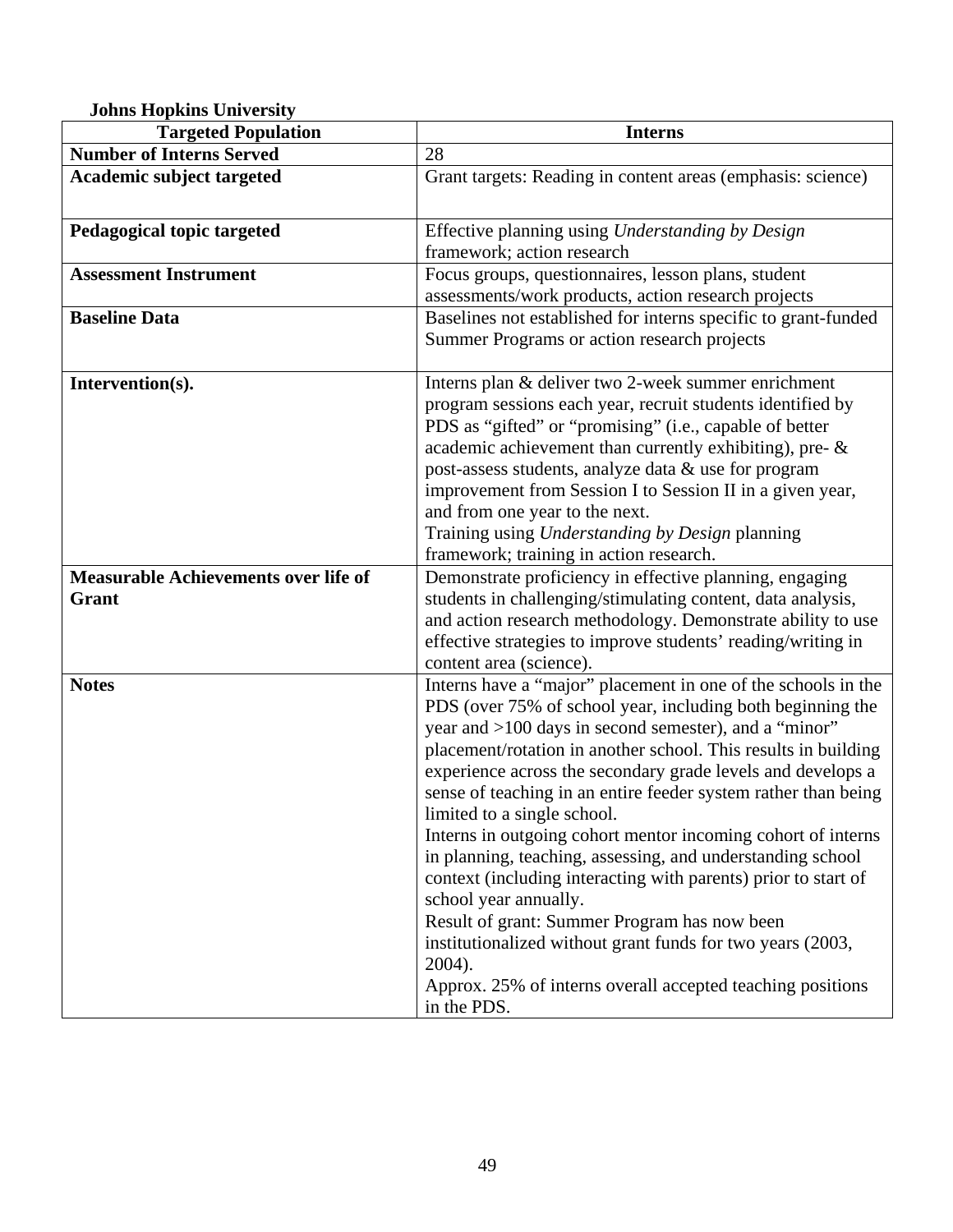| <b>Johns Hopkins University</b>                                                                                                                                                                |                                                                                                                                                                                                                                                                                    |
|------------------------------------------------------------------------------------------------------------------------------------------------------------------------------------------------|------------------------------------------------------------------------------------------------------------------------------------------------------------------------------------------------------------------------------------------------------------------------------------|
| <b>Targeted Population</b>                                                                                                                                                                     | K-12 Students.                                                                                                                                                                                                                                                                     |
| <b>Number of K-12 Students Served</b>                                                                                                                                                          | 187 in grades 5 through 9                                                                                                                                                                                                                                                          |
| <b>Academic Subject Targeted</b>                                                                                                                                                               | Reading/writing across content areas; science content<br>emphasized, with additional focus on career<br>awaredness and use of technology                                                                                                                                           |
| <b>Assessment Instrument</b>                                                                                                                                                                   | Writing prompts + informal content assessments;<br>questionnaires                                                                                                                                                                                                                  |
| <b>Baseline Data</b>                                                                                                                                                                           | Students scores on writing prompts (average scores<br>range from 1-2 on 4-pt. Rubric)                                                                                                                                                                                              |
| Intervention(s).                                                                                                                                                                               | Two 2-week sessions per summer of enrichment<br>program targeting both identified GT/high achieving<br>students and "promising" students (those identified<br>as capable of achieving at higher levels).                                                                           |
| <b>Measurable Achievements over life of Grant</b>                                                                                                                                              | 67% - 85% of students (depending on year) showed<br>increase in writing proficiency measured on 4-point<br>rubric. Students also demonstrated improved<br>mastery of technology (desktop publishing, website<br>design, etc.) and positive dispositions to the program<br>overall. |
| <b>Notes</b><br>Descriptions above apply only to students participating in<br>grant-funded summer programs. Number of students<br>impacted by working with interns is in hundreds<br>annually. | Parents also demonstrated satisfaction with the<br>program every year, as shown in annual<br>questionnaires and informal comments at<br>culminating presentations.                                                                                                                 |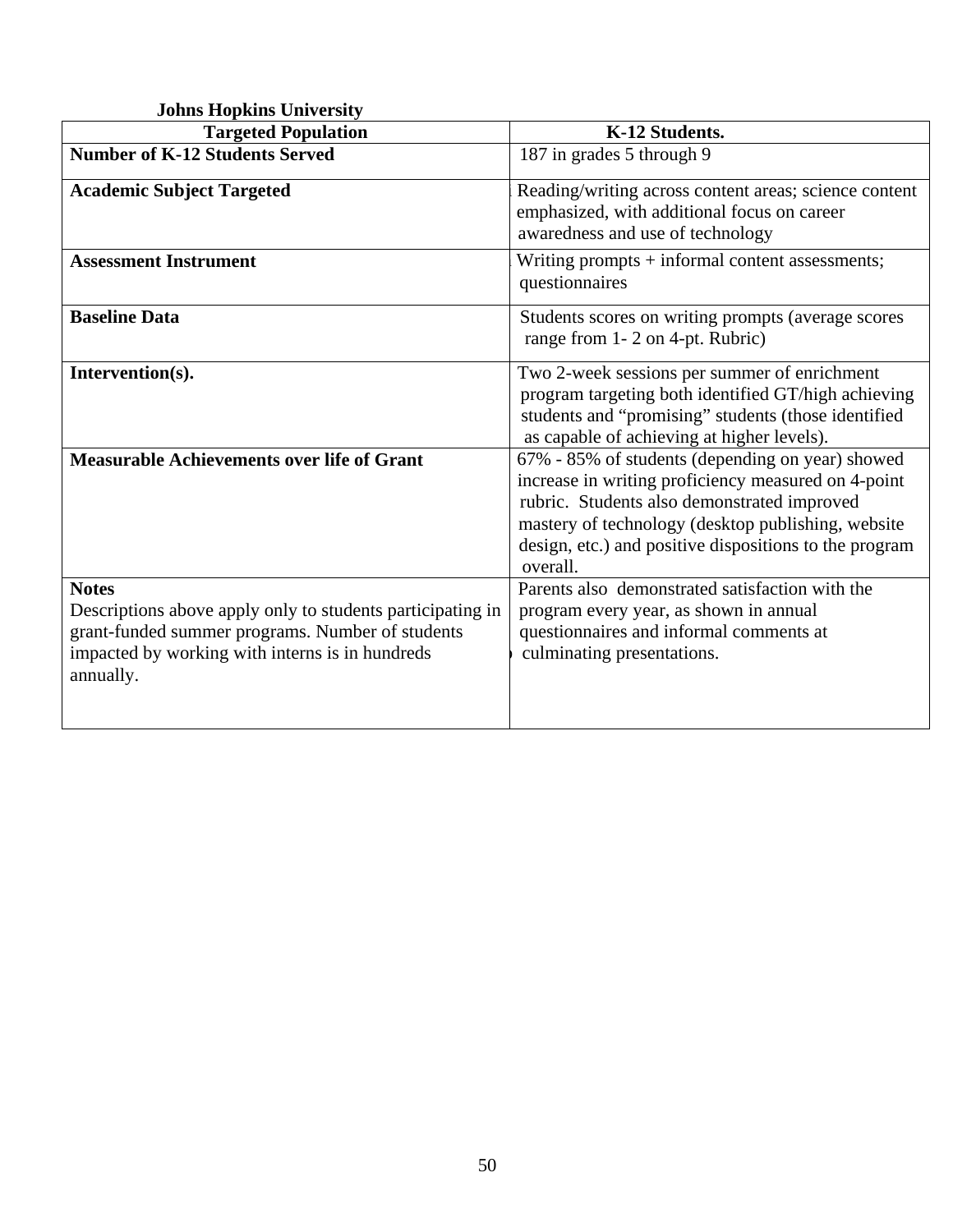| <b>Salisbury University</b>                |                                                                                                                                                                                                                                                                                                                                                                                                                                                                                                                      |
|--------------------------------------------|----------------------------------------------------------------------------------------------------------------------------------------------------------------------------------------------------------------------------------------------------------------------------------------------------------------------------------------------------------------------------------------------------------------------------------------------------------------------------------------------------------------------|
| <b>Targeted Population</b>                 | <b>Interns</b>                                                                                                                                                                                                                                                                                                                                                                                                                                                                                                       |
| <b>Number of Interns Served</b>            | 60                                                                                                                                                                                                                                                                                                                                                                                                                                                                                                                   |
| Academic subject targeted                  | math, reading, language arts                                                                                                                                                                                                                                                                                                                                                                                                                                                                                         |
| Pedagogical topic targeted                 | inclusive instruction<br>assistive technology<br>lesson modifications                                                                                                                                                                                                                                                                                                                                                                                                                                                |
| <b>Assessment Instrument</b>               | course projects and written assessments                                                                                                                                                                                                                                                                                                                                                                                                                                                                              |
| <b>Baseline Data</b>                       | content analysis of preliminary reflections on<br>inclusion                                                                                                                                                                                                                                                                                                                                                                                                                                                          |
| Intervention(s).                           | - on-site course @ PDS<br>- working in inclusive classrooms<br>- inservice workshops<br>-tutoring of inclusive students                                                                                                                                                                                                                                                                                                                                                                                              |
| Measurable Achievements over life of Grant | - 85% of students were able to identify shifts in their<br>dispositions about teaching students with diverse needs<br>in inclusive settings, including understanding their<br>biases, prejudice, and assumptions about students with<br>diverse needs<br>- students participated in semester-by ethnographic<br>research (participant observes) working in inclusive<br>classroom<br>- students wrote pre/post reflections about Inclusion<br>and presented their field based case studies at the end<br>of semester |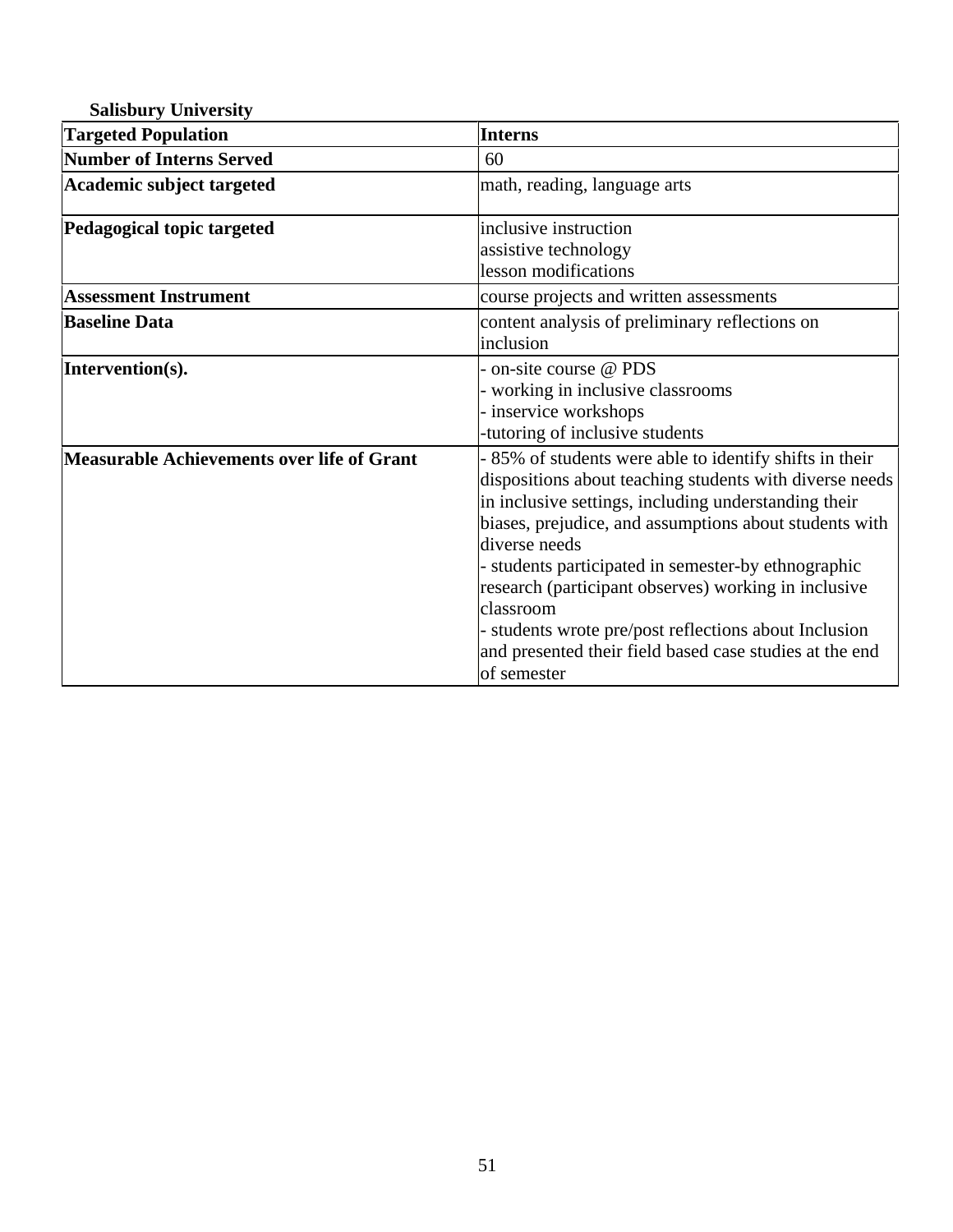### **6. Retention**

IHEs were asked to begin to report any data they could obtain on the retention of PDS-trained teachers hired by systems in the State of Maryland. Twelve IHEs survey their graduating students for such information, but the rate of return is very poor.

The following chart reflects IHEs that survey their graduates for hiring and retention information. Since these data are now required by NCATE, more will survey in the future.

### **6.A Graduate survey chart**

| # of IHEs who<br>survey graduates | # of IHEs who do not<br>survey graduates | Average rate of return from 7<br>institutions who average rate of |  |
|-----------------------------------|------------------------------------------|-------------------------------------------------------------------|--|
|                                   |                                          | return                                                            |  |
|                                   |                                          | 41%                                                               |  |

MSDE asked IHEs to report retention information for their graduates using the resources of hiring school systems where possible. Some systems do not maintain such records, so reporting is uneven across the state. The following chart shows data from reporting IHEs who were able to obtain the figures. (MSDE is now working with schools systems' PDS liaisons and HR placement officers to broker retention data by graduates of Maryland PDS.)

- ¾ The chart reflects **only those IHEs who could supply data on the hiring and continued employment of their graduates** and does not include Towson University.
- ¾ The chart compares PDS versus non-PDS trained teachers and their retention rates.

| Year of    | # IHEs         | # PDS   | #        | # Still    | $# Non-$       | #          | # Still    |
|------------|----------------|---------|----------|------------|----------------|------------|------------|
| Graduation | reporting      | trained | Employed | Employed   | <b>PDS</b>     | Employed   | Employed   |
|            |                |         |          |            | Trained        |            |            |
| 1999-2000  | $\overline{4}$ | 34      | 29 (85%) | 28 (97%)   | 50             | 47 (94%)   | 45 (96%)   |
|            |                |         |          | of those   |                |            | of those   |
|            |                |         |          | hired)     |                |            | hired)     |
| 2000-2001  | 3              | 50      | 47 (94%) | 47 (100%)  | 5              | $5(100\%)$ | $5(100\%)$ |
| 2001-2002  | 5              | 78      | 73 (94%) | 72 (99%)   | $\overline{4}$ | $2(50\%)$  | $2(100\%)$ |
| 2002-2003  | 5              | 91      | 85 (93%) | 82         | 7              | 5(71%)     | $3(60\%)$  |
|            |                |         |          | $(96.5\%)$ |                |            |            |
| 2003-2004  | $\overline{4}$ | 46      | 39 (85%) | N/A        | 22             | 14 (64%)   | N/A        |

### **6.B Retention Data**

 The more compelling studies on teacher retention in PDS are those currently being formally conducted between Towson University and Baltimore County Public Schools, and an informal study of PDS-trained new hires in Prince George's County Public Schools between 2000 and 2003. The results are promising, and Towson will begin a study with Howard County Public Schools this school year (2004-2005).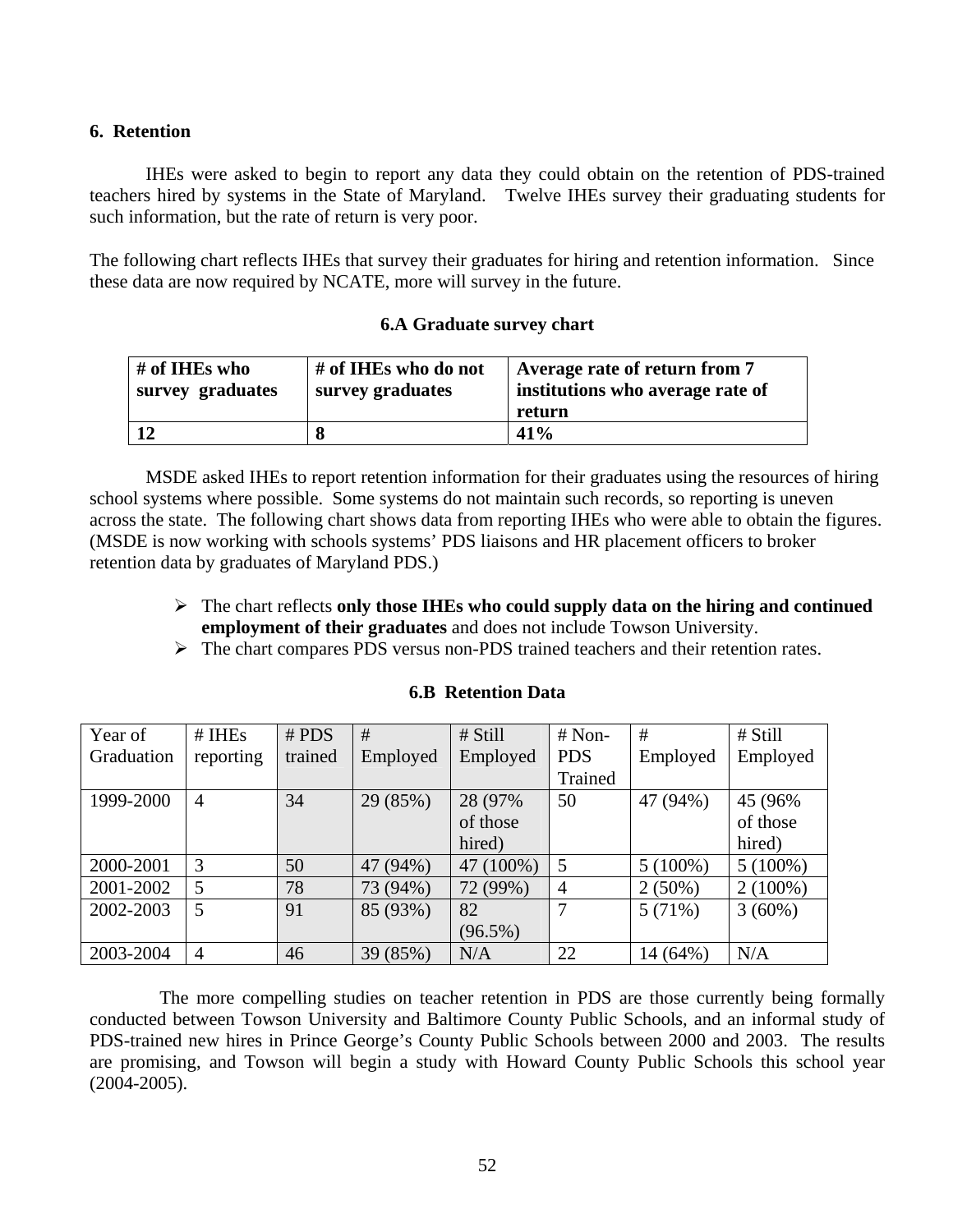### **Towson Retention Study**

Towson undertook an ongoing study comparing the retention rate of PDS-trained graduates of Towson University with the non PDS-trained graduates in collaboration with Baltimore County. These results will be presented in detail through that university. MSDE acknowledges the contribution of Towson University in responding to the MSDE PDS study by sharing a research study of its own. These data are the property of Towson University and Baltimore County Public Schools. 87 graduates were followed over a period of three years. The chart reflects the percentage of graduates still teaching after one, two and three years:

|        | <b>PDS</b> Preparation | <b>Non-PDS</b> Preparation |  |  |
|--------|------------------------|----------------------------|--|--|
| Year 1 | 100%                   | 85%                        |  |  |
| Year 2 | 94%                    | 62%                        |  |  |
| Year 3 | 94%                    | 58%                        |  |  |

### **6.C Towson Retention Study**

Towson plans a similar study with the Howard County Public Schools beginning with the 2004-2005 school year.

### **Prince George's County Public Schools (PGCPS) Retention Study**

In 2001, Prince George's County Public Schools began a retention study of new hires trained in PDS. IHE-specific data relates to teachers hired from Bowie State University State University and the University of Maryland College Park. These data do not relate this retention rate with the aggregate PGCPS retention rate. This is an ongoing study.

| <b>6.D Prince George's Retention Study</b> |  |
|--------------------------------------------|--|
|--------------------------------------------|--|

| <b>IHE</b>           | Year      | # PDS | 2002-2003  | 2003-2004  | 2004-2005              |
|----------------------|-----------|-------|------------|------------|------------------------|
|                      | hired     | grads | % retained | % retained | % retained             |
|                      |           | hired |            |            |                        |
| <b>Bowie State</b>   | 2001-2002 | 5     | 100        | 100        | 80                     |
| University           |           |       |            |            |                        |
|                      | 2002-2003 | 16    | $\ast$     | 88         | 88                     |
|                      | 2003-2004 | 15    | $\ast$     | *          | 100                    |
|                      | 2004-2005 | 13    | $\ast$     | $\ast$     | Data not yet available |
| <b>University of</b> | 2001-2002 | 22    | 100        | 77         | 77                     |
| <b>Maryland</b>      |           |       |            |            |                        |
| <b>College Park</b>  |           |       |            |            |                        |
|                      | 2002-2003 | 40    |            | 98         | 85                     |
|                      | 2003-2004 | 27    | $\ast$     | $\ast$     | 85                     |
|                      | 2004-2005 | 32    | $\ast$     | $\ast$     | Data not yet available |

**Note: The Teacher Staffing Report indicates an unexpected decline in the number of teachers hired during the school year 2002-2003. MSDE will explore the possible correlation between those data and the increasing percentage of Maryland teachers who are PDS trained. Promising, but far from conclusive, retention data linked to PDS training, makes further study critical in light of the continuing teacher shortage.**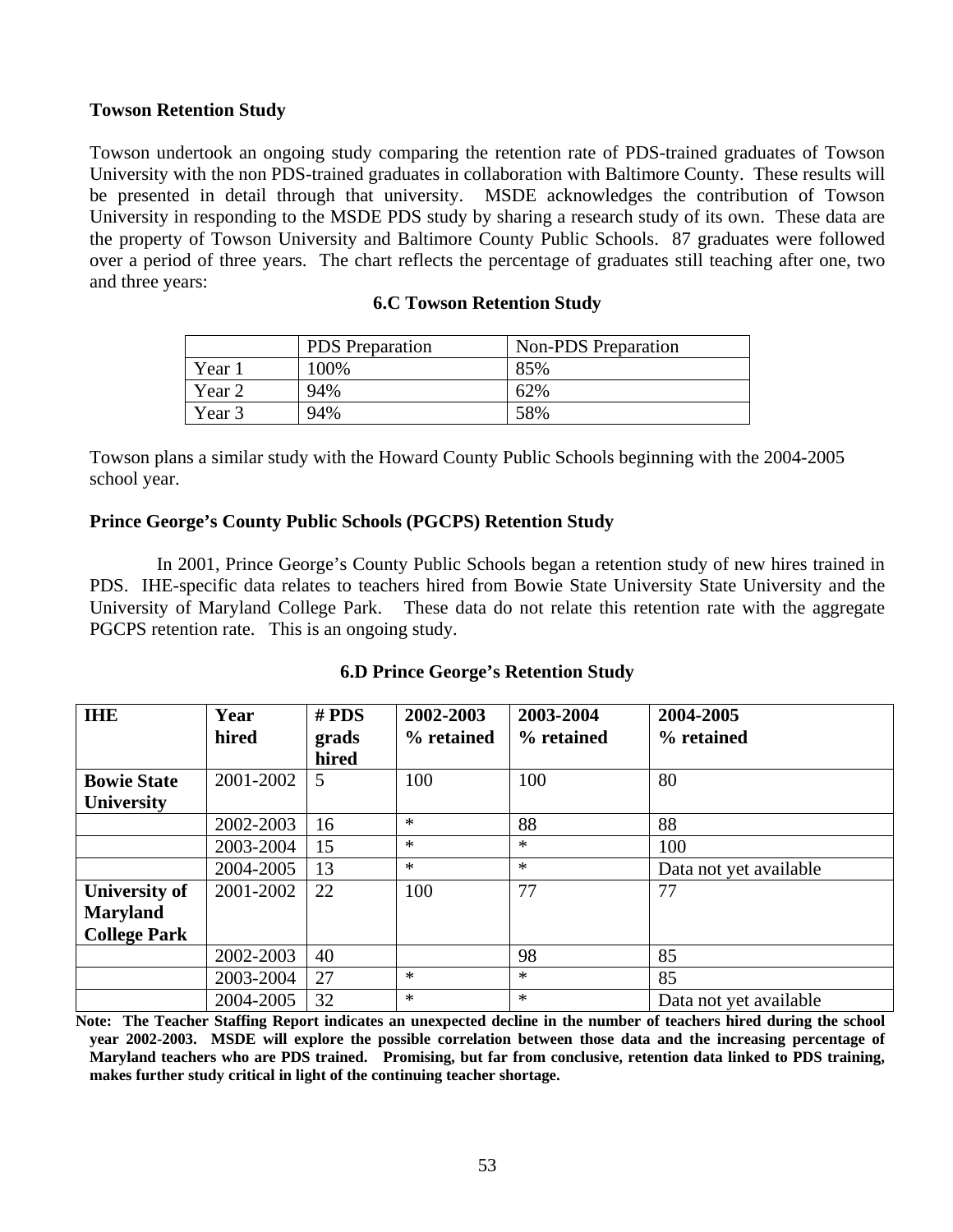### **Induction Data**

Frederick County will begin discussions with MSDE on a cost analysis of induction training required for a PDS-trained teacher compared to a non-PDS trained teacher. Frederick County Public Schools report that PDS-trained teachers require mentoring more appropriate to a second- or third-year teacher rather that that of a first-year teacher, reducing the intensity, and thereby the LSS cost, of induction.

### **7. Cost Analysis**

IHEs were asked to analyze the costs of training a teacher in a PDS that operates using the Maryland PDS Standards when compared to the costs of training a teacher through a traditional student teaching model. MSDE developed categories unique to PDS in collaboration with IHE partners. Each college/university submitted such a budget. The data indicated a wide range of IHE- reported expenditures. From the data submitted, MSDE calculated average amounts invested per intern using IHE funds and/or grant funds, and the average contribution of LEAs to PDS. This survey revealed a wide range of reported expenses: Columbia Union College reported spending \$665 per intern, the lowest cost reported, while the University of Maryland Eastern Shore and Johns Hopkins University reported the greatest expense, each slightly over \$3,800 per intern. Towson University, the largest producer of teachers in the state, reported it's spending per intern at just under \$900, while the second largest producer, the University of Maryland College Park reported slightly more than \$3,300 per intern. The range between the highest and lowest may be explained in how an IHE chooses to assign faculty to PDS. If regular faculty are assigned to schools as liaisons, the costs may be less, while using adjunct or clinical faculty may increase the salary costs.

Chart 7.A provides the average total costs per intern per category. IHEs reported the amount of money contributed to PDS by LEAs; however, those contributions are dramatically uneven across the state, with some systems in the central part of the state able to contribute, while other, smaller systems in more rural areas are able to contribute nothing. Further, some institutions make heavy use of grant funds to support PDS; others do not use any. Grant funding also ranges dramatically across the state, with Johns Hopkins reporting more than \$15,000,000 in grant funding while several small institutions report no grant funding. The total grant funds available to IHEs for education was reported at slightly more than \$22,000,000. The chart details the average dollars expended in categories unique to PDS.

| <b>Summer Strategic Planning</b>                   | \$169,404   |
|----------------------------------------------------|-------------|
| <b>Portfolio Review</b> (K-12 mentors are included | \$43,685    |
| in the review of standards-based portfolios and    |             |
| are recompensed for their time.)                   |             |
| <b>Materials and Supplies</b>                      | \$351,227   |
| <b>IHE Site Liaison</b>                            | \$991,643   |
| <b>School Site Coordinator</b>                     | \$217,216   |
| <b>IHE Network Coordinator</b>                     | \$583,921   |
| <b>Professional Development</b>                    | \$365,508   |
| <b>Other</b>                                       | \$374,984   |
| <b>Total Average Cost</b>                          | \$2,921,820 |
| <b>Average Cost per Intern</b>                     | \$1,728     |

### **7.A Total average costs of PDS by category**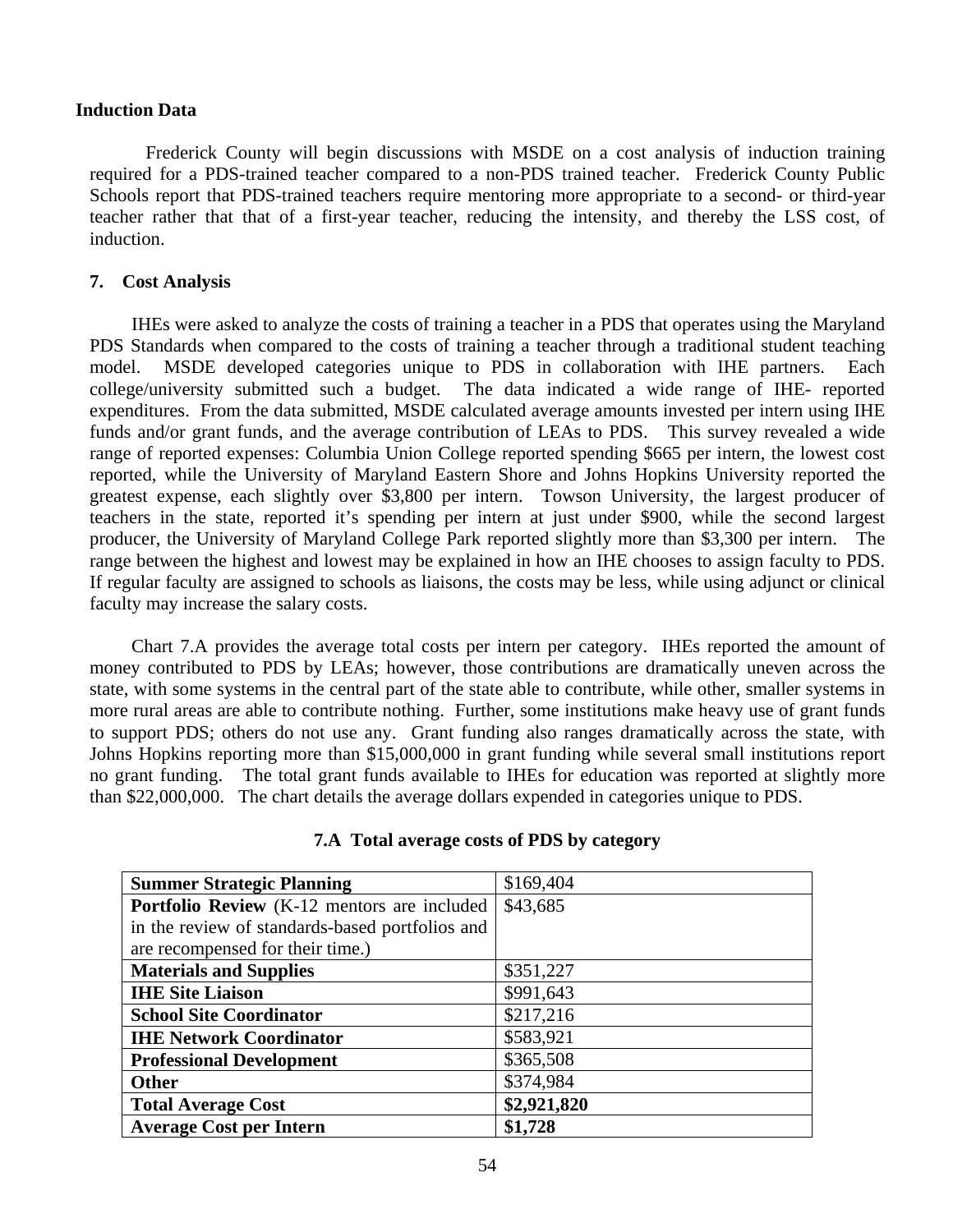### **8. Summary**

 Within the past decade, PDS has achieved the most widespread reform in Maryland's teacher preparation programs.

- The years from 1997-2004 saw an increase in PDS sites of 1,479%;
- Maryland school districts with operating PDS partnerships increased by 82% in the same time period;
- In 2004, 92% of all preservice interns required to be in a PDS are completing extensive internships in a standards-based PDS;
- 68% of the state's PDS partnerships are operating beyond the standards for beginning partnerships, which may be an even greater testament to work of these years;
- A statewide accountability structure is in place to monitor and assess the proliferation of PDS for quality assurance and continued growth.

Much work is being done in existing PDS partnerships.

- In 2002-2003, a total of 1,177 professional development sessions focusing on literacy, mathematics, mentoring and technology were conducted under the auspices of the PDS;
- In 2002-2003, 5,132 inservice teachers, 1,040 preservice interns, and 484 IHE faculty participated with one another in these sessions, facilitating the dual renewal of school and university that is characteristic of PDS.

The report does indicate some opportunities for IHEs to improve their PDS partnerships without imposing undue hardship on either partner. For example:

- The costs reported for operating PDS remain an issue. The largest reported expense is related to personnel. Under some organizational structures, personnel expenses can make up over 60% of PDS operating expenditures. Alternate staffing structures may provide cost-effective options, and IHEs at the high end of per intern expenditure figures may wish to consider such options to minimize costs of PDS while maximizing benefits;
- The majority (68%) of IHE-sponsored school-based research is still being conducted in non-PDS schools. There is opportunity for improving this collaborative function of PDS while more effectively utilizing existing faculty and funding structures.

 The data presented in this report indicate that the benefits of PDS may be well worth the costs. Focused work within PDS has targeted outcomes for preservice interns, inservice teachers, and K-12 students. While the data are still preliminary, the outcomes indicate that PDS, as a total part of a school's context and instructional program, is having positive effects on students, preservice interns and inservice teachers. While it is impossible to claim causality or to generalize results, educators throughout Maryland are becoming convinced of the power of PDS in the schooling equation.

Additionally, promising retention data are being collected:

• Educators can have greater confidence in the hypothesis that PDS graduates have better retention rates than non-PDS graduates;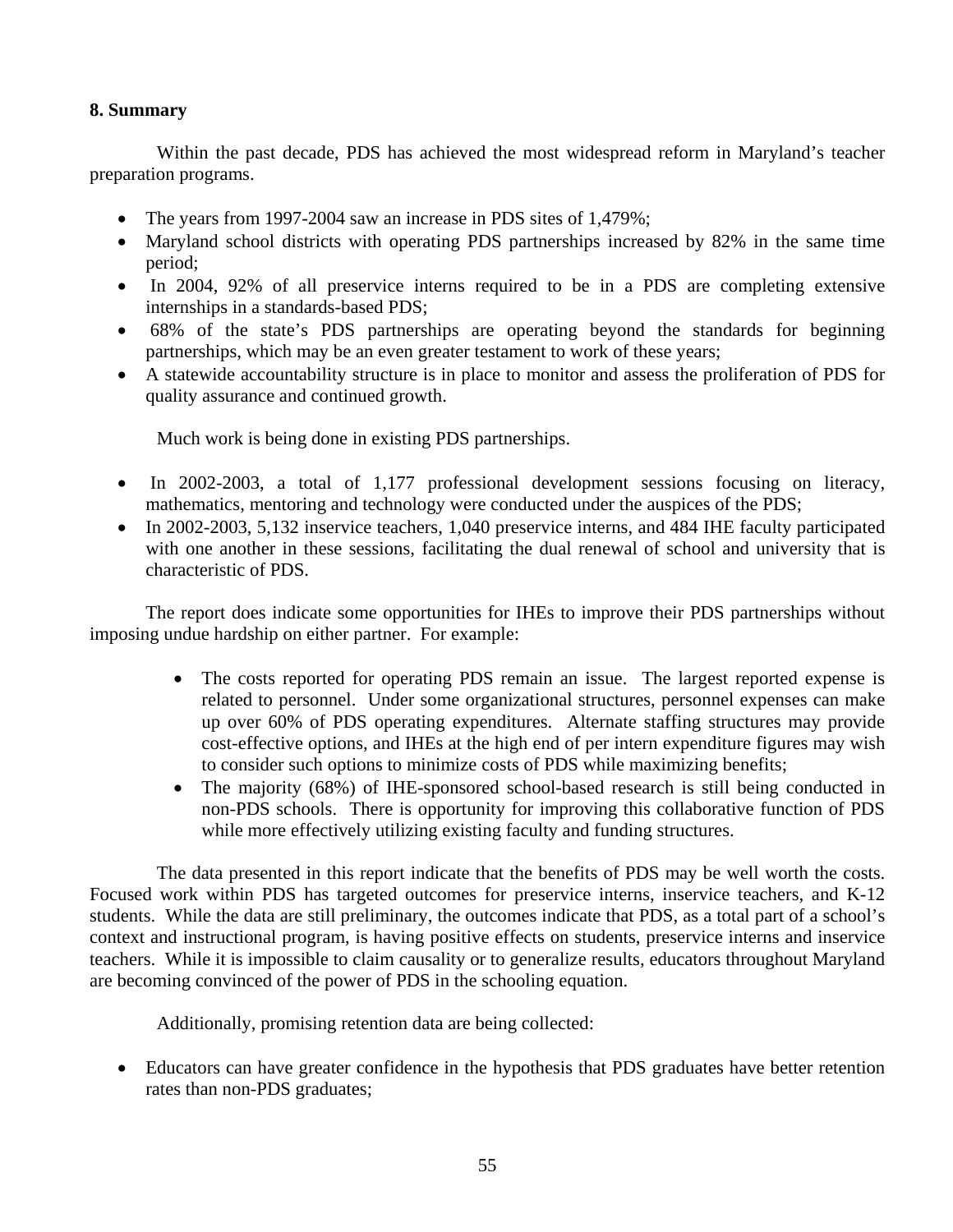• A portion of the costs incurred in the preservice years for PDS graduates may be saved during the induction years of teaching, when PDS graduates need less intensive induction support and training.

 Challenges persist in providing PDS opportunities for all teacher candidates regardless of certification area. Further, more thorough studies are necessary concerning PDS effectiveness related to K-12 student performance and teacher retention. Through standards-based self-assessment and State accountability structures, MSDE will continue to monitor PDS to determine the ultimate impact of this reform effort.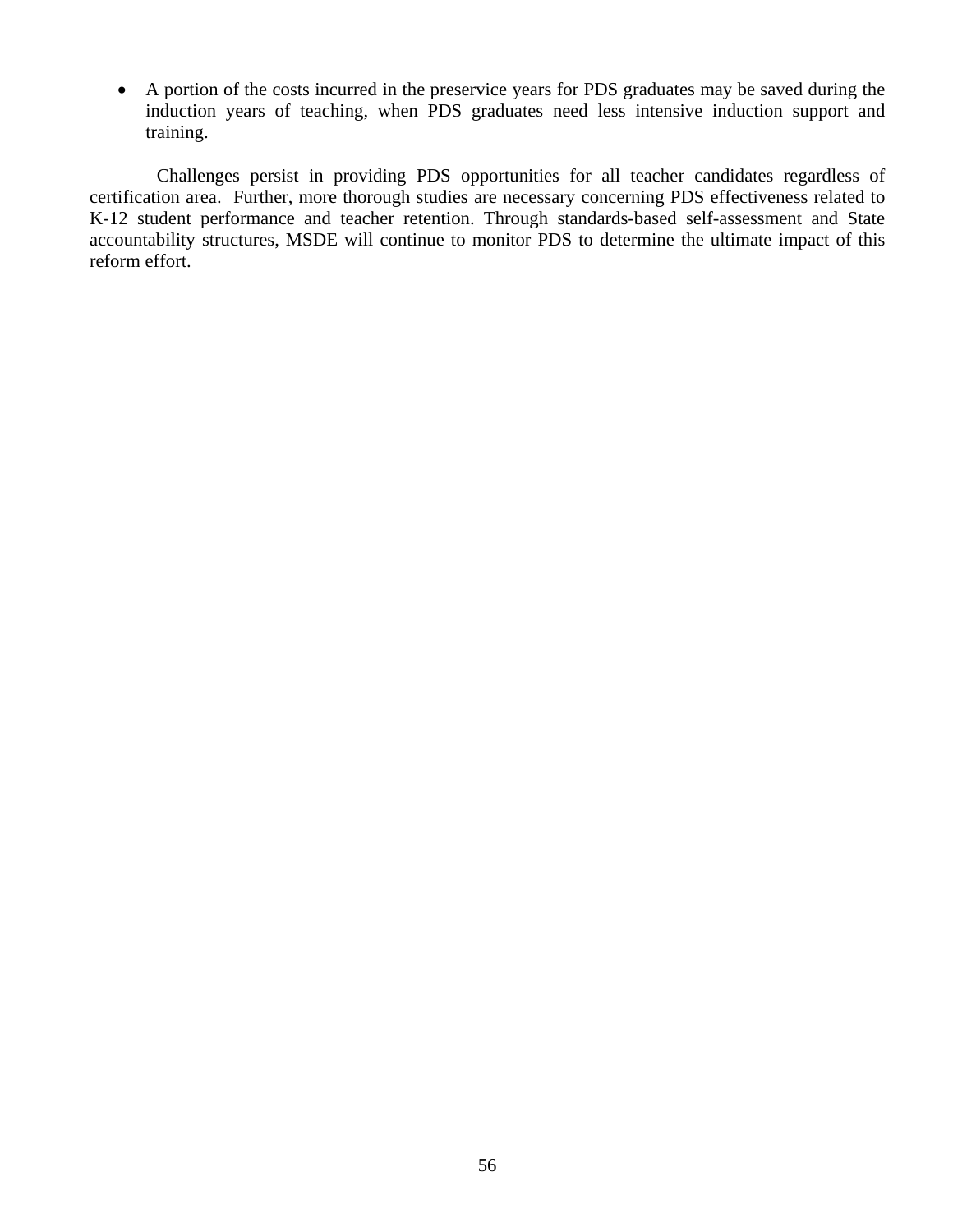## **References**

Maryland Higher Education Commission. (1995). *Teacher education task force report.* Annapolis, MD: Author.

Maryland State Department of Education. (2003). Professional development schools: An implementation manual. Baltimore, MD: Author.

Maryland State Department of Education. (2003). Professional development school assessment framework for Maryland. Baltimore, MD: Author.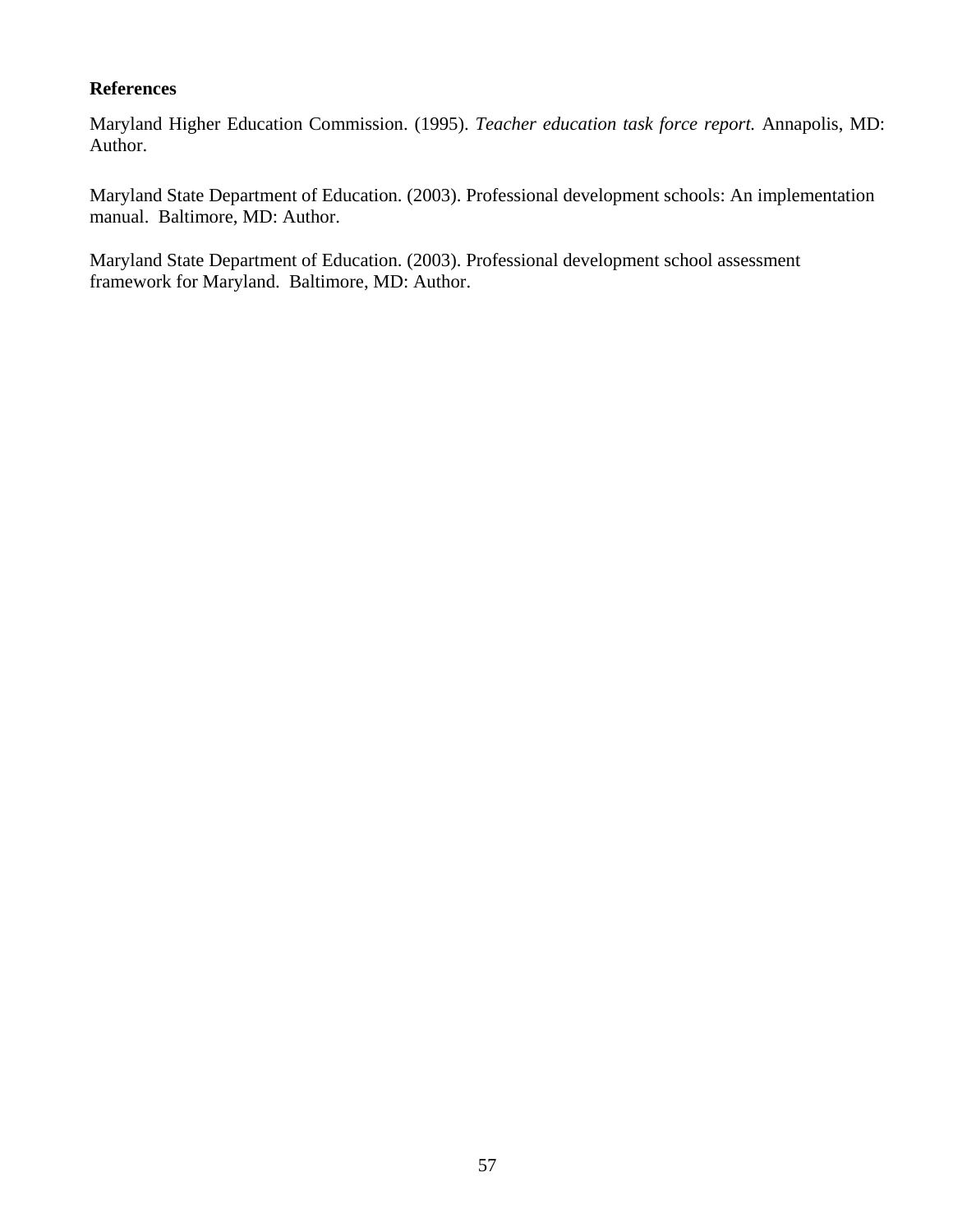# **APPENDIX A**

## **GLOSSARY**

**Action Research.** Action research is a deliberate, solution-oriented investigation that is group or personally owned and conducted. It is characterized by spiraling cycles of problem identification, systematic data collection, reflection, analysis, data-driven action taken, and, finally, problem redefinition (Kemmis & McTaggart, 1982).

**Cohort.** A cohort typically consists of five or more interns in a single school engaged in the extensive internship as part of a single or multiple-site PDS.

**Components.** The components of the *Standards for Maryland Professional Development Schools* include Teacher Preparation, Continuing Professional Development, Research and Inquiry, and Student Achievement. These reflect elements of the *Redesign of Teacher Education* that are directly related to PDS.

**Coordinating Council.** The Coordinating Council is the collaborative governance vehicle that serves as the organizing body for the development and implementation of all aspects of the PDS. The Coordinating Council is co-chaired by school/school system and IHE personnel. Membership includes representatives of PDS stakeholder groups. The Coordinating Council meets at least four times per year.

**Day.** In referring to the 100-day extensive internship, a day is defined as a full school day or two half-days, not including travel time to and from a site.

**Developmental Guidelines.** The Developmental Guidelines for Maryland Professional Development Schools are intended to further elucidate the indicators found within the cells of the Standards for Maryland Professional Development Schools. The Guidelines provide a developmental continuum to aid PDS implementation and self-assessment.

Diversity. Diversity refers to differences among groups of people and individuals in the areas of race, ethnicity, socioeconomic status, gender, language, exceptionalities, religion, region, age, and/or sexual orientation.

**EDoT**. The Essential Dimensions of Teaching are Maryland's standards used to measure intern effectiveness and to guide program development for teacher education programs.

**Education that is Multicultural.** Education that is multicultural is a continuous, integrated, multiethnic, multidisciplinary process for educating all students about diversity and commonality. Education that is multicultural promotes academic achievement and student success through addressing diverse learning styles and presenting curriculum and instruction that incorporate multiple perspectives.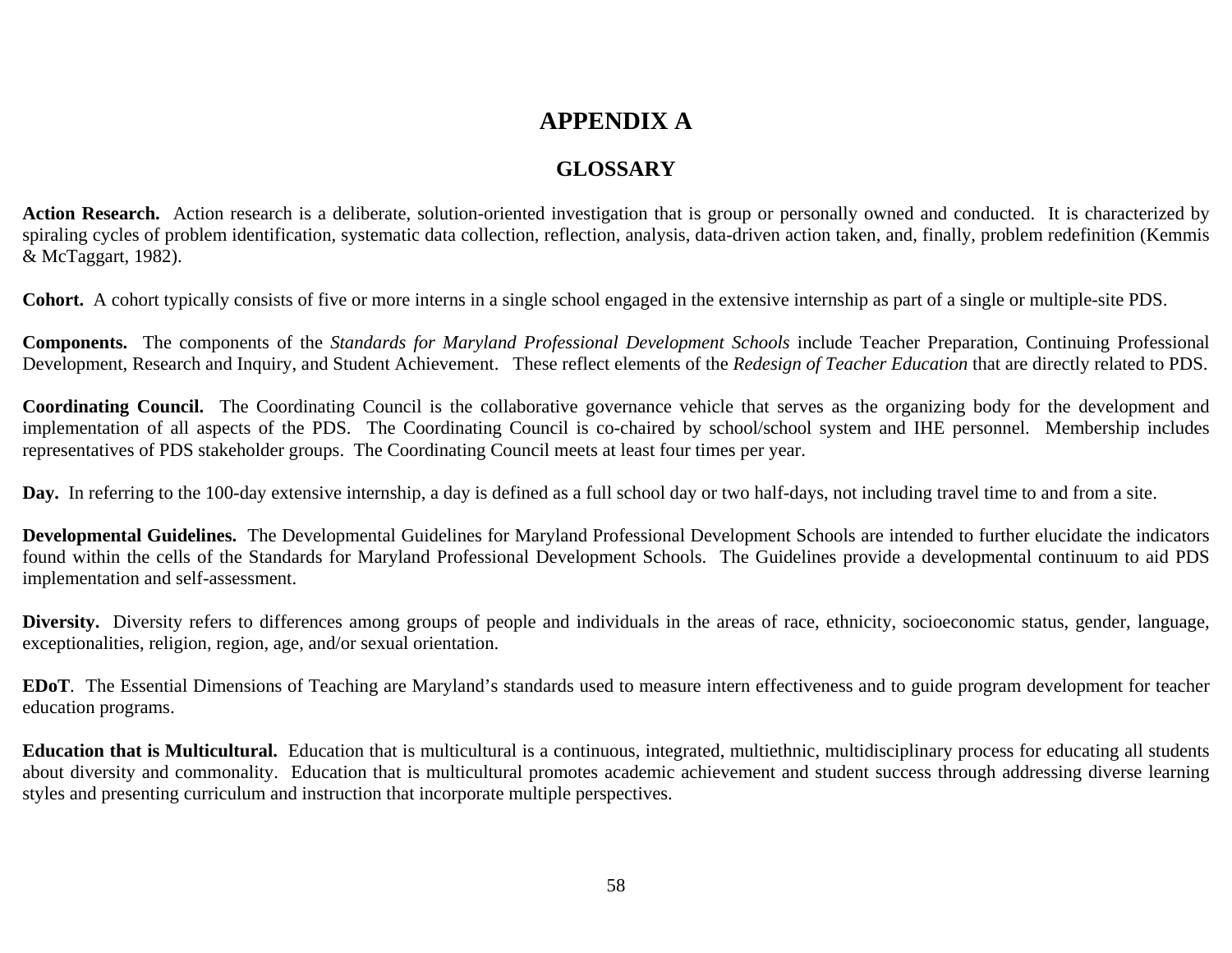**Equity.** Unlike equality, which implies sameness, equity "places more emphasis on notions of fairness and justice, even if that requires an unequal distribution of goods and services" (Valli, et. al., 1997). In the *Standards for Maryland Professional Development Schools*, equity refers to equitable access, processes and outcomes for PreK-12 students, interns, school faculty, and IHE faculty.

**Extensive Internship.** An extensive internship is a minimum of 100 days over two consecutive semesters in which interns are engaged in learning to teach in the PDS school community.

**IHE.** The Institution of Higher Education is the two-, four-, or five- year college or university involved in the PDS partnership.

**IHE Faculty.** IHE faculty include adjunct, assistant, associate, and full professors and other faculty members in IHEs who are involved in the teacher education program. Arts and sciences faculty as well as teacher education faculty are included.

**IHE Liaison.** The IHE liaison is the point person for the IHE in the PDS partnership. Working collaboratively with the site coordinator, the IHE liaison provides leadership to the PDS.

**IHE Supervisor.** The IHE supervisor is the IHE representative who is responsible for collaborating with the pre-service mentor to provide individualized support and guidance to the PDS intern. The IHE supervisor and pre-service mentor work together to provide formative and summative assessment to the intern.

**Indicators.** In the *Standards for Maryland Professional Development Schools*, the indicators are the statements that appear in the cells of the table. These indicators are examples of how the standard might be met for each component. The indicators are in no way meant to be an exhaustive list of ways the standards may be met. There may be other indicators that equally convey the achievement of or progress toward the standards.

**INTASC**. The Interstate New Teachers Assessment and Support Consortium is a project of the Council of Chief State School Officers (CCSSO) that has developed model performance-based standards and assessments for the licensure of teachers. Maryland IHEs may use either the INTASC standards or EDoTs in their teacher education programs.

**Inquiry**. Inquiry is the process whereby PDS partners collaboratively examine and assess their practices and the outcomes achieved. Inquiry groups raise specific questions related to teaching and learning, seek to systematically answer these questions, use their findings to inform practice, and relate their findings to others. PDS inquiry supports change at the individual, the classroom, and the institutional level.

**Intern.** An intern is a student in a teacher education program who participates as part of a cohort in an extensive internship in a PDS.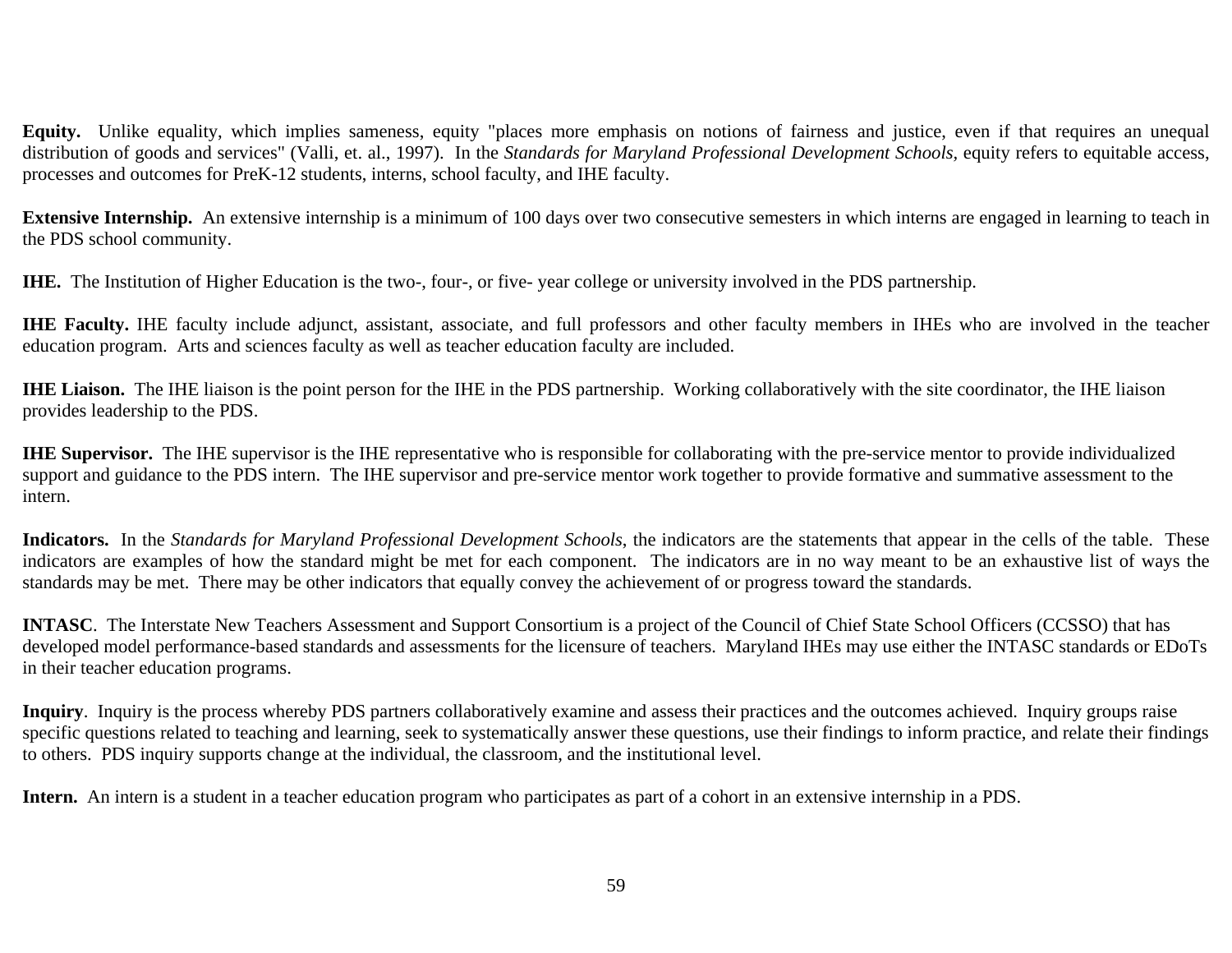**PDS.** A Professional Development School is a collaboratively planned and implemented partnership for the academic and clinical preparation of interns and the continuous professional development of both school system and IHE faculty. The focus of the PDS partnership is improved student performance through research-based teaching and learning. A PDS may involve a single or multiple schools, school systems and IHEs and may take many forms to reflect specific partnership activities and approaches to improving both teacher education and PreK-12 schools.

**PDS Partners.** PDS Partners include the IHE and school faculty and staff and the interns participating in the extensive internship.

**PDS Stakeholders.** PDS Stakeholders include the IHE and school faculty, staff, and support staff; the interns participating in the extensive internship; central office staff from the local school system; parents; community members; business partners; and PreK-12 students. PDS Stakeholders may also include representatives from the local teacher's association. The *Standards for Maryland Professional Development Schools* allow PDS partners to use collaborative decision-making regarding the appropriate selection of stakeholders as participants in PDS activities. For example, in an elementary PDS, an elementary student may not be an appropriate stakeholder for school improvement planning.

**Performance Assessment.** Performance assessment is a method of evaluation in which the learner is placed in an authentic situation and asked to demonstrate specific knowledge and skills.

**Portfolio.** A portfolio is a collection of artifacts designed to demonstrate mastery of a set of professionally accepted standards for teaching. Intern portfolios are most often organized around EDoT or INTASC standards and are assessed by a team of IHE and school faculty using a standards-based rubric or scoring tool. An ePortolfio is a computer-based electronic version of the portfolio.

**Pre-Service Mentor.** A pre-service mentor, also known as a cooperating or supervising teacher, is a tenured, professionally certified teacher in the PDS who is responsible for collaborating with the IHE supervisor to provide individualized support to a PDS intern. Pre-service mentors receive specific training in guiding, supporting and assessing the strengths and weaknesses of interns.

**Provisionally Certified Teachers.** Provisionally certified teachers are those hired within the state of Maryland who have been issued a provisional certificate because they have not yet satisfied all requirements for a Maryland professional certificate.

**Redesign of Teacher Education.** Authored by the Teacher Education Task Force and formally endorsed by the Maryland State Board of Education and by the Maryland Higher Education Commission in 1995, this report is the guiding document for reform efforts in teacher education throughout the state of Maryland.

**Resources.** Resources include time, people, space, money, and materials.

**School Improvement Plan.** The School Improvement Plan is the data-driven document that provides the plan for staff development and other interventions to increase student achievement at the school site.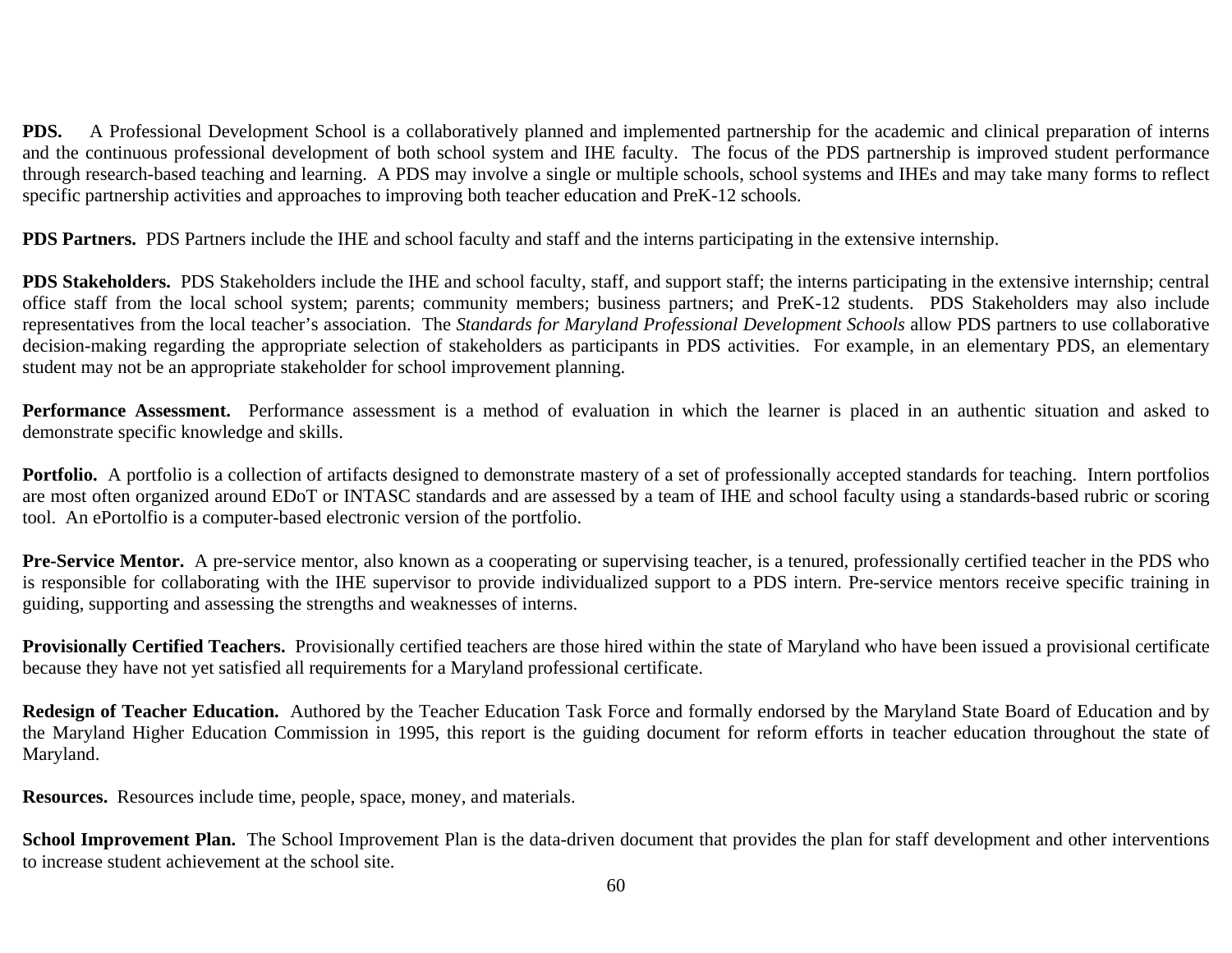School Improvement Team. The School Improvement Team is the group of PDS stakeholders who collaborate to analyze student achievement data and craft the School Improvement Plan.

Site Coordinator. The site coordinator serves as the empowered representative of the school in the PDS partnership. Working collaboratively with the IHE liaison, the site coordinator provides leadership to the PDS.

**Standards.** The *Standards for Maryland Professional Development Schools* are statements of expected performance in the areas of Learning Community; Collaboration; Accountability; Organization, Roles and Resources; and Diversity and Equity.

**Student Achievement.** In the *Standards for Maryland Professional Development Schools*, student achievement refers to the holistic success of the student. This may be measured using a variety of means, including but not limited to standardized test scores, grades, work samples, and student performances.

**Students with Special Needs.** Students with special needs include those who have been identified in compliance with regulations of the Individuals with Disabilities Education Act (IDEA) and Section 504 of the Rehabilitation Act of 1973.

**Teacher Education Program.** A teacher education program is any program during which interns receive the coursework and experiences necessary for initial teacher certification.

**TPIP.** The Teacher Preparation Improvement Plan is the plan developed annually by all Maryland IHEs that have teacher preparation programs to document implementation of the *Redesign of Teacher Education* and to provide an action plan for the future.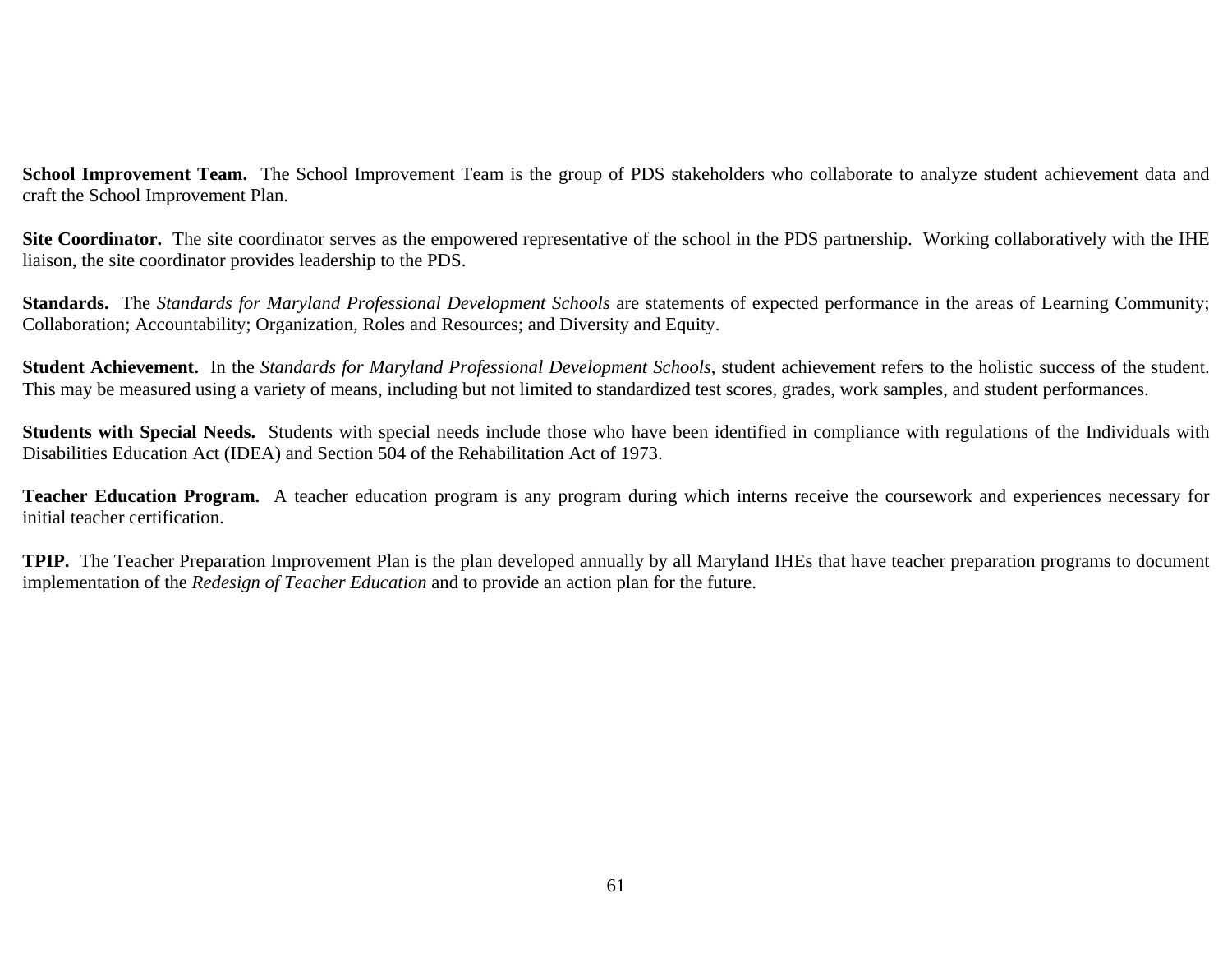## **Appendix B: Standards for Maryland Professional Development Schools**

|                                                                                                                                                                                                                                     | Adapted from: Draft Standards for Identifying and Supporting Quality Professional Development Schools (NCATE), and Common Understandings about Professional Development Schools (MD PDS Consortium) 10/23/2002                                                                                                                                                                                                                                             |                                                                                                                                                                                                                                                                                                                                                                                                                                                                                                                                                      |                                                                                                                                                                                                                                                                                         |                                                                                                                                                                                                                                                                                                                                                                  |
|-------------------------------------------------------------------------------------------------------------------------------------------------------------------------------------------------------------------------------------|------------------------------------------------------------------------------------------------------------------------------------------------------------------------------------------------------------------------------------------------------------------------------------------------------------------------------------------------------------------------------------------------------------------------------------------------------------|------------------------------------------------------------------------------------------------------------------------------------------------------------------------------------------------------------------------------------------------------------------------------------------------------------------------------------------------------------------------------------------------------------------------------------------------------------------------------------------------------------------------------------------------------|-----------------------------------------------------------------------------------------------------------------------------------------------------------------------------------------------------------------------------------------------------------------------------------------|------------------------------------------------------------------------------------------------------------------------------------------------------------------------------------------------------------------------------------------------------------------------------------------------------------------------------------------------------------------|
| <b>Standards</b>                                                                                                                                                                                                                    |                                                                                                                                                                                                                                                                                                                                                                                                                                                            |                                                                                                                                                                                                                                                                                                                                                                                                                                                                                                                                                      |                                                                                                                                                                                                                                                                                         |                                                                                                                                                                                                                                                                                                                                                                  |
|                                                                                                                                                                                                                                     | <b>Components</b>                                                                                                                                                                                                                                                                                                                                                                                                                                          |                                                                                                                                                                                                                                                                                                                                                                                                                                                                                                                                                      |                                                                                                                                                                                                                                                                                         |                                                                                                                                                                                                                                                                                                                                                                  |
|                                                                                                                                                                                                                                     | <b>Teacher Preparation</b>                                                                                                                                                                                                                                                                                                                                                                                                                                 | <b>Continuing Professional Development</b>                                                                                                                                                                                                                                                                                                                                                                                                                                                                                                           | Research and Inquiry                                                                                                                                                                                                                                                                    | <b>Student Achievement</b>                                                                                                                                                                                                                                                                                                                                       |
| I. Learning Community<br>The PDS recognizes and<br>supports the distinct learning<br>needs of faculty/staff, interns,<br>students, parents, and<br>community members.                                                               | a. PDS partners collaboratively integrate PreK-12<br>instructional content priorities in the teacher education<br>program and field-based experiences;<br>b. Interns engage in the full range of teacher activities<br>in the school community;<br>c. Interns are placed in cohorts and reflect on learning<br>experiences with their cohort peers and IHE and school<br>faculty.                                                                          | a. PDS partners collaboratively create, conduct and<br>participate in needs-based professional<br>development to improve instruction and positively<br>impact student achievement;<br>b. PDS partners plan and participate in activities<br>where all school staff is encouraged to support and<br>interact with interns;<br>c. School and campus-based instructional activities<br>are informed by PDS experiences.                                                                                                                                 | a. PDS partners collaboratively<br>engage in inquiry and/or action<br>research;<br>b. PDS partners disseminate<br>results of research/inquiry<br>activities.                                                                                                                            | a. IHE and school faculty model the use of<br>state/local learning outcomes and<br>assessments in coursework and field<br>experiences;<br>b. Interns demonstrate competency in using<br>specified learning outcomes and assessments<br>to plan, deliver and assess instruction.                                                                                  |
| II. Collaboration<br>PDS partners work together to<br>carry out the collaboratively<br>defined mission of the PDS.                                                                                                                  | a. IHE and school faculty collaboratively plan and<br>implement curricula for interns to provide authentic<br>learning experiences;<br>b. PDS partners share responsibility for evaluating<br>interns:<br>c. PDS partners collaboratively meet the needs of pre-<br>service mentors;<br>d. IHE teacher education, arts and science, and school<br>faculty collaborate in planning and implementing<br>content-based learning experiences for PDS partners. | a. PDS stakeholders collaborate to develop,<br>implement and monitor teacher education across<br>institutions;<br>b. IHE and school faculty engage in cross-<br>institutional staffing;<br>c. PDS partners identify and address professional<br>development needs of faculty and interns;<br>d. PDS partners provide ongoing support for all<br>educators, including non-tenured and provisionally<br>certified teachers.                                                                                                                            | a. PDS partners collaboratively<br>examine the action<br>research/inquiry process;<br>b. PDS partners identify the<br>research/inquiry agenda based<br>on the data-driven needs of the<br>PDS.                                                                                          | a. PDS partners use demographic and<br>performance data to modify instruction to<br>improve student achievement;<br>b. Representatives of PDS stakeholder groups<br>participate on the school improvement team;<br>c. PDS partners collaborate to plan and<br>implement PreK-12 performance assessments<br>and use outcomes to guide instructional<br>decisions. |
| III. Accountability<br>The PDS accepts the<br>responsibility of and is<br>accountable for upholding<br>professional standards for<br>preparing and renewing<br>teachers in accordance with<br>the Redesign of Teacher<br>Education. | a. IHE and school faculty collaborate on the<br>development of intern performance assessments;<br>b. The teacher education program requires that interns<br>be assessed through a standards-based portfolio;<br>c. PDS partners develop and implement a collaborative<br>agreement regarding exit standards for interns;<br>d. IHE and school faculty solicit and use feedback from<br>interns to modify the teacher education program.                    | a. PDS partners assess the collaborative<br>professional development provided in the PDS;<br>b. IHE and school faculty collaboratively prepare<br>to mentor and supervise interns;<br>c. PDS partners work together to meet one<br>another's professional development needs;<br>d. PDS partners recognize one another's<br>accomplishments.                                                                                                                                                                                                          | a. PDS partners collect, analyze<br>and use data for program<br>planning and implementation;<br>b. PDS partners use results of<br>research and inquiry to inform<br>future practice within the PDS.                                                                                     | a. PDS stakeholders assume responsibility for<br>improving PreK-12 student achievement;<br>b. PDS partners collaborate to determine the<br>impact of PDS on student achievement.                                                                                                                                                                                 |
| IV. Organization, Roles and<br>Resources<br>Partner institutions allocate<br>resources to support the<br>continuous improvement of<br>teaching and learning.                                                                        | a. PDS partners communicate regarding roles,<br>responsibilities and operating procedures and use<br>continuous feedback to improve the operation of the<br>PDS:<br>b. PDS partners share resources to support the learning<br>of PreK-12 students and PDS partners;<br>c. PDS partners seek and assess feedback concerning<br>PDS induction for interns and new faculty, making<br>changes as needed.                                                     | a. IHEs recognize and reward the PDS work of<br>IHE faculty and staff through organizational<br>structures and incentives that fully integrate PDS<br>work with the mission of the teacher education<br>program;<br>b. PDS stakeholders institutionalize recognition<br>and rewards for pre-service mentors;<br>c. PDS partners use the PDS as a vehicle for the<br>recruitment and retention of teachers;<br>d. A Memorandum of Understanding signed by<br>PDS partners delineates the organization of the<br>PDS and the resources to be provided. | a. PDS partners model<br>professional ethics and engage in<br>substantive examination of<br>ethical issues affecting research<br>and practice;<br>b. IHE and local school system<br>partners provide joint resources<br>to support collaborative school-<br>based PDS research/inquiry. | a. PDS stakeholders examine the impact of<br>PDS on student achievement;<br>b. PDS partners use performance data in<br>strategic planning to design, implement,<br>evaluate and revise PDS policies, roles and<br>resources:<br>c. The IHE and school district institutionalize<br>resources to ensure the continuity of the PDS.                                |
| V. Diversity and Equity<br>The PDS supports equitable<br>involvement of PreK-16<br>faculty/staff and interns to<br>support equitable outcomes for<br>diverse learners.                                                              | a. The IHE provides all interns equitable access to an<br>extensive internship of at least 100 days over two<br>consecutive semesters in a PDS;<br>b. Interns demonstrate skill in working with diverse<br>student, parent and staff populations;<br>c. Interns demonstrate the ability to work with students<br>with special needs and collaborate with special<br>educators.                                                                             | a. PDS partners provide equitable opportunities for<br>stakeholder participation in PDS activities;<br>b. PDS partners participate in, assess and refine<br>training to support knowledge, skills and<br>dispositions surrounding equity issues;<br>c. PDS partners represent diverse backgrounds.                                                                                                                                                                                                                                                   | a. PDS partners plan and<br>conduct action research/inquiry<br>with attention to issues of<br>equity;<br>b. PDS partners disseminate<br>research findings related to<br>student equity and use these for<br>program improvement.                                                        | a. PDS partners work with parents and<br>community members in support of student<br>learning:<br>b. PDS partners collaborate to ensure that all<br>education is multicultural;<br>c. PDS partners focus on meeting the needs<br>of diverse learners to eliminate achievement<br>gaps.                                                                            |